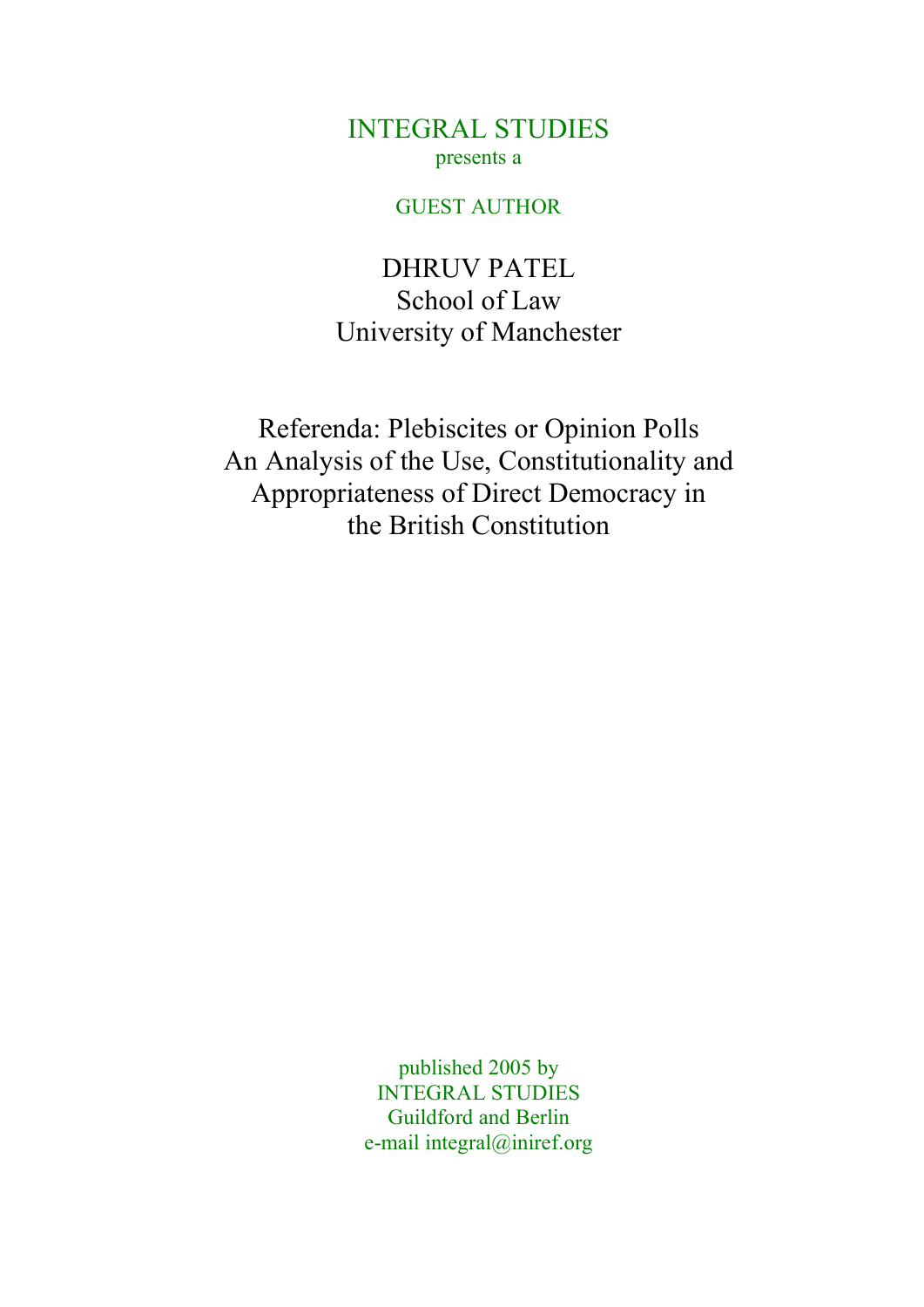# 1. CONTENTS

| 1.               |        |  |
|------------------|--------|--|
| 2.               |        |  |
|                  | 2.I.   |  |
| 3 <sub>1</sub>   |        |  |
|                  | 3.1.   |  |
|                  | 3.2.   |  |
|                  | 3.3.   |  |
| $\overline{4}$ . |        |  |
|                  | 4.1.   |  |
|                  | 4.2.   |  |
|                  | 4.2.1. |  |
|                  | 4.2.2. |  |
|                  | 4.2.3. |  |
|                  | 4.3.   |  |
|                  | 4.4.   |  |
|                  |        |  |

5. HOW APPROPRIATE IS DIRECT DEMOCRACY FOR THE UK? .............................. 20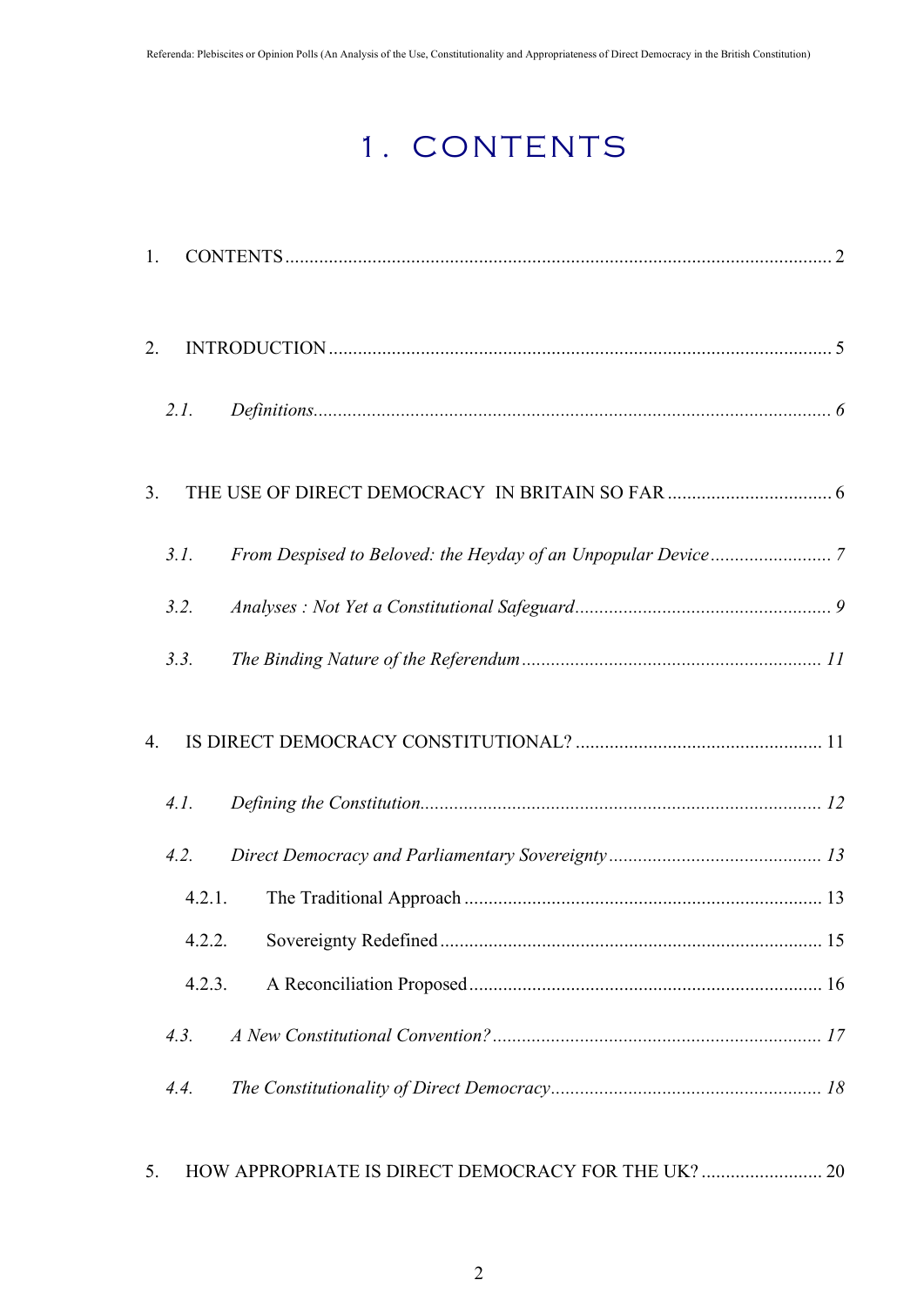|    | 5.1.   |                                                               |  |
|----|--------|---------------------------------------------------------------|--|
|    | 5.1.1. |                                                               |  |
|    | 5.1.2. |                                                               |  |
|    | 5.2.   |                                                               |  |
|    | 5.2.1. |                                                               |  |
|    | 5.2.2. |                                                               |  |
|    | 5.2.3. |                                                               |  |
|    | 5.2.4. |                                                               |  |
|    | 5.2.5. |                                                               |  |
|    | 5.2.6. |                                                               |  |
|    | 5.2.7. |                                                               |  |
|    | 5.3.   | Does Direct Democracy Always Lead to Good Decision-Making? 34 |  |
|    | 5.4.   |                                                               |  |
|    | 5.4.1. |                                                               |  |
|    | 5.4.2. |                                                               |  |
| 6. |        |                                                               |  |
| 7. |        |                                                               |  |
|    | 7.1.   |                                                               |  |
| 8. |        |                                                               |  |
|    | 8.1.   |                                                               |  |
|    | 8.2.   |                                                               |  |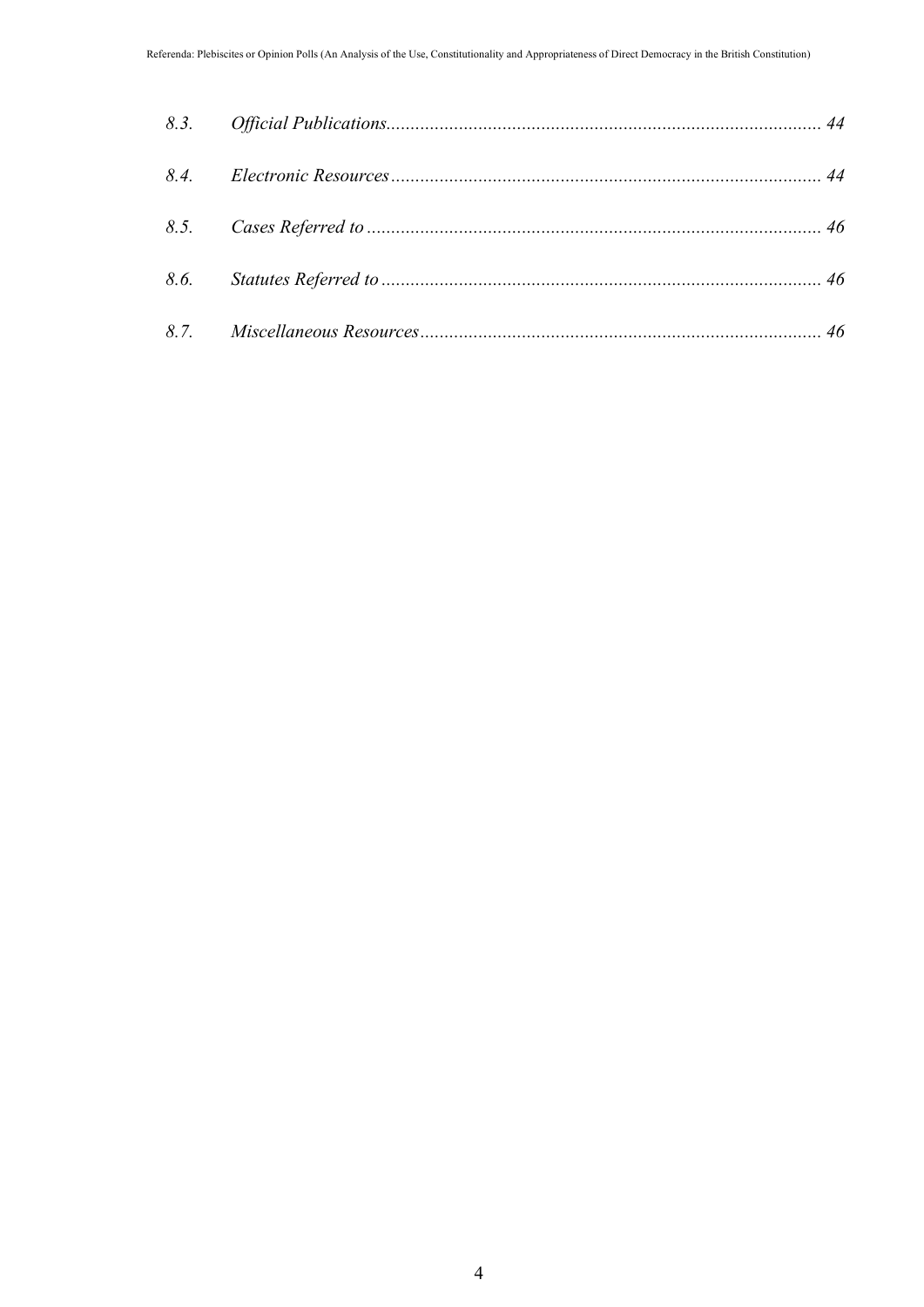## 2. INTRODUCTION

This paper is an investigation into the changing nature of the referendum in light of contemporary British constitutional reform. Clement Atlee once said that "referendums...are just not British"<sup>1</sup>, but they are now indisputably an important part of the British decision-making process. The growth in the use and popularity of referenda in the intervening years will be examined. It will be shown that whilst the growing use of a previously alien device is to be commended this has regrettably occurred as a result of political expediency rather than the political and constitutional recognition of popular sovereignty.

A solution to the long-standing debate about the constitutionality – or lack thereof – of referendums will be proffered. Bagehot wrote that "the unresolved role of the people in the constitution lies at the heart of arguments about...referendums."<sup>2</sup> If popular sovereignty is accepted, it follows that referendums have binding force; if the old principle of parliamentary sovereignty is retained, then referendums will remain mere 'opinion polls'. Bagehot's conundrum would quickly evaporate if the law recognised that in practice sovereignty rests with the people.

A case for a continuing use of referenda in the United Kingdom will be made. It will be shown that all arguments against referenda can be dismissed with relative ease, without going so far as arguing that opponents of referendums are indeed opponents of democracy.

Whilst more than 98% of states have used referendums<sup>3</sup>, it is unwise to assume that they are always appropriate. The feasibility of the referendum will be considered and it will be shown that despite its shortcomings the referendum – used wisely – is an appropriate, valuable and progressive tool particularly in light information technology advances and e-democracy.

Voting at general and local elections aside, the referendum is the only contact point between the people, the legislature and the executive. The constitution currently precludes the citizens' initiative and it has yet to find favour with politicians. Whether the initiative should be legitimised in Britain will be investigated. Of particular interest here is the government's motivation for its U-turn with respect to a referendum on the European constitutional treaty.

A thin line divides constitutional law and political science. This paper will, out of necessity, straddle the two and offer debate focussing on the referendum grounded in constitutional principles.

 $\frac{1}{1}$ <sup>1</sup> Clement Atlee when responding to whether a referendum be held to extend Britain's wartime coalition until Japan's surrender. As per Ollie Stone-Lee, *The UK and referendums* (BBC Online)

<sup>2</sup> Walter Bagehot, *The English Constitution*, (Fontana, London, 1963) in Rivka Weil, *We the British People* [2004] PL 380

<sup>&</sup>lt;sup>3</sup> Mads Qvortrup, *A Comparative Study of Referendums – Government by the People* (Manchester University Press, Manchester, 2002)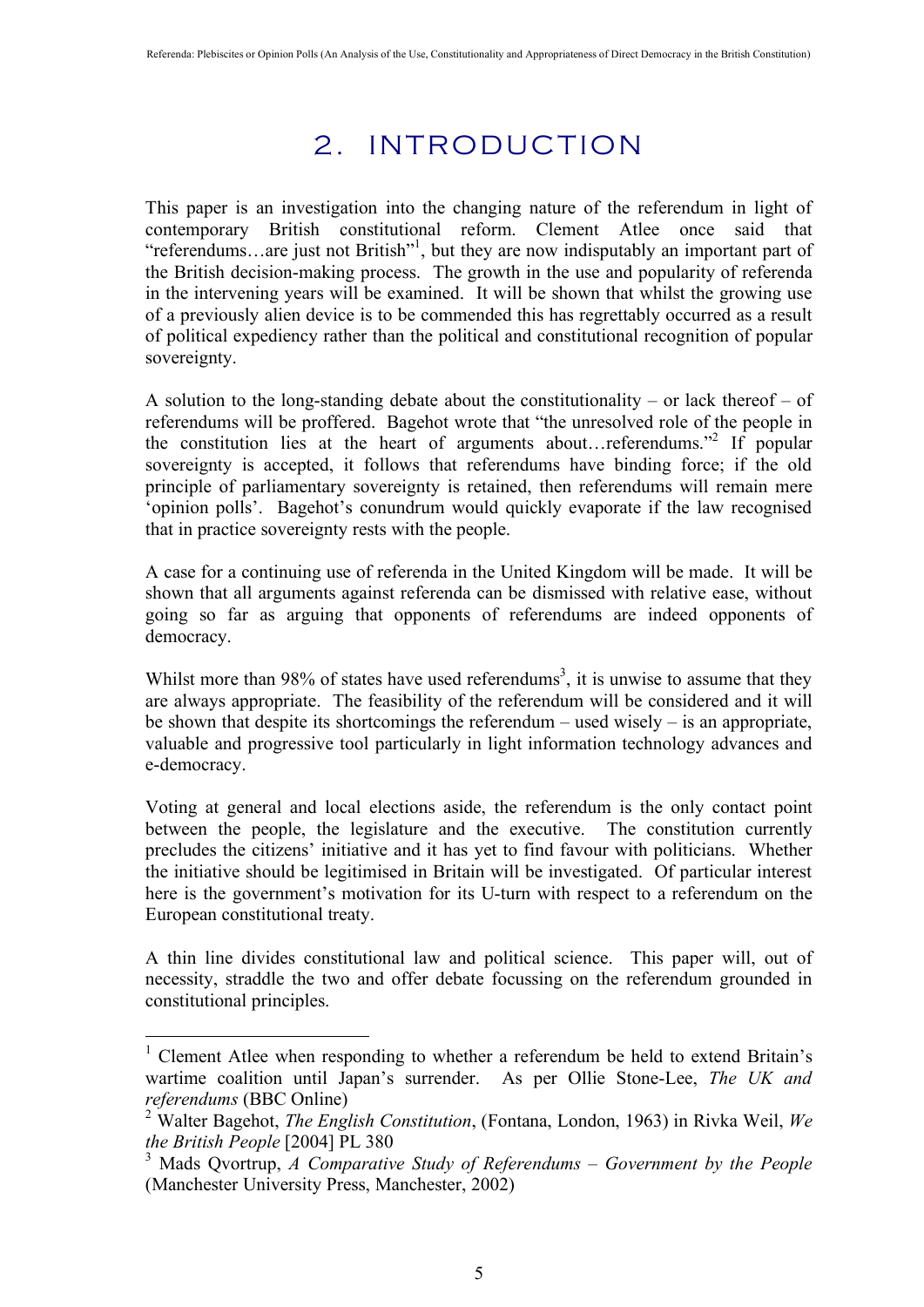### 2.1. Definitions

It is important to define important terms before proceeding. 'Referendums' should be taken to mean "a mechanism which allows voters to make a choice between the alternative courses of action on a particular issue.<sup>4</sup> Whilst 'plebiscite' means an ordinance of self-determination with binding authority.<sup>5</sup> A Citizens' Initiative is a process whereby a significant body of popular opinion can automatically trigger a referendum or debate in Parliament.

 $\frac{1}{4}$ <sup>4</sup> Iaian McLean (eds), *The Concise Dictionary of Politics* (OUP, Oxford, 1996).

 $<sup>5</sup>$  Plebiscite = Latin for 'ordinance of the people', resurrected by Voltaire to describe the</sup> referendum in Switzerland. In the 19<sup>th</sup> century, plebiscite was used in English as a derogatory term to describe referendums called by Napoleon I and Napoleon III to boost their personal authority, but the term is no longer regarded as derogatory. As per Iaian McLean (eds), *The Concise Dictionary of Politics* (OUP, Oxford, 1996).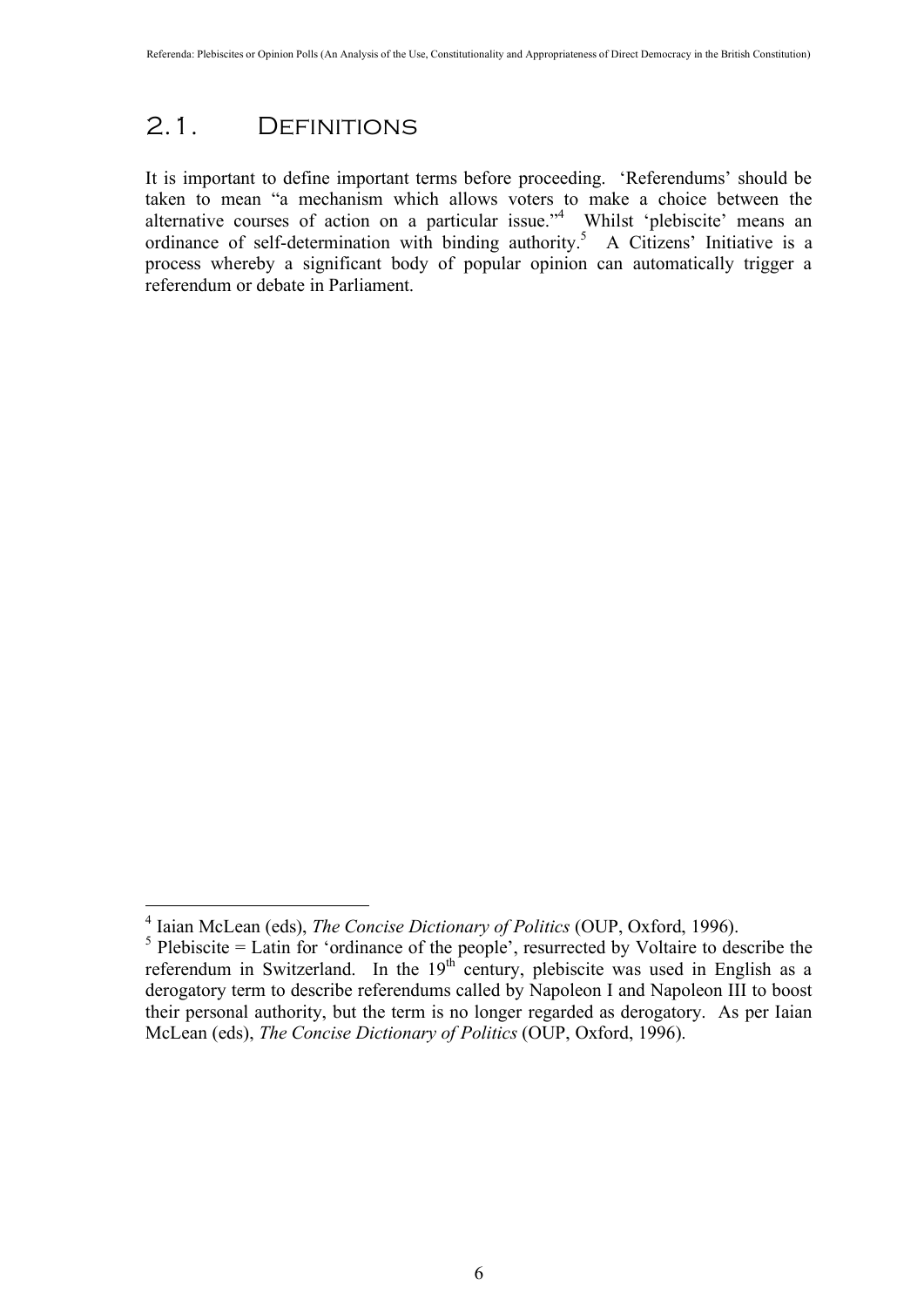# 3. THE USE OF DIRECT DEMOCRACY IN BRITAIN SO FAR

## 3.1. From Despised to Beloved: the Heyday of an Unpopular Device

There is no tradition of referendums in the United Kingdom<sup>6</sup>, nor is there a longstanding expectation amongst the people of consultation regarding major constitutional innovations<sup>7</sup>. The Liberal Party first suggested that a referendum be employed in 1969 to solve the deep divisions across the country with regard to membership of the EEC. But, neither of the main parties took referendum proposals seriously<sup>8</sup> and subsequently opposed a referendum on the issue in the 1970 General Election.<sup>9</sup> Prime Minister Harold Wilson quickly rejected a referendum on entry into the EEC: "The constitutional position is that whatever this House decides in this matter, or any other matter, is the right decision<sup>"10</sup>. Yet despite this deep distrust and wide unpopularity, the referendum has enjoyed thirty golden years.

Until the 1970s referendums were widely considered to be prima-facie antagonistic to the central principle of the British Constitution – parliamentary sovereignty<sup>11</sup> - and therefore unconstitutional<sup>12</sup>. Even the 1975 referendum on the EC was seen by the then Labour government as a unique event. Four days after the referendum in 1975 Sir John Eden, a conservative backbencher, asked Prime Minister Harold Wilson, "Will he keep to his determination not to repeat the constitutional experiment of the Referendum?" To which he replied "I certainly give the right Honourable Member…the assurance he seeks."<sup>13</sup> However backbench pressure subsequently forced the government to concede referendums on devolution to both Scotland and Wales.<sup>14</sup> Nevertheless until the election of 'New Labour' in 1997 only four referendums had been held.<sup>15</sup>

 $\frac{1}{6}$  $<sup>6</sup>$  Interestingly Whilst Winston Churchill argued for the issue of female suffrage to be</sup> decided by referendum in 1910.

<sup>&</sup>lt;sup>7</sup> Rodney Brazier, *Constitutional Reform* (2<sup>nd</sup> ed., Oxford 1998)

<sup>8</sup> Birch in Vernon Bogdanor *Our New Constitution* [2004] LQR 120

<sup>&</sup>lt;sup>9</sup> Constitution Unit, Delivering Constitutional Reform (Constitution Unit, Faculty of Laws, University College London) p66

<sup>10</sup> Prime Minister Harold Wilson quoted by Mads Qvortrup in Vote 2004, *Blair's referendums* www.vote-2004.com

<sup>&</sup>lt;sup>11"</sup> Vernon Bogdanor, *Power and the People, A Guide of Constitutional Reform* (Victor) Gollancz, 1997)

<sup>12</sup> David Butler and Austin Ranney (eds) *Referendums Around the World – The Growing Use of Direct Democracy* (Macmillan, London, 1994) p33. See also Vernon Bogdanor *Our New Constitution* [2004] LQR 120, 242

<sup>&</sup>lt;sup>13</sup> Commission on the Conduct of Referendums, Report of the Commission on Referendums (Constitution Unit & Electoral Reform Society, 1996) p22

<sup>&</sup>lt;sup>14</sup> Vernon Bogdanor, *Power and the People, A Guide of Constitutional Reform* (Victor Gollancz, 1997) p25

 $15$  See Appendix A: List of referendums in the United Kingdom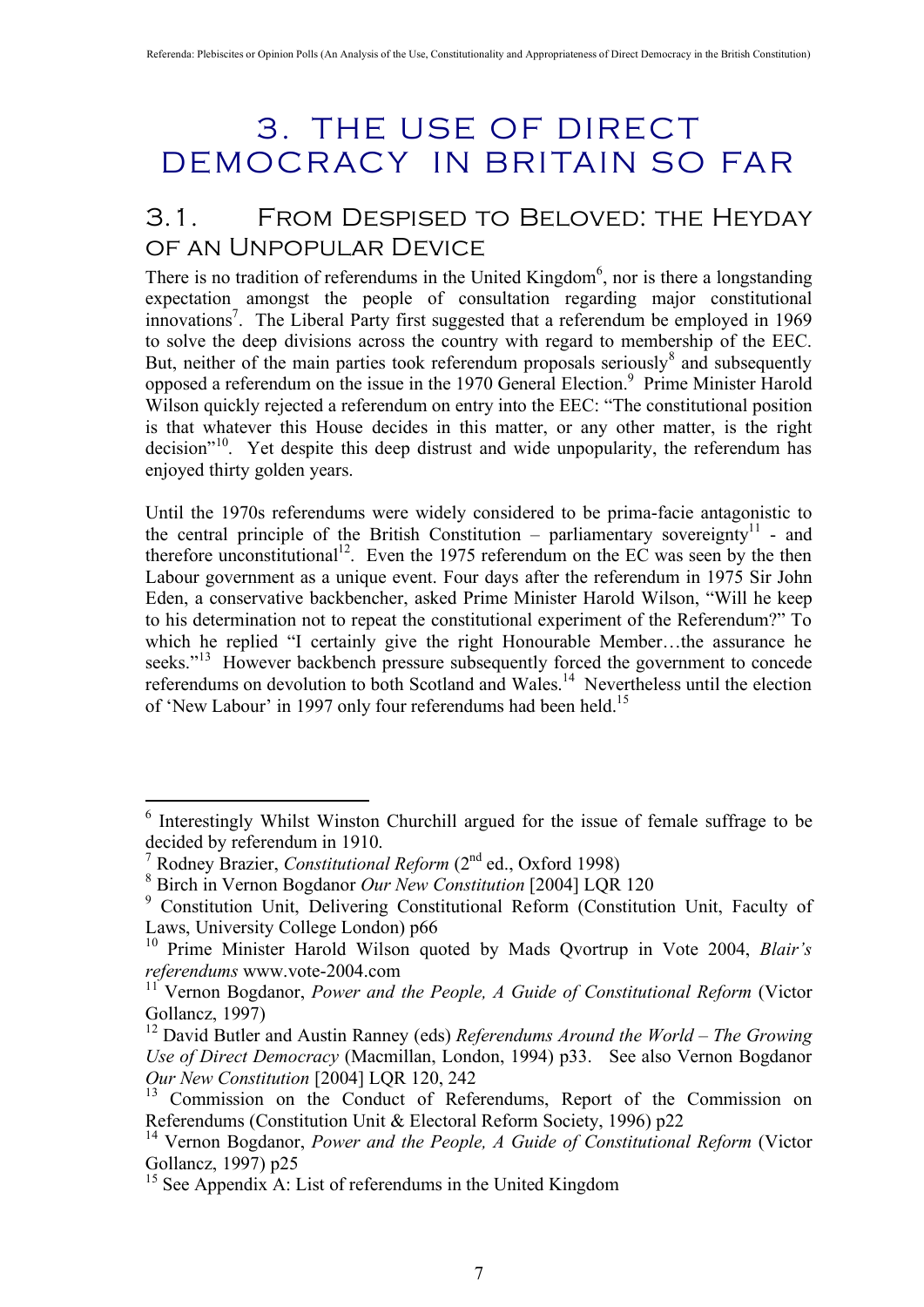However, an unprecedented number of referendums have been held in the last seven years.<sup>16</sup> There have been a further four major pre- and post-legislative referendums<sup>17</sup> and no less than thirty local referendums on directly-appointed mayors.<sup>18</sup> Three further referendums have been promised: a referendum on the voting system for the House of Commons,<sup>19</sup> a referendum on the adoption of the Euro and a referendum on the European Constitutional Treaty. It is particularly interesting that the decisions to hold these referendums were uncontroversial – the referendum device was not criticised by opposition parties or from within the government<sup>20</sup>. This is of huge importance; less than 30 years ago the referendum was considered constitutionally impossible. In May 2002 John Prescott issued advice to local authorities on how to use the referendum to consult voters on council tax. And Nick Raynsford threatened to use local referendums as a means to cap council taxes across the country in September 2003. Nigel Smith $^{21}$ notes that this "betrays another characteristic of referendums initiated by governments: they sometimes use them as instruments to further policy and not as a key to genuine choice and decision by the voters." $22$ 

Undoubtedly the referenda held so far have set a precedent. The argument that referenda are unconstitutional is now unsustainable.<sup>23</sup> Furthermore, the introduction of the Political Parties, Elections and Referendums Act 2000 (PPERA) is evidential of an intention to hold further referendums. It must be remembered, however, that whilst the referendum enjoys unprecedented popularity with the current government,  $24$  it is still a discretional device. A simple change in government could result in the referendum falling from political grace.

 <sup>16</sup> See Fifth Report of the Committee on Standards in Public Life, *Standards in Public Life; the funding of Political Parties in the United Kingdom* 12.2

 $17^{\degree}$  Scotland devolution (1997), Wales devolution (1997), Northern Ireland re the Good Friday Agreement (1998) and the Greater London Mayoral Referendum (1998)

<sup>&</sup>lt;sup>18</sup> Anon, http://www.thebestlinks.com/Referendums\_in\_the\_United\_Kingdom.html

<sup>&</sup>lt;sup>19</sup> This referendum is now unlikely to take place. The 1997 Labour Manifesto claimed "we are committed to a referendum on the voting system for the House of Commons" (http://www.labour-party.org.uk/manifests/1997/1997-labour-manifesto.shtml). There was no such promise in the 2001 manifesto.

<sup>20</sup> Mads Qvortrup in Introduction to Vote 2004, *Blair's referendums* www.vote-2004.com

<sup>&</sup>lt;sup>21</sup> Nigel Smith was the chair of the all-party yes campaign in the Scottish referendum of 1997

<sup>22</sup> Nigel Smith in Vote 2004, *Blair's referendums* www.vote-2004.com

<sup>&</sup>lt;sup>23</sup> Constitution Unit, Delivering Constitutional Reform (Constitution Unit, Faculty of Laws, University College London) para 234

<sup>24</sup> Mads Quortrup in Introduction to Vote 2004, *Blair's referendums* www.vote-2004.com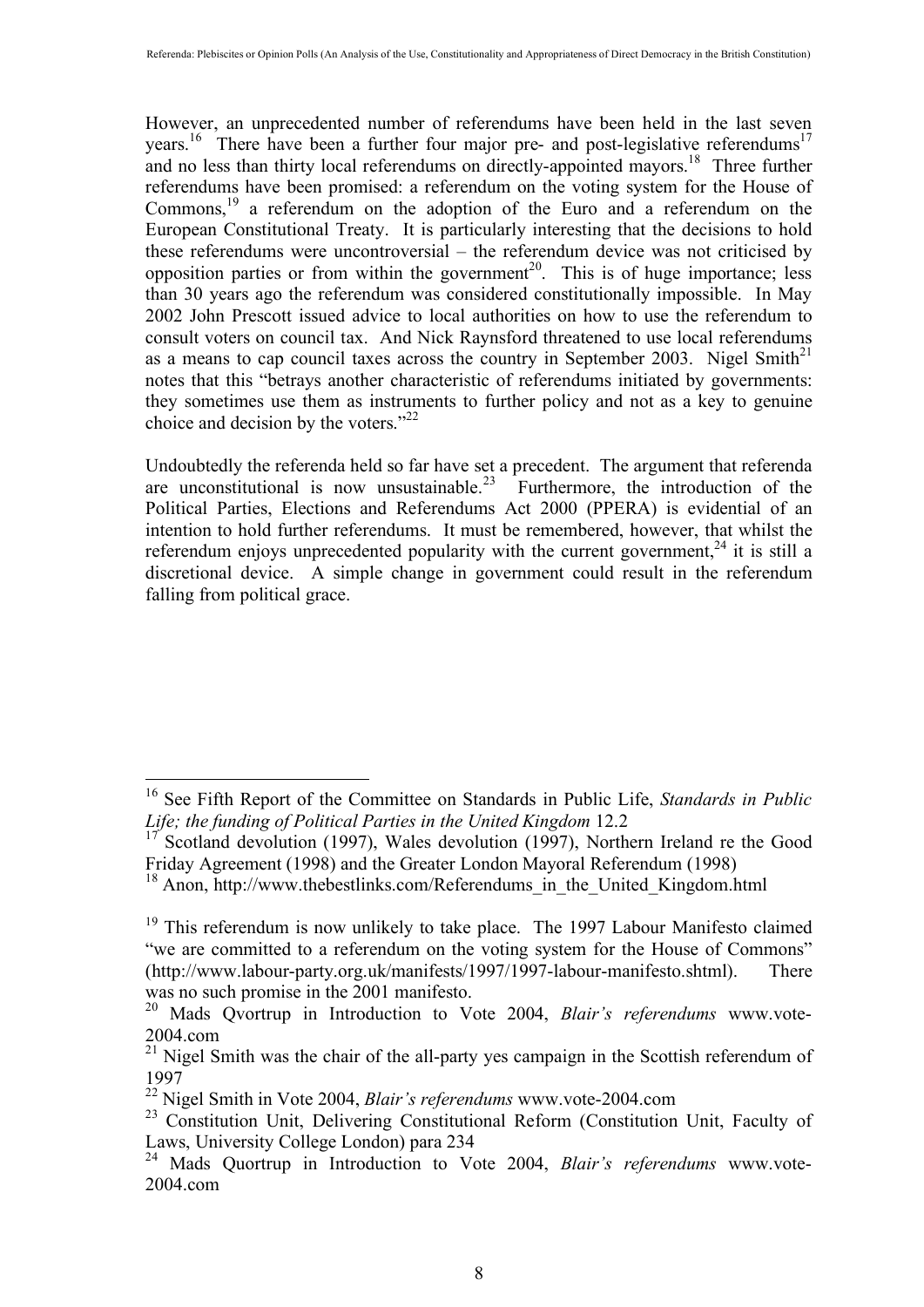## 3.2. Analyses : Not Yet a Constitutional **SAFEGUARD**

Every referendum held to date has concerned a constitutional issue: the transfer of legislative power<sup>25</sup>. Whilst the referenda are indicative of the recognition of the constitutionality of the transfer of legislative power, did this constitutional status trigger the referendum or were the decisions to hold referendums motivated by other factors? It is submitted that referendums were and still are held on an ad-hoc basis. The referendum is an expedient device, appointed when a particular situation calls for a popular verdict<sup>26</sup> and is not yet a true constitutional safeguard.

This is demonstrated by the reasons behind each referendum. The twin devolution referendums of 1979 were forced upon Callaghan's government by an alliance of the opposition parties and Labour rebels<sup>27</sup> which was "defensive from the start."<sup>28</sup> Referenda are allegedly employed by the current Labour government as a 'problem solving' mechanism – once a question has been put few can argue with the result. It is interesting to note the government's U-turn regarding a referendum for the EC constitution.<sup>29</sup> If one assumes - as one might - that the decision was a political one, motivated by fears of a backlash from the voters, MPs and party members who were clamouring for a referendum, then what we see is the power of the People in effecting a referendum. This is a remarkable step forward. Worldwide "the tradition is spreading, as more and more countries with no legal need to have referendums feel impelled to hold them at crucial junctures."30

 $25$  For example the referendums on devolution in Scotland, Wales and the regions and the referendum on the EC. E C S Wade submits that the sovereignty of parliament is unlimited by the transfer of legislative authority to the EC. If, for example, the sovereign in the United Kingdom should wish to leave the European Union, then – in terms of national constitutional law – that could be effected by an ordinary piece of legislation. Whether there are any international sanctions on so doing does not effect the position in British constitutional law. E C S Wade in Dicey *Introduction to the Study of the Law of the Constitution* ( $12<sup>th</sup>$  ed. Macmillan & Co. Ltd, London, 1959)

<sup>&</sup>lt;sup>26</sup> Commission on the Conduct of Referendums, Report of the Commission on Referendums (Constitution Unit & Electoral Reform Society, 1996) p18

<sup>27</sup> Nigel Smith in Vote 2004, *Blair's referendums* www.vote-2004.com

<sup>&</sup>lt;sup>28</sup> Constitution Unit, Delivering Constitutional Reform (Constitution Unit, Faculty of Laws, University College London) para 231

<sup>&</sup>lt;sup>29</sup> On 17<sup>th</sup> October 2003 Tony Blair said: "there will not be a referendum." In an interview for The Times, he said it would "not be a wise thing" to have the Government "convulsed" for months preparing for a referendum on the issue (BBC News, *Tracking Blair's EU comments*, BBC Online http://news.bbc.co.uk/go/pr/fr/- /1/hi/uk\_politics/3638491.stm ) by December of that year his opinion was "let's wait and see" (from the Daily Mail: http://www.dailymail.co.uk/pages/live/articles/news/news.html?in\_article\_id=199505&i n\_page\_id=1770 ) Yet, soon after announcing that his "policy has not changed" in April 2004 he conceded a referendum on the very same subject ( BBC News, *Tracking Blair's EU comments*, BBC Online http://news.bbc.co.uk/go/pr/fr/- /1/hi/uk\_politics/3638491.stm )

<sup>30</sup> Nigel Smith in Vote 2004, *Blair's referendums* www.vote-2004.com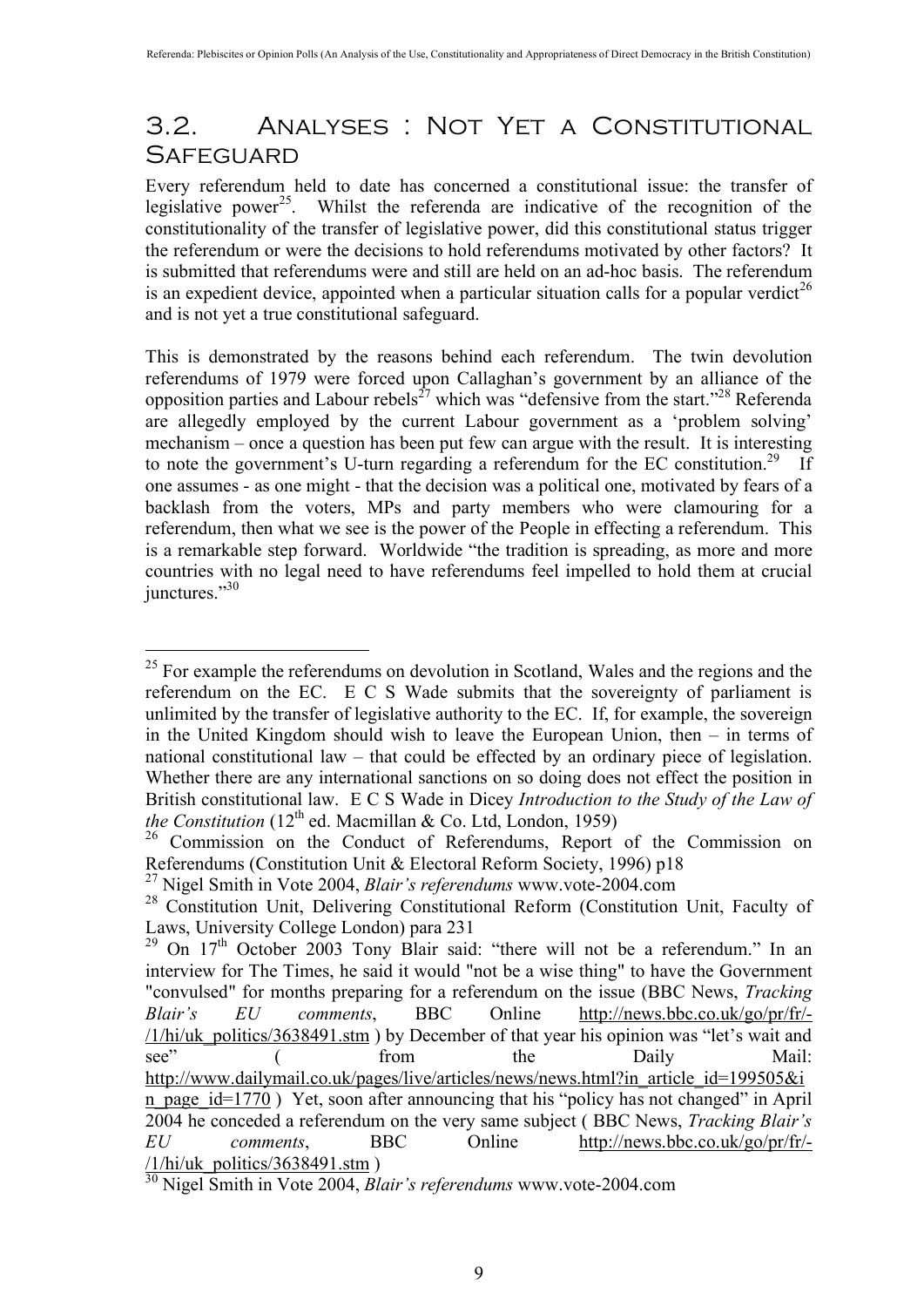But there remains no formula for initiating referendums, they do not arise as a necessary mechanism of constitutional change<sup>31</sup> but are 'granted' at the whim of the government. The only constitutional principle involved is that parliamentary sovereignty remains intact.32 Indeed it is surprising that given the large majority commanded by the Prime Minister in the House of Commons, he is willing to risk his policies at referendum when there is nothing in law compelling him to do  $\infty^{33}$ . Remarkably, most of those who advocate the use of referendums in the UK do so because they believe that they can defeat an innovation that would otherwise go through parliament unopposed  $34$ .

Before the call for "a new regulatory framework for referendums"<sup>35</sup> by the Committee on Standards in Public Life in 1996 and the resulting PPERA 2000 the referendum process was unregulated. "No coherent, consistent principles were applied in their operation."<sup>36</sup> The PPERA gave the responsibility for administering a referendum to the Electoral Commission, providing for referendums generally for the first time. If the increasing use of the referendum has fostered an environment where referendums are expected as a matter of course, then the PPERA has propped open the floodgates.

In most states referendums are held as and when they are required by the constitution rather than for any ulterior or political purpose.<sup>37</sup> This is how it should be<sup>38</sup>. They operate for the reasons originally advocated by Dicey: to provide a 'check and balance' on the power of the government.

 $31$  This is in marked contrast to many other states, where constitutional changes must be authorised by the people – e.g. Australia.

<sup>&</sup>lt;sup>32</sup> The Institute of Welsh Affairs, *The Road to the Referendum Requirements for a Fair Debate* (Institute of Welsh Affairs, 1996) in the Fifth Report of the Committee on Standards in Public Life, *Standards in Public Life; the funding of Political Parties in the United Kingdom 12.4*

<sup>33</sup> David Butler and Austin Ranney (eds) *Referendums Around the World – The Growing Use of Direct Democracy* (Macmillan, London, 1994) p33

<sup>&</sup>lt;sup>34</sup> Vernon Bogdanor, *Power and the People, A Guide of Constitutional Reform* (Victor Gollancz, 1997)

<sup>35</sup> The 5th report of the Committee on Standards in Public Life, *The Funding of Political Parties* (Cm. 4057 (1998)) Ch 12: Referendums. Such a regulatory scheme is also advocated by the Constitution Unit, in *its Report of the Commission on Referendums* (Constitution Unit, Faculty of Laws, University College London, 1996)

<sup>36</sup> The Institute of Welsh Affairs, *The Road to the Referendum Requirements for a Fair Debate* (Institute of Welsh Affairs, 1996) in the Fifth Report of the Committee on Standards in Public Life, *Standards in Public Life; the funding of Political Parties in the United Kingdom 12.4*

 $37$  Commission on the Conduct of Referendums, Report of the Commission on Referendums (Constitution Unit & Electoral Reform Society, 1996) p22

<sup>&</sup>lt;sup>38</sup> See Below for the most appropriate type of referendum in Chapter 5(d)I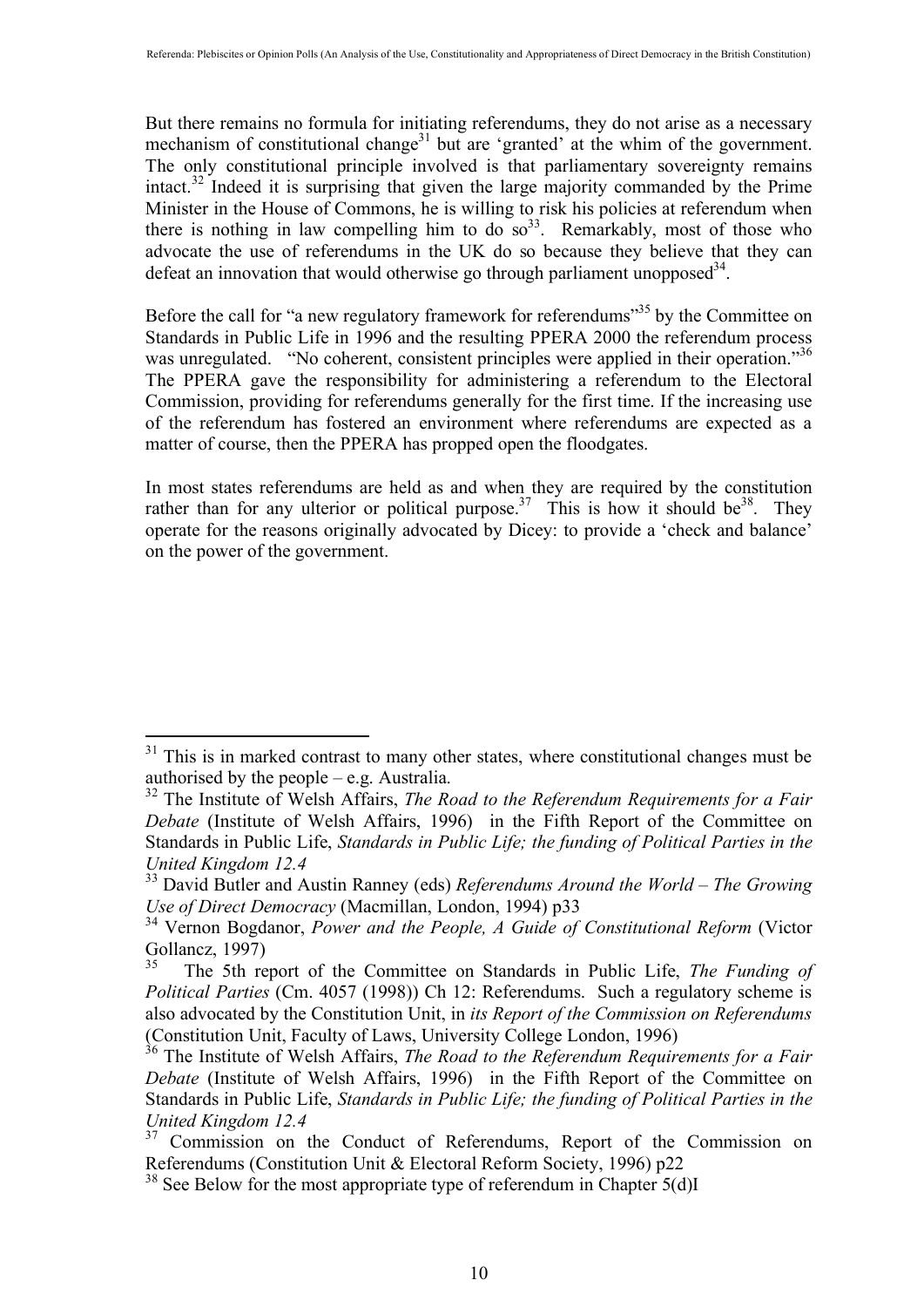## 3.3. The Binding Nature of the Referendum

When questions of the binding nature of referenda arise, the mindset of key individuals is crucial. In law referendums are nothing more than advisory.39 This should not come as a surprise.40 At the time of the EC referendum, Edward Short, the leader of the House of Commons remarked, "the Government will be bound by it, but Parliament of course, cannot be bound by it…although one would not expect the honourable members to go against the wishes of the people, they remain free to do so."

Nevertheless it can be concluded that whilst in law the referendum will be advisory, in practice the result will be binding - but only because the politicians consider it to be  $so<sup>41</sup>$ . The binding nature of the referendum can be further demonstrated by asking whether legislation approved by referendum could be repealed without legislative approval. For example could the Welsh Parliament be abolished without first consulting the Welsh People? – surely not. Despite the obviously binding nature of the referendum, some constitutional commentators insist on claiming that to date no binding referendums have been held, and that to do so would seriously undermine principles of governmental responsibility.<sup>42</sup>

<sup>&</sup>lt;sup>39</sup> Chris Ashton notes that neither of the referendums were specifically stated to be binding [either by their enabling acts or governmental officials] *On-line discussion concerning the legal basis for national referendums in Britain* www.iniref.org/natref1.html

<sup>40</sup> Dawn Oliver, *Constitutional Reform in the UK* (Oxford University Press, 2003)

<sup>&</sup>lt;sup>41</sup> See chapter  $\vec{4}$ (c) below re a new constitutional convention.

<sup>42</sup> See for example Dawn Oliver, *Constitutional Reform in the UK* (Oxford University Press, 2003) p155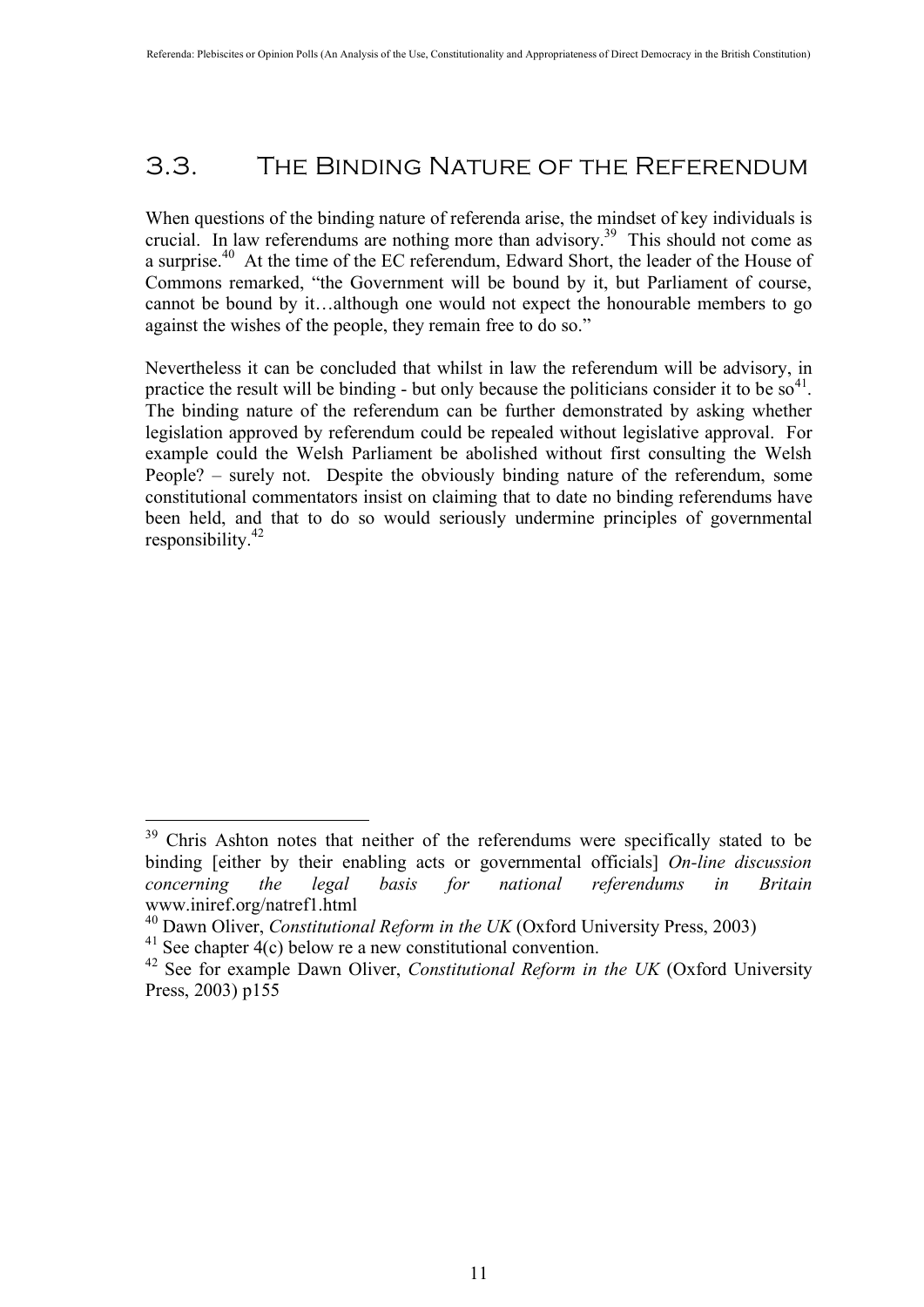# 4. IS DIRECT DEMOCRACY CONSTITUTIONAL?

When Dicey first advocated the referendum in England,<sup>43</sup> his friend James Bryce asked him two questions that remain pertinent to the constitutionality of direct democracy in Great Britain today:

- 1. "What is to be the authority to decide when a bill should be referred [to the people]"
- 2. "How can 'constitutional changes' be defined in a country which has no rigid constitution"44

Mads Qvortrup suggests that the popularity of the referendum clouds the question of constitutionality.<sup>45</sup> It is submitted, however, that the reverse is true. As referendums become increasingly popular, the importance of their constitutionality rises proportionately. Until the constitutionality of direct democracy is thoroughly examined, the status of referendums and initiatives lies in the balance.

## 4.1. Defining the Constitution

It is difficult to theoretically analyse that which we cannot even identify.<sup>46</sup> And it is prima-facie impossible to decide – with any reasonable level of accuracy – whether or not direct democracy is constitutional when only one thing about the constitution is certain: that it's borders are elusive.<sup>47</sup>

Britain is almost unique insofar as it lacks a written constitution.<sup>48</sup> The Constitution Committee has adopted, as its working definition of the constitution "the set of laws, rules and practices that create the basic institutions of the state, and its component and related parts, and stipulate the powers of those institutions and the relationships between the different institutions and the relationship between the different institutions and

 <sup>43</sup> A V Dicey, *Ought the Referendum to be Introduced into England* (Contemporary Review, 1890)

<sup>&</sup>lt;sup>44</sup> Bryce to Dicey, 6th April 1915: Bryce Papers, Bodlein Library, MS 4 to 84, in Vernon Bogdanor at Ch 3 p33, David Butler and Ausin Ranney(eds), *Referendums Around the World, The Growing use of Direct Democracy* (Macmillan, 1994)

<sup>45</sup> Mads Qvortrup, *A Comparative Study of Referendums – Government by the People* (Manchester University Press, Manchester, 2002) p1

<sup>&</sup>lt;sup>46</sup> E C S Wade in Dicey *Introduction to the Study of the Law of the Constitution* (12<sup>th</sup> ed. Macmillan & Co. Ltd, London, 1959)

<sup>&</sup>lt;sup>47</sup> 'there is no marked or clear distinction between laws which are not fundamental and constitutional and laws which are fundamental and constitutional' as per A. V. Dicey, Introduction to the Study of the Constitution (online text at http://constitution.org/cmt/avd/law\_conn.htm)

<sup>&</sup>lt;sup>48</sup> Commission on the Conduct of Referendums, Report of the Commission on Referendums (Constitution Unit & Electoral Reform Society, 1996) p22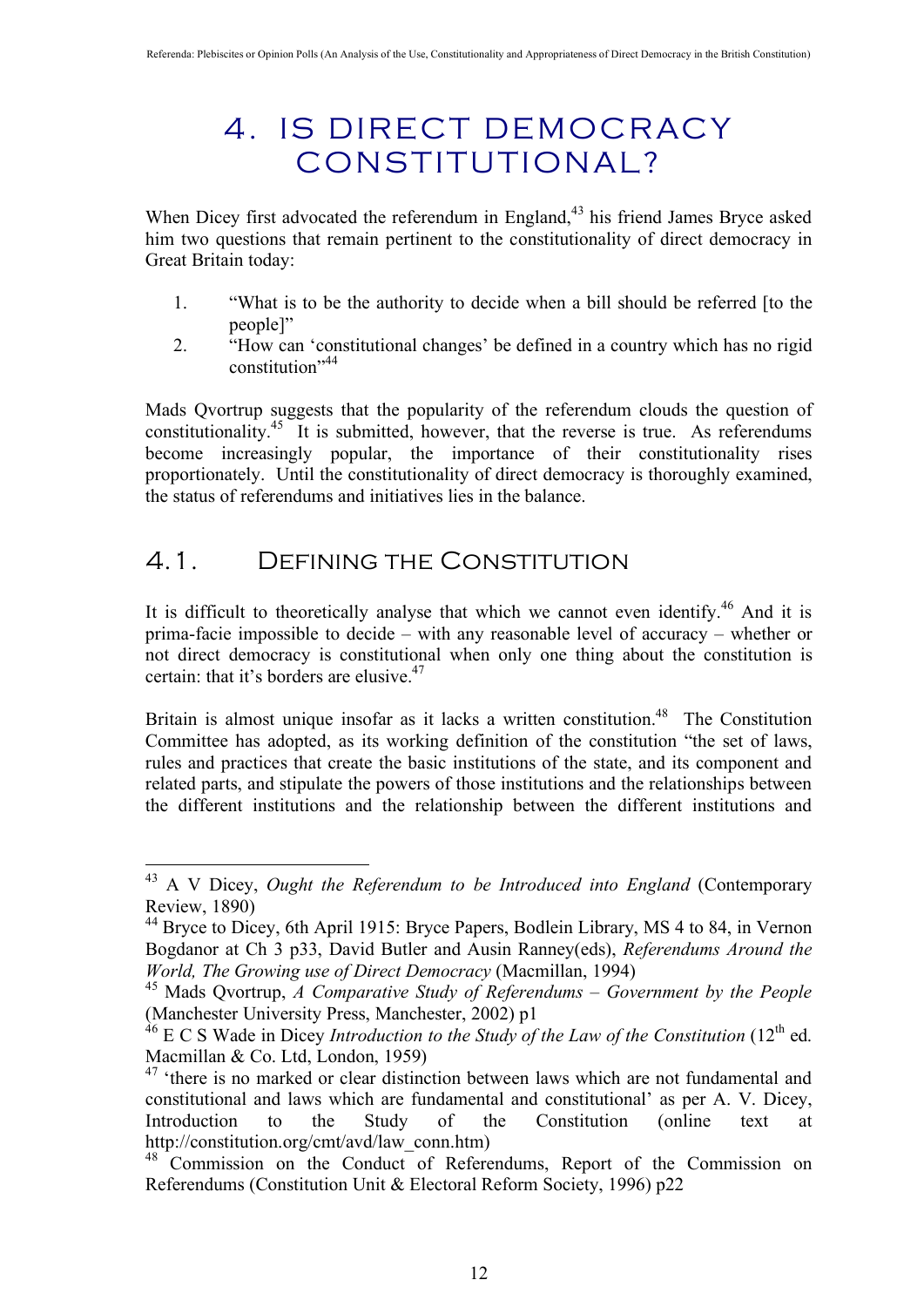between those institutions and individuals."<sup>49</sup> Blackstone saw "that the king can do no wrong" as the central pillar of the constitution.<sup>50</sup> As the cabinet and parliament replaced the King and his court, Dicey noted that "there is no law which Parliament cannot change. There is no fundamental or so-called constitutional law<sup>551</sup> and that there is not body of persons "which can pronounce invalid any enactment passed by the British Parliament on the ground of such enactment being opposed to the constitution."<sup>52</sup> Under any of these analyses the constitution can be whatever the Queen in Parliament enacts. It is submitted that whilst we are moving closer to an answer, the second of Bryce's questions remains unanswered. If the constitution is indeed 'whatever the Queen in Parliament enacts' then referendal precedent and the PPERA confirm the referendum's constitutionality.

## 4.2. Direct Democracy and Parliamentary SOVEREIGNTY<sup>53</sup>

#### 4.2.1. The Traditional Approach

Parliamentary sovereignty and direct democracy are traditionally antagonistic. Historically the House of Commons would refuse 'supply' until grievances had been redressed: it represented the people. In passing the 1911 Parliament Act, Parliament declared its own sovereignty<sup>54</sup> such that in law it will always be for parliament to decide the law of the land<sup>55</sup>. The House of Lords' 'referendal theory'<sup>56</sup> redefined the roles of both Houses and the electors.<sup>57</sup> Unfortunately the role of British subject is limited to periodically approving preselected Members of Parliament who propose policies and lead public affairs.<sup>58</sup> In *Ellen Street Estates Ltd v. Minster of Health*<sup>59</sup> Maugham LJ said,

 <sup>49</sup> Constitution Committee, *First Report, Reviewing the Constitution* (2001 – 02 HL 11) Chapter 2

<sup>50</sup> Sir William Blackstone, *Commentaries III 17* in Kaplan, Justin (ed) & Bartlett, John *Bartlett's Familiar Quotations* (17<sup>th</sup> ed, Boston, Little, Brown and Company)

<sup>51</sup> A V Dicey, source unknown in Vernon Bogdanor *Our New Constitution* [2004] LQR 120

<sup>52</sup> A V Dicey, source unknown in Vernon Bogdanor *Our New Constitution* [2004] LQR 120

<sup>&</sup>lt;sup>53</sup> "Sovereignty is often conceived of as the only kind and absolute authority in a community, and, as such, unlimited, one and indivisible, omnipotent, and even infallible" Markku Suksi, *Bringing in the People, A comparison of Constitutional Forms and Practices of the Referendum* (Martinus Nijhoft publishers, 1993) p15

<sup>54</sup> Rivka Weil, *We the British People* [2004] PL 380

<sup>&</sup>lt;sup>55</sup> E C S Wade in Dicey *Introduction to the Study of the Law of the Constitution* (12<sup>th</sup> ed. Macmillan & Co. Ltd, London, 1959)

<sup>&</sup>lt;sup>56</sup> Referendal Theory = That the House of Lords was a check on the power of the House of Commons on behalf of the people

<sup>57</sup> Rivka Weil, *We the British People* [2004] PL 380

<sup>58</sup> Joseph F Zimerman: *Participatory Democracy – Populism Revived* (Praeger Publishers, 1986)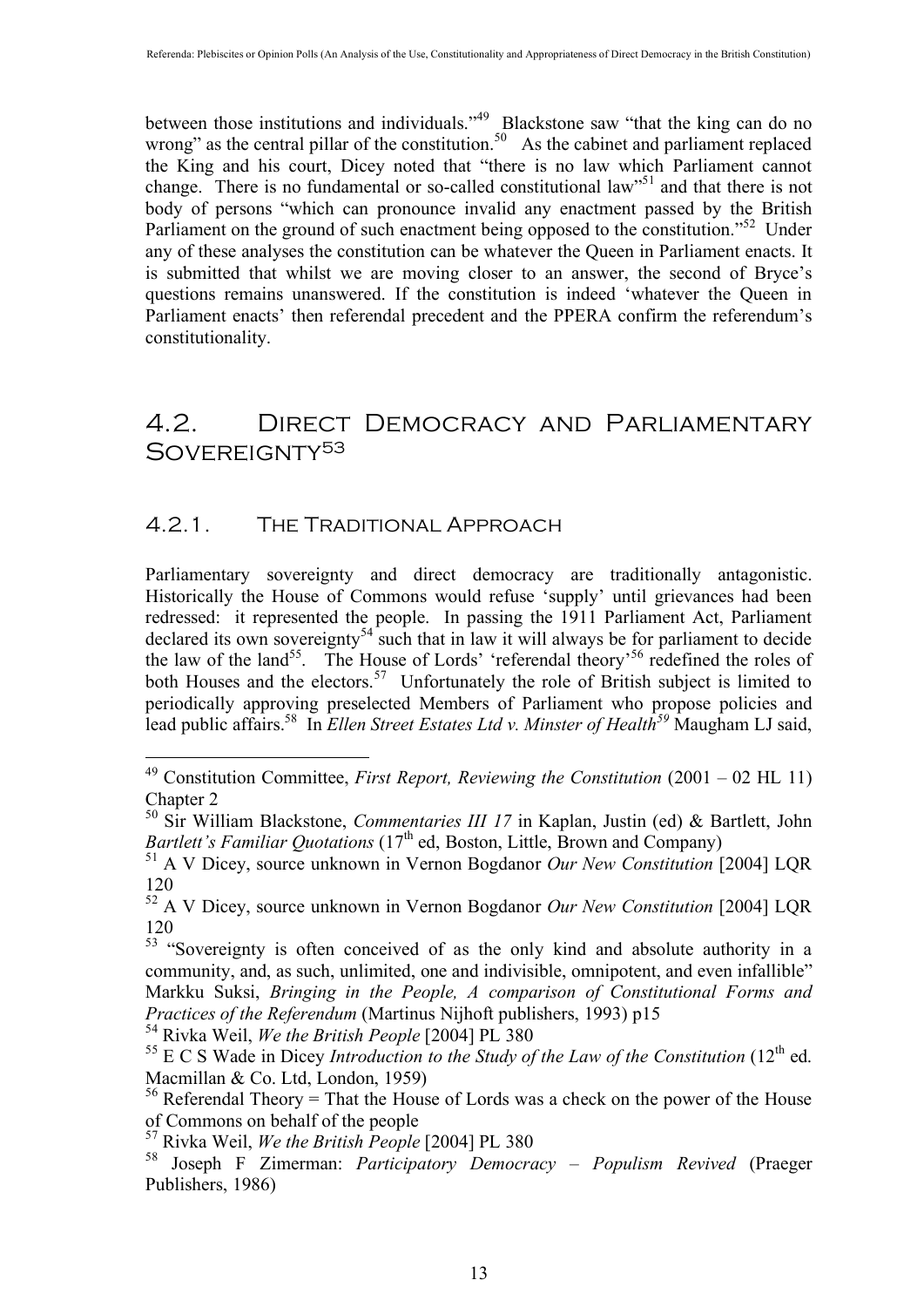"the legislature cannot according to our constitution bind itself as to the form of subsequent legislation, and it is impossible for Parliament to enact that in a subsequent statute dealing with the same subject matter there can be no implied repeal. If in a subsequent Act Parliament chooses to make it plain that the earlier statute is being to some extent repealed, effect must be given to that intention just because it is the will of the legislature."60 It follows that Parliament cannot bind itself to follow the result of a subsequent referendum. It would however be political suicide for the government of the day to contradict a referendum result.

Charter 88 claims that "in major constitutional matters, the people ought to be consulted. It is not incompatible with Parliamentary sovereignty that there should also be popular sovereignty, where people have a direct say."<sup>61</sup> It is submitted that they are mistaken; there is no room for true direct democracy in a constitution based on parliamentary sovereignty. As long as parliamentary sovereignty is the central pillar of the constitution, a referendum decision will be, in the eyes of the constitution, no more than an expression of the popular opinion. At the heart of Direct Democracy is the opinion that sovereignty in the United Kingdom rests with the people, that the people should be able to express their wish and that wish be enacted into law. If a referendum result was to conflict with parliamentary opinion, the honourable members should be legally obliged to accept the decision of their electors. They are currently free to ignore popular opinion at the risk of provoking outrage and sacrificing their tenures.

Bagehot wrote that ultimate authority in the United Kingdom rests with the House of Commons – suggesting that once appointed parliamentarians are free to decide as they like, with no reference to their electors. He described the power of the head of the executive to "overcome the resistance of the second chamber by choosing new members of that chamber"<sup>62</sup> as "the safety valve of the truest kind. It enables the popular will – the will of which the executive is the exponent, the will of which it is the appointee – to carry out within the constitution desires and conceptions which one branch of the constitution dislikes and resists." This so-called safety valve allowed the Houses of Commons to ensure that its legislation was not unduly withheld, but did not protect against a tyrannical house or a house under the control of a tyrannical executive. Interestingly this 'trump card' was played to force the introduction of the Parliament Act. However it is submitted that Bagehot placed too much trust in the House of Commons.<sup>63</sup> Furthermore, the safety valve which he talks of no longer exists and the danger – as it then was – of the House of Lords blocking legislation proposed by the elected house is

 <sup>59 [1934] 1</sup> KB 590

<sup>60</sup> Ellen Street Estates Ltd v Minister of Health [1934] 1 KB 590

<sup>61</sup> Charter 88, *Reinventing Voting – holding a referendum of elections to the commons*, (Charter 88, London, 1996)

<sup>62</sup> W Bagehot and H R S Crossman (eds) , *The English Constitution* (C A Watts & CO Ltd, 1964)

 $63$  Indeed on p 248 he writes "The English constitution in its palpable form is this – the mass of the people yield obedience to a select few; and when you see this select few, you perceive that though not of the lowest class, nor of an unrespectable class, they are yet of a heavily sensible class – the last people in the world to whom, if they were drawn up in a row…would ever give an exclusive preference." W Bagehot and H R S Crossman (eds) , *The English Constitution* (C A Watts & CO Ltd, 1964)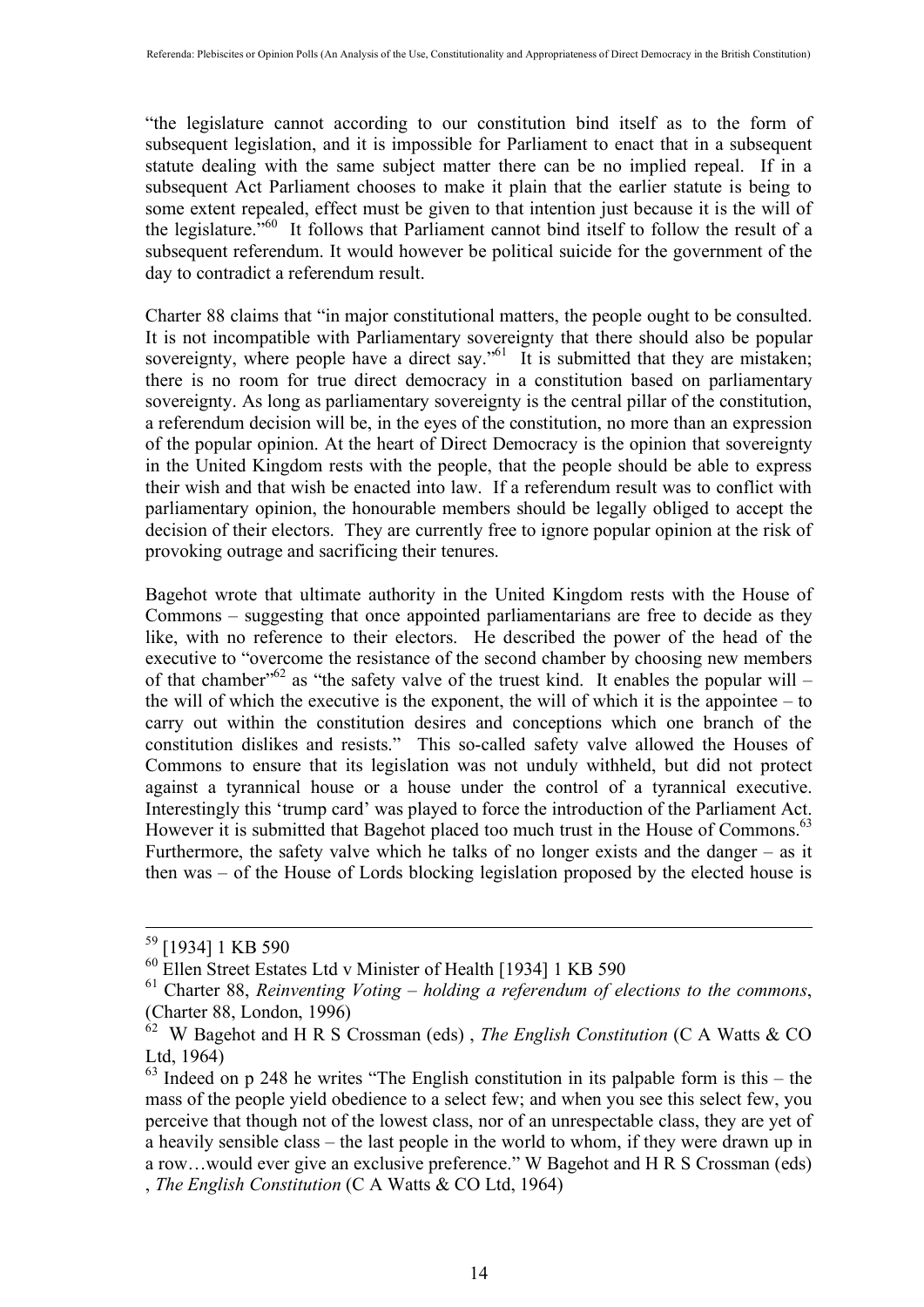no more. The danger now, is of the executive enacting legislation that is not supported by the people – and there is no valve net to prevent such an atrocity.

Interestingly, the American constitution does not place sovereignty anywhere – its writers feared that to do so would fuel tyranny.<sup>64</sup> Is such a position desirable? If so the status quo should be maintained. But Wade warns us that "the body which exercises sovereignty may well be more dangerous to stability that in the days when parliament commanded universal respect. It must not be forgotten that the inevitable consequence of the Supremacy of Parliament in the legislative field is that there can be no check upon the unscrupulous use of power by a Government which finds itself in command of a majority in the House of Commons."65

#### 4.2.2. Sovereignty Redefined

Traditionally the House of Commons drew its 'parliamentary' sovereignty from the Royal Prerogative – this is an outdated and fundamentally unjust model. The crown, as a matter of convention, has no control over the House of Commons or the course of legislation in the UK. There must be a supreme authority, "a conclusive power, in every point somewhere."<sup>66</sup> The time has come to recognise the essence of Dicey's theory in law: that the constitution is in practice based on popular sovereignty<sup>67</sup>. "Dicey" identified parliamentary sovereignty as the fundamental norm of the British Constitution. But, he distinguished between Parliament as the legal sovereign and the People<sup>68</sup> as the political sovereign.<sup>569</sup> In advocating the referendum Dicey promoted the legal In advocating the referendum Dicey promoted the legal recognition of the political position.

The cabinet system relies on parliamentary sovereignty and "is saved from being an autocratic instrument by the knowledge that at intervals the electorate may alter the composition of the Commons and so place the supremacy of Parliament in other hands but it is the political supremacy rather than the legal doctrine which saves the democratic

 <sup>64</sup> Bagehot and H R S Crossman (eds) , *The English Constitution* (C A Watts & CO Ltd, 1964) p218

 $65 \text{ E C S}$  Wade in Dicey *Introduction to the Study of the Law of the Constitution* (12<sup>th</sup> ed. Macmillan & Co. Ltd, London, 1959)

<sup>66</sup> Bagehot and H R S Crossman (eds) , *The English Constitution* (C A Watts & CO Ltd, 1964) p214

<sup>67</sup> Rivka Weil, *Dicey was not Diceyan* (CLJ [2003] 474)

<sup>68</sup> The capitalisation of 'People' "describes the instances in which the people mobilise, deliberate and pronouns their deliberate and sustained opionion on constiutional change. This happens at times when the people engage in public life with the seriousness they usually accord the most important decisions of their private lives. In all aother times we refer to 'the people' without a capital. This follows the work of Professor Bruce Ackerman of Yale Law School. See Bruce Akerman, *We the People: Transformations* (Cambridge, Mass. 1998) Vol II" in Rivka Weil, *Dicey was not Diceyan* (CLJ [2003] 575)

<sup>69</sup> Rivka Weil, *Dicey was not Diceyan* (CLJ [2003] 474)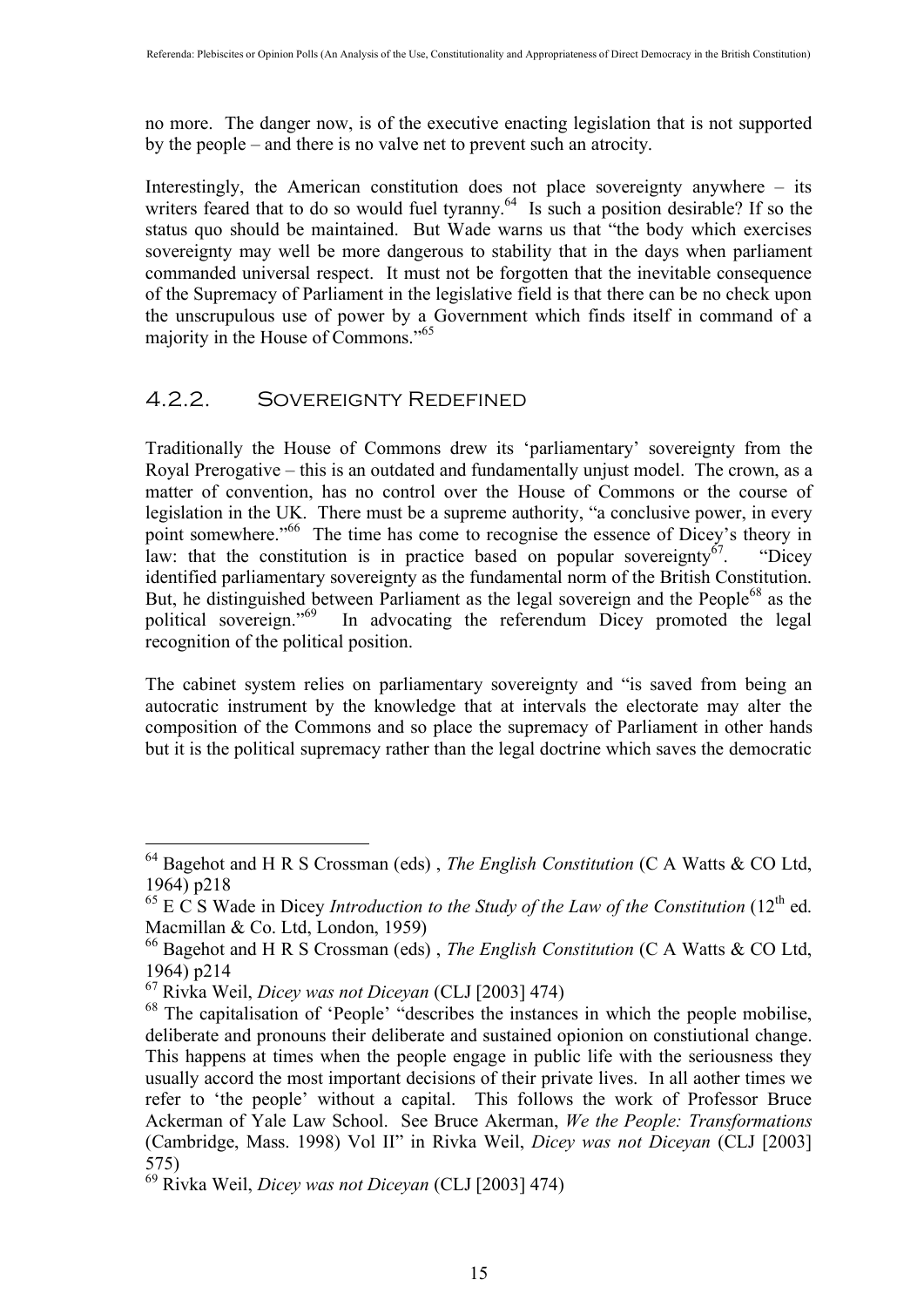principle."<sup>70</sup> That a political doctrine is necessary demonstrates that the constitution is lacking. This is further evidence that the 'legal' seat of sovereignty is misplaced.

#### 4.2.3. A Reconciliation Proposed

Aristotle wrote that "the majority ought to be sovereign, rather than the best, where the best are few…[a] feast to which all contribute is better than one given at one man's expense."<sup>71</sup> If one accepts that policy in the UK is largely driven by the majority, and also accepts Dicey's 'obvious conclusion'<sup>72</sup> that policy is driven by the sovereign's opinion"<sup>73</sup> then the sovereign and the people are indistinguishable. The electorate trusts its representatives to apply their minds to legislate, but they are not given the authority to delegate their power. Bogdanor suggests that such a power "can only be obtained through a specific mandate" – a referendum.<sup>74</sup> Even though Dicey was of the opinion that there is no law in the state which parliament can not change,<sup>75</sup> he took his argument one step further when arguing that in practice the people must consent to all constitutional change in Britain<sup>76</sup>.

John Austin saw MPs as trustees for their electors in so far as they are able to impose their will on parliament in the long term. But there is no check on their power between elections. Dicey maintained that there was a "dualist system" in the United Kingdom: that in reality the consent of the people for constitutional change was sought whilst in law, such an idea was abhorrent.<sup>77</sup> He claimed that the existing British constitution already recognised the people as the political sovereign.<sup>78</sup> Bogdanor believes that, as Dicey foresaw, the referendum has in practice become "an instrument of entrenchment" since it "prevents the powers of Parliament from being transferred without the approval of the people"<sup>79</sup> He is implying a shift in sovereignty. Whilst this may have occurred in 'real' or 'practical' terms, in law the position has remained the same. Dicey wrote that the referendum was "the one available check on the recklessness of party leaders [and it would yield] formal acknowledgement of the doctrine which lies at the basis of English democracy – that a law depends at bottom for its enactment on the consent of the nation

<sup>&</sup>lt;sup>70</sup> E C S Wade in Dicey *Introduction to the Study of the Law of the Constitution* (12<sup>th</sup> ed. Macmillan & Co. Ltd, London, 1959)

<sup>71</sup> Iaian McLean, *The Concise Dictionary of Politics* (OUP, Oxford, 1996) p130

<sup>72</sup> A V Dicey, *Lectures on the Relation Between Law & Public Opinion in England during the nineteenth century* (2<sup>nd</sup> ed, Macmillan, London, 1930) p10

<sup>73</sup> A V Dicey, *Lectures on the Relation Between Law & Public Opinion in England during the nineteenth century* (Macmillan, London, 1930) p11

<sup>74</sup> Bogdanor in Magleby, Direct Legislation, *Voting on Ballot Propositions in the United States* (The John Hopkins University Press, 1984) p46

<sup>&</sup>lt;sup>75</sup> A V Dicey, *Introduction to the Study of the Law of the Constitution* (12<sup>th</sup> ed. Macmillan & Co. Ltd, London, 1959)

<sup>76</sup> Rivka Weil, *Dicey was not Diceyan* (CLJ [2003] 474) at 475

<sup>77</sup> Rivka Weil, *Dicey was not Diceyan* (CLJ [2003] 575)

<sup>78</sup> Rivka Weil, *Dicey was not Diceyan* (CLJ [2003] 575)

<sup>79</sup> Vernon Bogdanor *Our New Constitution* [2004] LQR 120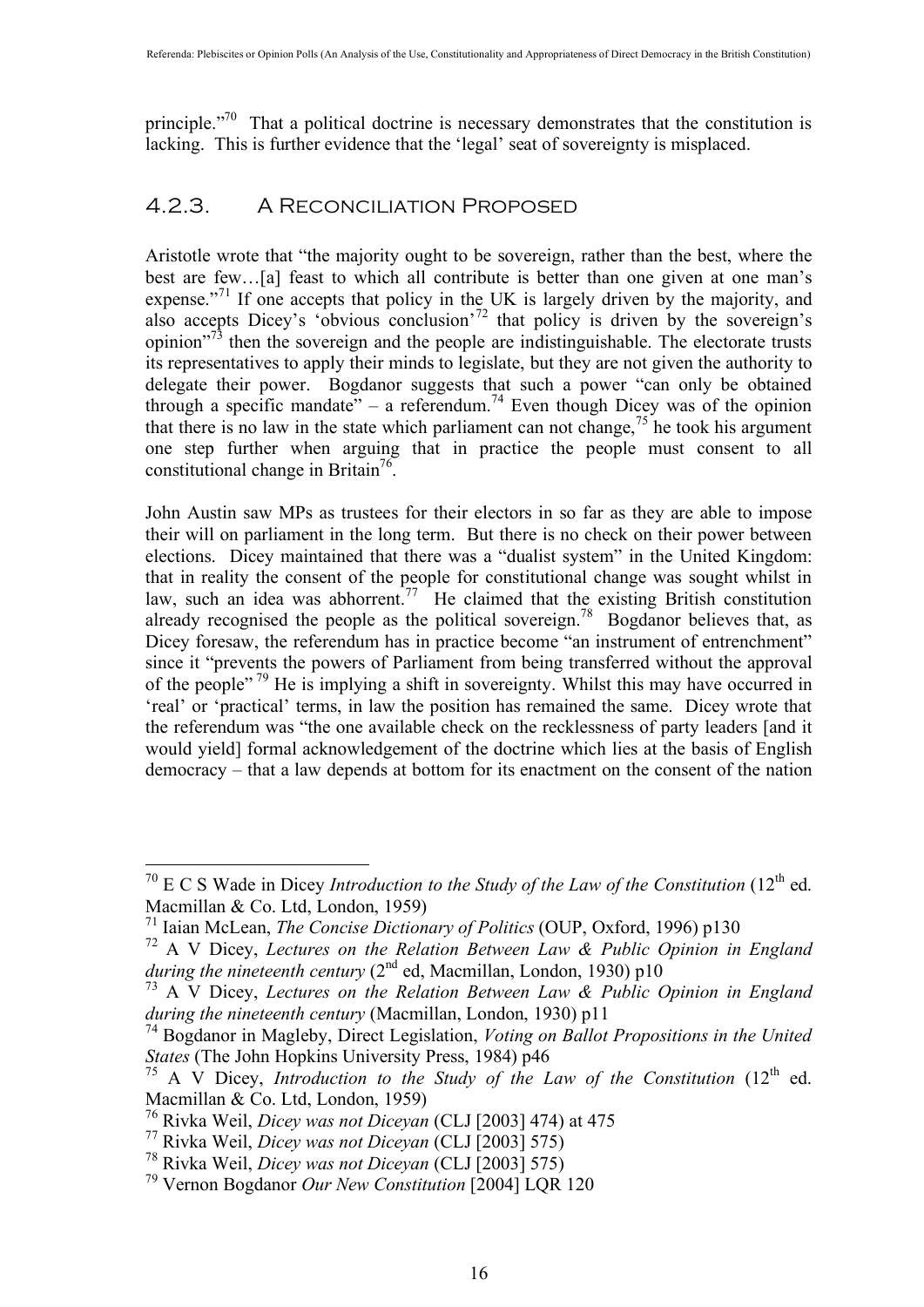as represented by the electors.<sup> $80$ </sup> The next logical step is the legal acceptance of this doctrine.

## 4.3. A New Constitutional Convention?

Constitutional conventions are "rules for determining the mode in which the discretionary powers of the Crown (or of the Ministers as servants of the Crown) ought to be exercised."<sup>81</sup> Vernon Bogdanor reminds us that "of the recent constitutional reforms, most of them have been validated by referendum<sup>382</sup> and in particular suggests that a convention may have been established that "the powers of parliament should not be transferred without popular consent."<sup>83</sup> Whether such a convention exists will be examined below.

By accepting the existence of such a convention we could circumvent all controversial questions of parliamentary sovereignty yet snugly incorporate referenda into the constitution. For this to be acceptable a supplementary convention would have to be accepted: that the decision is binding on the commons. There is evidence to support the existence of such a convention. At the time of the 1975 referendum on whether or not Britain should remain in the EC, Edward Short, the leader of the House of Commons declared that "the government will be bound by it, but Parliament, of course, cannot be bound by it."<sup>84</sup> It is unlikely that politicians will not accept the result of a referendum. Tony Benn, who had come under criticism from the Prime Minister during the 1975 campaign, said: "when the British people speak, everyone, including members of Parliament, should tremble before their decisions and that's certainly the spirit with which I accept the result of the referendum<sup>385</sup>. As so long as the politicians consider referendums binding upon them, a convention will exist. It is suggested that – the introduction of a written constitution and a recognition in law of the sovereignty of the people aside - the development of conventions for referendums is the only way to prevent political expediency from being the dominant factor in British referendums.<sup>86</sup>

An argument against the existence of a convention is that all but one of the referendums held to date (Northern Ireland in 1973) have been held by Labour governments – thus the referendal mechanism of constitutional change has not yet been practiced by all parties. However the Liberal Democrats (and the Liberals before them) favour the use of referendums for any constitutional change, and the Conservatives have advocate

 <sup>80</sup> Vernon Bogdanor in Magleby, Direct Legislation, *Voting on Ballot Propositions in the United States* (The John Hopkins University Press, 1984) p35

 $81$  A V Dicey, *Introduction to the Study of the Law of the Constitution* (12<sup>th</sup> ed. Macmillan & Co. Ltd, London, 1959) p423

<sup>82</sup> Vernon Bogdanor, *Our New Constitution* [2004] LQR 120, 242

<sup>83</sup> Vernon Bogdanor, *Our New Constitution* [2004] LQR 120, 242

<sup>84</sup> Vernon Bogdanor *Our New Constitution* [2004] LQR 120, 242

<sup>85</sup> BBC, O*n this day: 6 June 1975* (BBC online)

<sup>86</sup> Commission on the Conduct of Referendums, Report of the Commission on Referendums (Constitution Unit & Electoral Reform Society, 1996) p24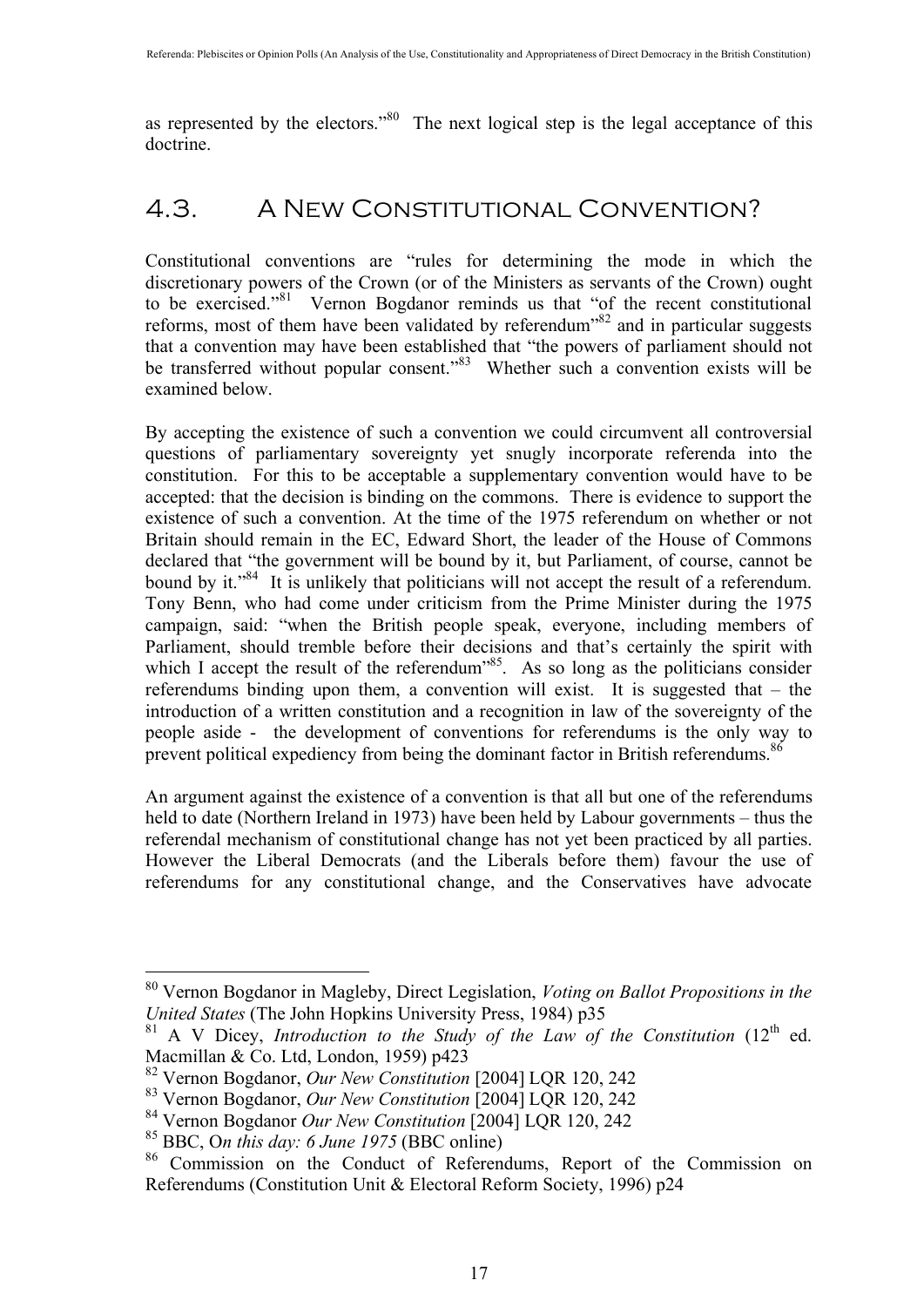referendums in certain situations $^{87}$ . It is submitted that any future government would find it difficult to enact major constitutional change without referendal approval.

## 4.4. The Constitutionality of Direct **DEMOCRACY**

The closest the UK gets to entrenched direct democracy is a general commitment in the Northern Ireland Constitution Act<sup>88</sup> "that Northern Ireland in its entirety remains part of the United Kingdom and shall not cease to be so without the consent of a majority of the people of Northern Ireland voting in a poll.<sup>89</sup> However any such poll still requires parliamentary ratification.<sup>90</sup> Some maintain, "there is no legal or constitutional basis for holding a referendum in the UK other than that granted by an Act of Parliament. The doctrine of supremacy of Parliament gives all power to parliament (and in effect to the Commons) to decide whether or not to seek the advice of the electorate."<sup>91</sup> They argue that the principle of parliamentary sovereignty is so central to the British constitution, that to move away from it slightly –let alone abolish it altogether – would be unconstitutional. Such analyses conclude that the referendum can never be incorporated into the British constitution, let alone be seen as a fundamental machine of the constitutional reform process. Another quick argument against the constitutionality of direct democracy is that "the UK doesn't have any citizens – only subjects (of the crown). Until we move beyond the present 'constitutional monarchy' – which isn't constitutional at all and would probably be better called conventional monarchy (i.e. everything is based on convention rather than law) – you couldn't even contemplate the type of citizen based system which exists in 'purer' democracies."<sup>92</sup>

These arguments are fallacious. Direct democracy is constitutional on two different grounds. Firstly, if the real base of sovereignty is accepted then claims that direct democracy is constitutional are irrefutable. Secondly, there is a strong case for concluding that two constitutional conventions exist, one that a referendum must be held before any significant change is made to the constitution and two that the decision of that referendum be binding on the legislature.

 <sup>87</sup> Conservative Party website, *Public must decide future of the Welsh Assembly* (30/11/2004)

http://www.conservatives.com/tile.do?def=news.story.page&obj\_id=117763

<sup>88</sup> Kevin Bampton, *On-line discussion concerning the legal basis for national referendums in Britain* www.iniref.org/natref1.html

 $89$ <sup>89</sup> Northern Ireland Act 1998 s.1(1), re-enacting s.1 Northern Ireland (Constitution) Act 1973

<sup>90</sup> Northern Ireland Act 1998 s.2: (2)But if the wish expressed by a majority in such a poll is that Northern Ireland shotild cease to be part of the United Kingdom and form part of a united Ireland, the Secretary of State shall lay before Parliament such proposals to give effect to that wish as may be agreed between Her Majesty's Government in the United Kingdom and the Government of Ireland.

<sup>91</sup> Chris Ashton, *On-line discussion concerning the legal basis for national referendums in Britain* www.iniref.org/natref1.html

<sup>92</sup> Colin Talbot, *On-line discussion concerning the legal basis for national referendums in Britain* www.iniref.org/natref1.html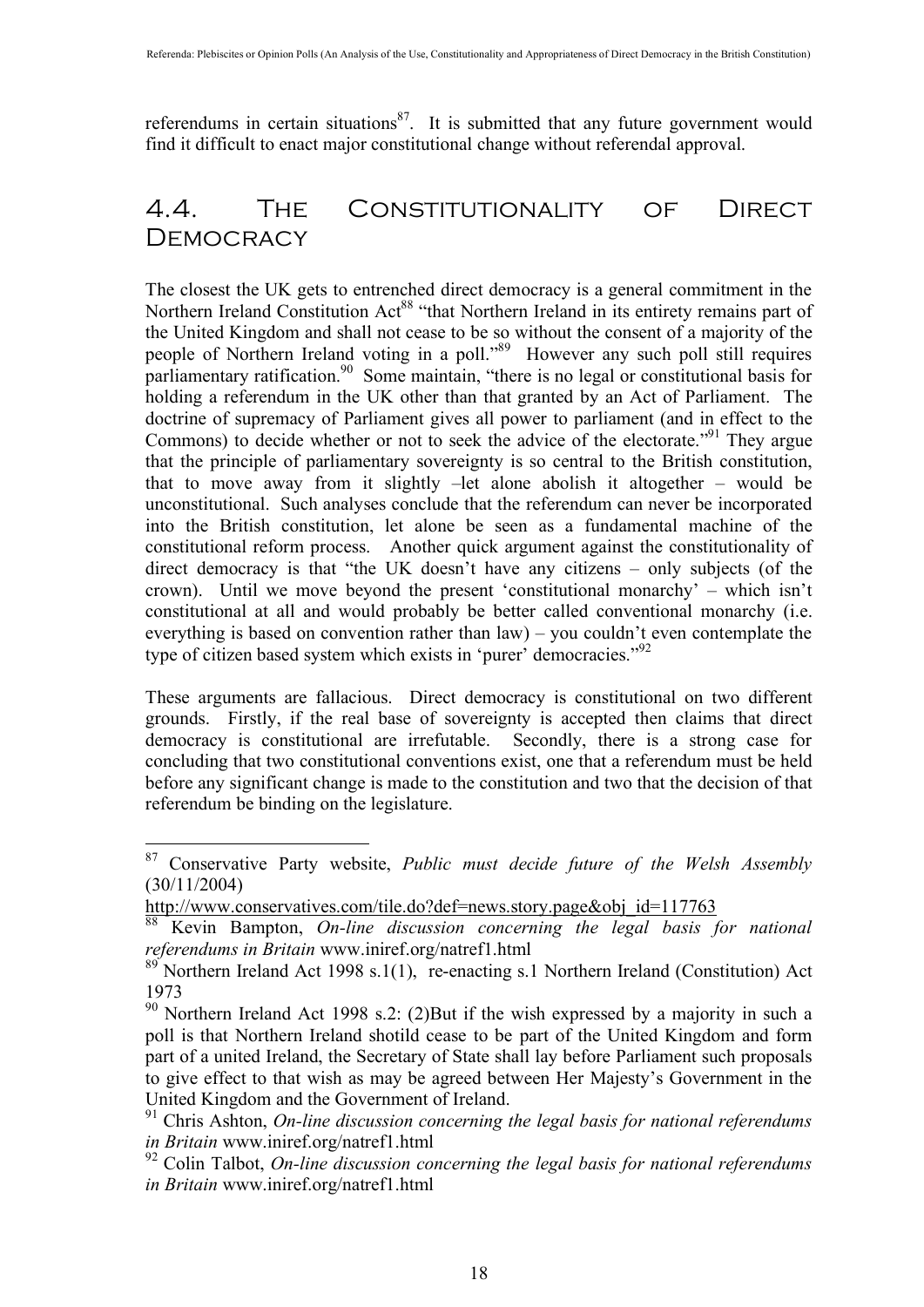The argument that direct democracy is inconsistent with parliamentary sovereignty has lost its validity.<sup>93</sup> The Commission on the Conduct of referendums claims that since "parliament has sovereign power, it must have the power to call a referendum". But this is an oversimplification – it is submitted that the people are sovereign and parliament is under a moral obligation to call a referendum. Under Blackstone's interpretation of the common law, the referendum is permissible. Furthermore, referenda are consistent with the social contract doctrine developed by Locke, Kant and Rousseau<sup>94</sup>. Interestingly under the American Constitution a referendum cannot be characterised as a delegation of power. The American constitution assumes that "all power derives from the people"<sup>95</sup>

Furthermore there is no reason why an ordinary Act of Parliament could not state a referendum to be binding or to be required before constitutional change. Exactly such a provision appears in the Australian Constitution Act (Queensland)  $1867<sup>96</sup>$ . However, whilst Parliament cannot 'ignore' its own legislation it could impliedly repeal it in the ordinary manner regardless of the first act. What is important here is that the MPs will likely consider the provisions as effectively binding. Bogdanor claims that "in general, a referendum will bind both Government and Parliament"<sup>97</sup> and as long as it does so, it will have an effect on the constitution. Under any analysis of what is 'constitutional' a mechanism for its change is inherently included within it.

<sup>&</sup>lt;sup>93</sup> Commission on the Conduct of Referendums, Report of the Commission on Referendums (Constitution Unit & Electoral Reform Society, 1996)

<sup>94</sup> A M Green, *On-line discussion concerning the legal basis for national referendums in Britain* www.iniref.org/natref1.html

<sup>95</sup> in Joseph F. Zimmerman, *Participatory Democracy – Populism Revived* (Praeger Publishers, 1986)

<sup>&</sup>lt;sup>96</sup> Nicholas Aroney writes that "s.53(1) of the Constitution Act 1867 (Queensland) provides: "A Bill that expressly or impliedly provides for the abolition of or alteration in the office of the Governor or that expressly or impliedly in any way affects any of the following sections of this Act…shall not be presented for assent by or in the name of the Queen unless it has first been approved by the electors in accordance with this section…" *On-line discussion concerning the legal basis for national referendums in Britain* www.iniref.org/natref1.html

<sup>97</sup> Vernon Bogdanor, *Our New Constitution* [2004] LQR 120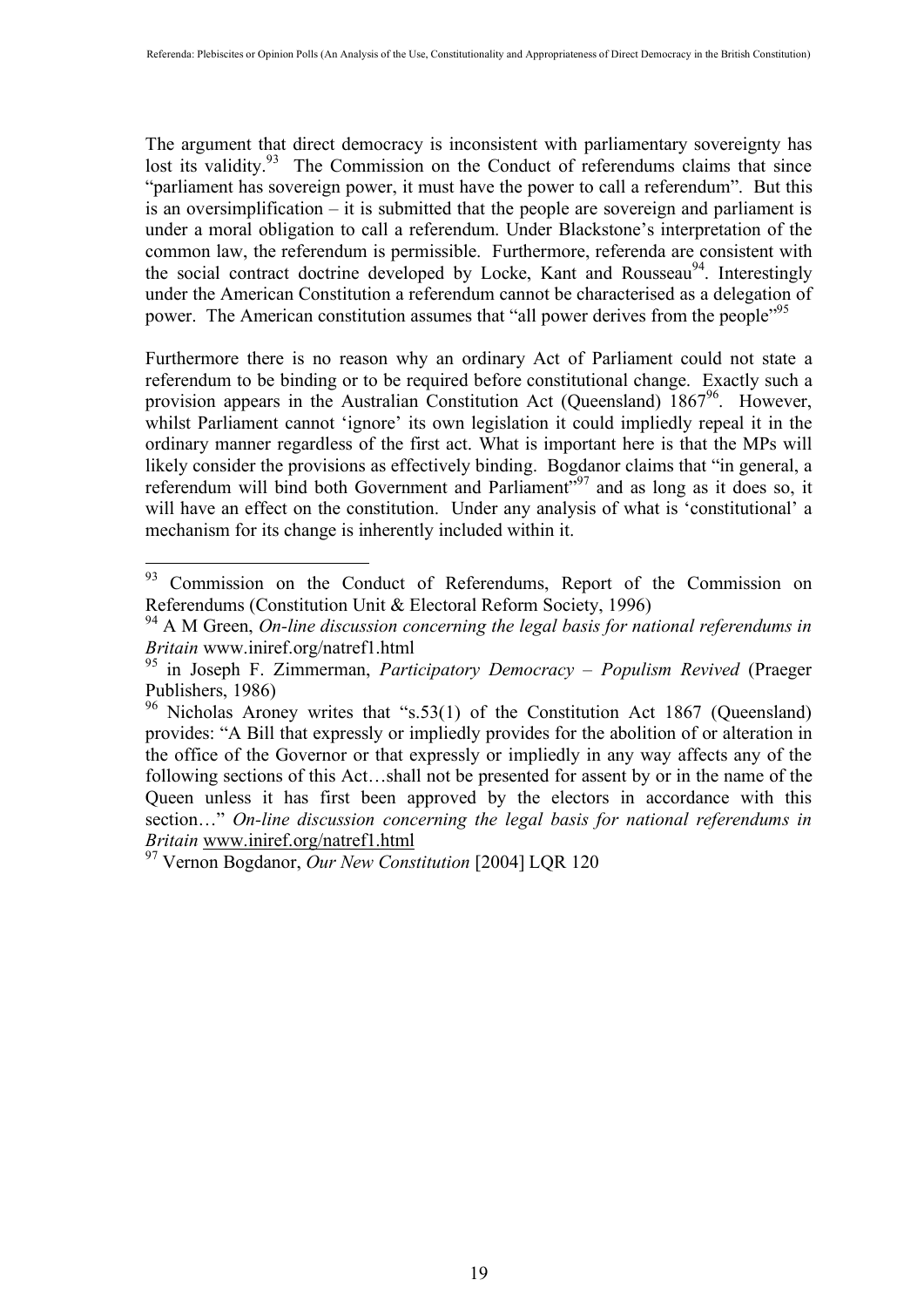Under these analysis, both referendums and citizens' initiatives should be considered constitutional. However there are no precedents for citizens initiatives in the UK and expression of popular opinion have been ignored more often than not.

## 5. HOW APPROPRIATE IS DIRECT DEMOCRACY FOR THE UK?

## 5.1. Desirability

It is simply asked whether embracing direct democracy is more desirable than the current model of indirect democracy?

Rousseau argued that indirect democracy is not democracy properly so called. He claimed, "the people of England think they are free. They are gravely mistaken. They are free only during the election of Members of Parliament."<sup>98</sup> However, the Athenian model<sup>99</sup> would be expensive and impractical. Magleby concluded that "people who believe in undiluted representative democracy place the higher value on the virtues of stability, compromise, moderation, and access for all segments of the community, regardless of how small and seek institutional arrangements that insulate fundamental principles from short-term fluctuations in public opinion. People who believe in coming as close as possible to direct democracy place the highest value of the virtues of charge, participation, competition, conflict, and majority rule and seek institutional arrangements that maximise rapid and full responses to what particular majorities want."<sup>100</sup>

It is submitted that the most appropriate solution is a system of compromise entrenched in law that incorporates both direct and indirect democracy, allowing a certain degree of flexibility yet entrenching minority rights. With the problem of popular and parliamentary sovereignty solved, such a middle ground can be found. Wallace-Macpherson finds that "the assumption that 'direct' and 'representative' forms of democracy are bound to be in conflict is (a) likely to be self-fulfilling prophecy and (b) not entirely correct either historically or prospectively."<sup>101</sup> A case will be made for a move towards such a system and the arguments against referendums will be dismissed.

#### 5.1.1. The Case For

 <sup>98</sup> Iaian McLean, *The Concise Dictionary of Politics* (OUP, Oxford, 1996)

<sup>&</sup>lt;sup>99</sup> Athenian democracy was direct, all citizens were expected to participate and the sovereign body would consist of up to 6,000 members. When decision-making took place in smaller groups, the participants were drawn from lots rather than elected by their peers Iaian McLean, *The Concise Dictionary of Politics* (OUP, Oxford, 1996) p131

<sup>100</sup> Magleby, Direct Legislation, *Voting on Ballot Propositions in the United States* (The John Hopkins University Press, 1984) p180-181

<sup>101</sup> http://www.iniref.org/direct.or.indirect.html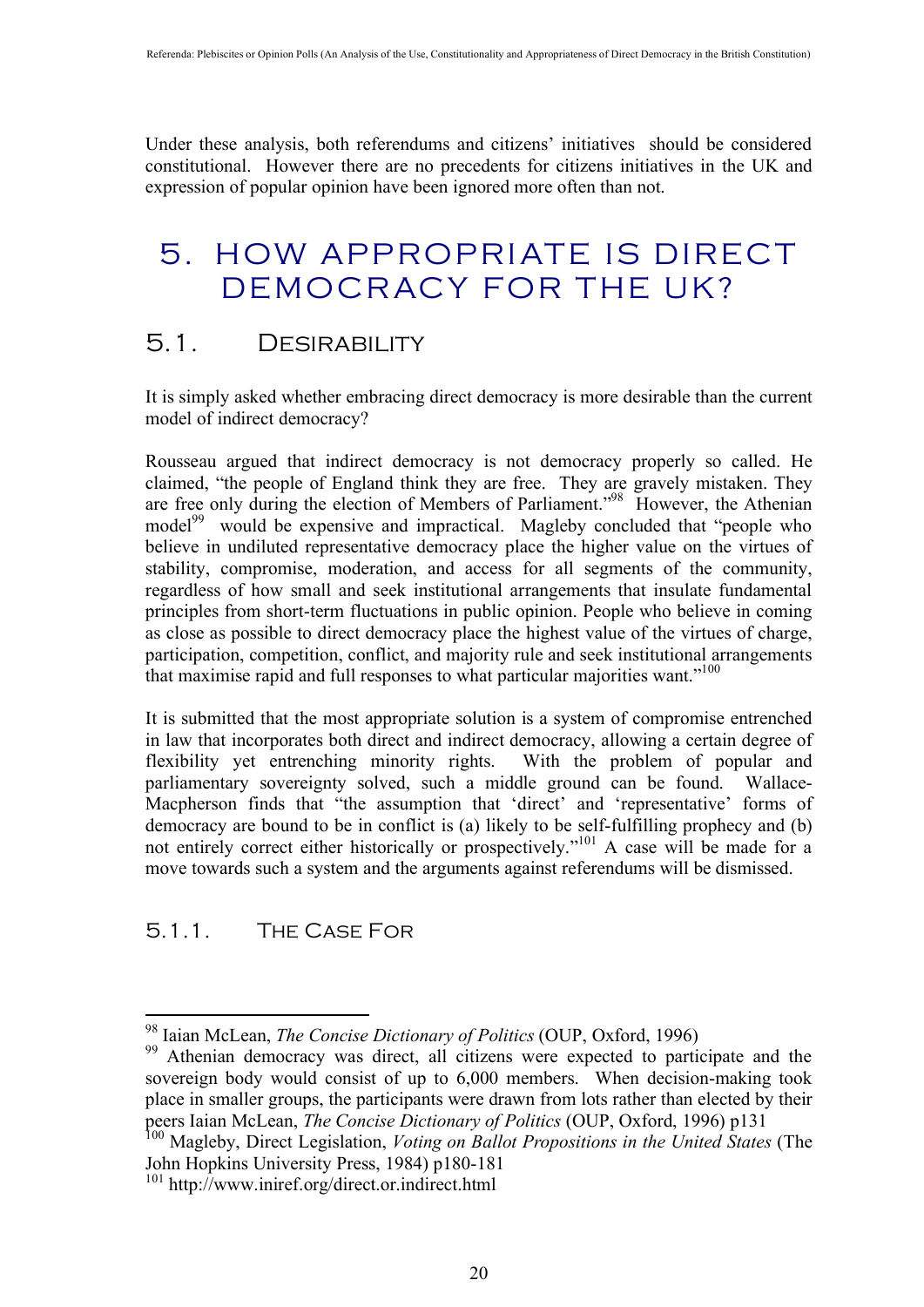Rodney Brazier states that "questions relating to the fundamental structures of the constitution are of a higher order of importance than those in other areas of national policy, and that in itself is a reason for resorting to unusual methods to resolve them."102 Why this is the case is examined below.

Democracy, of necessity, dispenses "a sort of equality to equals and unequals alike."<sup>103</sup> Yet Bagehot noticed that Britain's political arrangements reflected not a participatory but a deferential political culture.<sup>104</sup> Richard Lung explains partisan Europe's mistake: "it thinks its elections are representative, when they are mainly referential. Even where party lists are 'open'…the voters are left with a corporate veto for a party that is really only a manifesto referendum vote."<sup>105</sup> Our MPs have become representatives of and responsible to their parties rather than their electors. As the executive dominates the legislature, the principles of a free constitution are disappearing.<sup>106</sup> Furthermore Ministers' extensive use of the wide range of prerogative powers weakens ministerial accountability to parliament.<sup>107</sup> This results in a tenuous link between the people from whom authority is derived and the people who exercise it. Direct democracy will address such problems.

When studying the sovereignty of Parliament, Dicey showed that the certain alleged limitations on the power of Parliament did not exist. "He shows how the resolutions of one parliament cannot alter the law; that sovereignty as a matter of law does not lie in the electorate, whose right is restricted to choosing members of Parliament; nor yet in the law courts, where even if a decision is equivalent to judicial legislation it remains subject to repeal by Parliament."<sup>108</sup> The greater problem is not the lack of a constitutional check on the power of parliament, but of check on the power of the Prime Minister and the small number of ministers who comprise the cabinet and who use party whips to ensure compliance from the House. Nevertheless, the power of the House of Commons is not to be underestimated and comfort can be placed in the minds of the members. It was suggested at the time of the 1911 Parliament Act that the referendum could be employed to resolve conflicts between the two houses of parliament rather than a removal of the

<sup>&</sup>lt;sup>102</sup> Rodney Brazier, *Constitutional Reform* (2<sup>nd</sup> ed., Oxford 1998) p36

<sup>103</sup> Plato, *Republic VIII 558-C* in Kaplan, Justin (ed) & Bartlett, John *Bartlett's Familiar Quotations* (17<sup>th</sup> ed, Boston, Little, Brown and Company)

<sup>104</sup> Vernon Bogdanor, *Power and the People, A Guide of Constitutional Reform* (Victor Gollancz, 1997) p144. In the early 1960s, Gabrial Almond and Sidny Verba in their classic work, The Civic Culture saw Britain as a paradigm example of a deferential political culture

<sup>105</sup> Richard Lung, *When knowledge fails belief: referendums* (www.voting.ukscientist.com/referend.htm

<sup>&</sup>lt;sup>106</sup> Edward Gibbon, *The History of the Decline and Fall of the Roman Empire* in Kaplan, Justin (ed) & Bartlett, John *Bartlett's Familiar Quotations* (17<sup>th</sup> ed, Boston, Little, Brown and Company): "The principles of a free constitution are irrevocably lost, when the legislative power is dominated by the executive."

<sup>&</sup>lt;sup>107</sup> Taming the Prerogative: Strengthening Ministerial Accountability to Parliament (2003-04 HC 422)

 $108$  A V Dicey, *Introduction to the Study of the Law of the Constitution* (12<sup>th</sup> ed. Macmillan & Co. Ltd, London, 1959)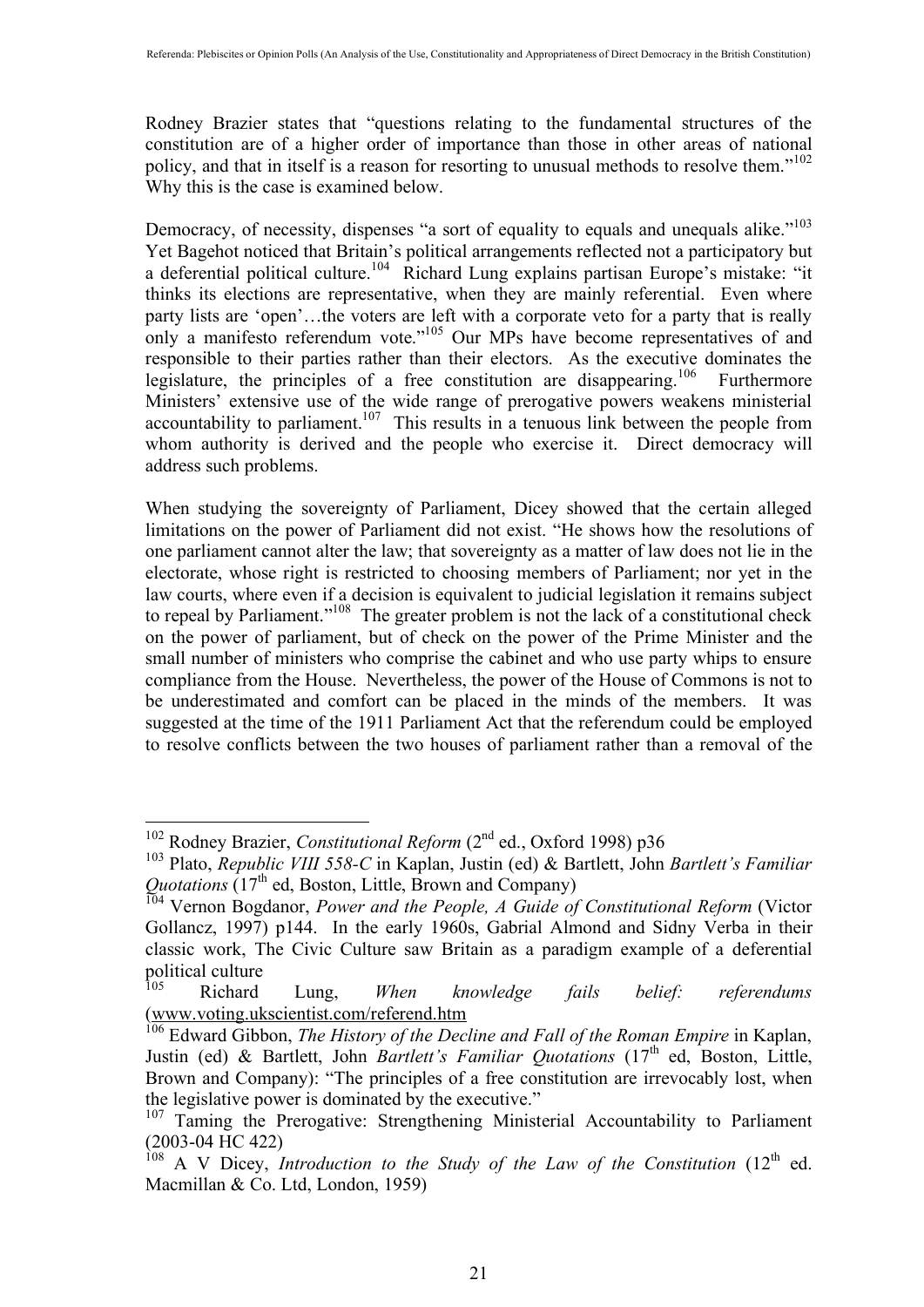Lords' power of veto<sup>109</sup>. It was further suggested that the referendum was a necessity only when the absolute veto of the Lords was dying, but not before.<sup>110</sup> That time has come – the House of Lords' veto is dead and buried.

Indeed, the only remaining constitutional safeguards are the three committees of the House of Commons which scrutinise bills for their adherence to constitutional and legal values,<sup>111</sup> but they have no power to block legislation<sup>112</sup>. Any real constitutional safeguards have been weathered away.<sup>113</sup>

There is a demonstrable need for a check on the power of the government. Dicey's suspicion that constitutional changes would be enacted without the people's consent<sup> $114$ </sup> is more relevant as the constitution's constraints on the legislature weaken. He wrote that checks were necessary "in order to guard the rights of the nation against the usurpation of national authority by any party which happens to have a parliamentary majority."115

A democracy is "government of all the people, by all the people, for all the people."<sup>116</sup> Referendums strengthen representative democracy by allowing popular participation without necessarily undermining the system of representative government.<sup>117</sup> A stronger democracy is surely preferable. The referendum should also help the fight against the current rising tide of voter apathy and ensure that politicians do not 'lose touch'<sup>118</sup> with the preferences of the electorate.<sup>119</sup>

<sup>&</sup>lt;sup>109</sup> Commission on the Conduct of Referendums, Report of the Commission on Referendums (Constitution Unit & Electoral Reform Society, 1996) p19

<sup>110</sup> Vernon Bogdanor, *The People and the Party System. The Referendum and Elected reform in British Politics* (CUP, Cambridge, 1981)

<sup>&</sup>lt;sup>111</sup> Robert Hazel describes these as 'three new pillars of the constitution." They are the *Delegated Power and Regulatory Reform Committee* (which guards against 'enabling' or 'skeleton' bills which would simply enable the government to legislate by secondary legislation), the Joint Committee on Human Rights (which reports on bills which risk Human Rights Violations) and the Select Committee on the Constitution (the terms of reference of which are "to examine the constitutional implications of all public Bills coming before the House; and to keep under review the operation of the constitution) Robert Hazel, *Who is the Guardian of Legal values in the Legislative Process: Parliament or the Executive?* [2004] PL 495

<sup>&</sup>lt;sup>112</sup> The Crown, of course may refuse to give Royal Assent to a Bill but such an act may in itself be unconstitutional.

<sup>&</sup>lt;sup>113</sup> See previously, regarding the passing of the Parliament Act.

<sup>114</sup> Rivka Weil, *Dicey was not Diceyan* (CLJ [2003] 575)

<sup>&</sup>lt;sup>115</sup> Cosgrove, quoting Dicey to Salisbury, 11 November 1892, Salisbury Papers

<sup>116</sup> Theodore Parker, *The American Idea, speech at the New England Anti Slavery Convention, Boston [May 29, 1850* in Kaplan, Justin (ed) & Bartlett, John *Bartlett's Familiar Quotations* (17<sup>th</sup> ed, Boston, Little, Brown and Company)

<sup>117</sup> Mads Qvortrup, *A Comparative Study of Referendums – Government by the People* (Manchester University Press, Manchester, 2002) p7

<sup>118</sup> Mads Qvortrup, *A Comparative Study of Referendums – Government by the People* (Manchester University Press, Manchester, 2002)

<sup>119</sup> Iaian McLean, *The Concise Dictionary of Politics* (OUP, Oxford, 1996)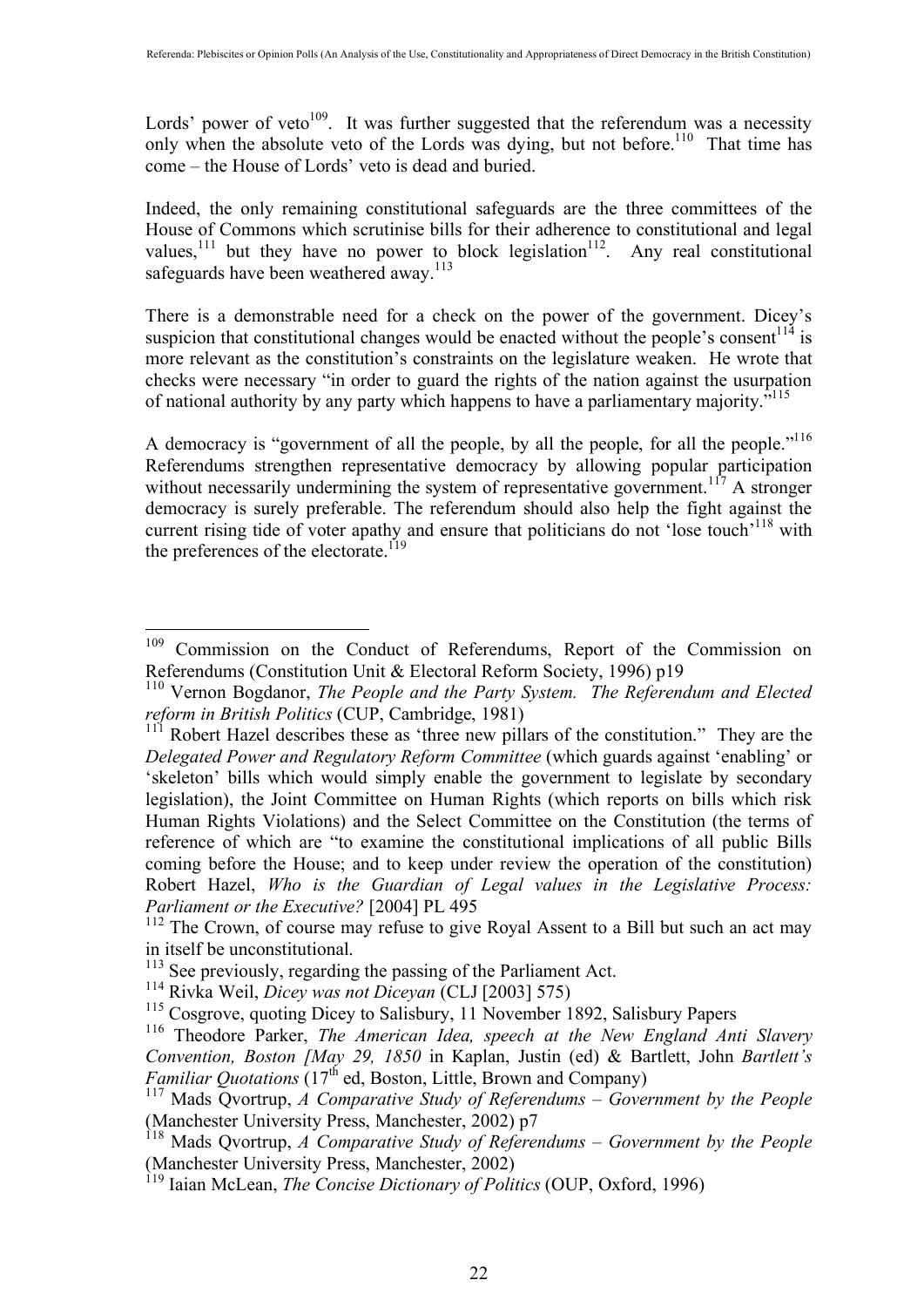There is huge popular support for referendums. A 1968 poll found that 69% of respondents believed that Britain should adopt a referendum system and the 1995 MORI/Joseph Rowntree Reform Trust Survey showed that this belief has strengthened with 77% of respondents coming out in favour of the greater use of referendums."<sup>120</sup> Referendums isolate questions and focus minds.<sup>121</sup> From 50,000 people recently surveyed regarding the European Constitutional Treaty, 70% were in favour of a referendum before ratification.<sup> $122$ </sup>

Theoretically the referendum device provides a mechanism of entrenchment like no other.<sup>123</sup> Currently this entrenchment is political only – it has no legal qualities whatsoever. This is insufficient.

#### 5.1.2. Dismissal of the Case Against

All previous serious calls for referenda have allegedly "foundered on the difficulty (and, in the view of some, the undesirability) of distinguishing constitutional from ordinary legislation without a written constitution."<sup>124</sup> Nevertheless many referendums have taken place despite this difficulty – this is no longer a valid objection to the referendum, it is a problem to be overcome and a solution is proffered below. Referendums are, however, victims to other difficulties. But all these difficulties can be minimised such that they longer challenge the referendum as a constitutional device and, more importantly, a constitutional safeguard.

The case for referendums is considerably stronger than the case against. That "the mass of the English people are politically contented as well as politically deferential"<sup>125</sup> is no reason to reject direct democracy, indeed it is a reason to advocate it. Solon was asked whether he had given the Athenians the best system of laws. He replied, "No, only the best they were capable of receiving"<sup>126</sup> – we are now capable of receiving more than referential party politics.

Bogdanor notes that whilst referendums can articulate a submerged consensus, they cannot create it.<sup>127</sup> But whilst the object of democracy<sup>128</sup> is the debate<sup>129</sup>, at some point

<sup>&</sup>lt;sup>120</sup> Constitution Unit, Delivering Constitutional Reform (Constitution Unit, Faculty of Laws, University College London) para 237

<sup>121</sup> Rivka Weil, *Dicey was not Diceyan* (CLJ [2003] 575)

<sup>&</sup>lt;sup>122</sup> Michael Macpherson (by email)

 $123$  This is as a result of precedent and convention. Commission on the Conduct of Referendums, Report of the Commission on Referendums (Constitution Unit & Electoral Reform Society, 1996)

<sup>&</sup>lt;sup>124</sup> Commission on the Conduct of Referendums, Report of the Commission on Referendums (Constitution Unit & Electoral Reform Society, 1996) p22

<sup>125</sup> W Bagehot and H R S Crossman (eds) , *The English Constitution* (C A Watts & CO Ltd, 1964) p250

<sup>126</sup> Richard Lung, *When knowledge fails belief: referendums* (www.voting.ukscientist.com/referend.htm

<sup>&</sup>lt;sup>127</sup> in Dawn Oliver, *Constitutional Reform in the UK* (Oxford University Press, 2003) p155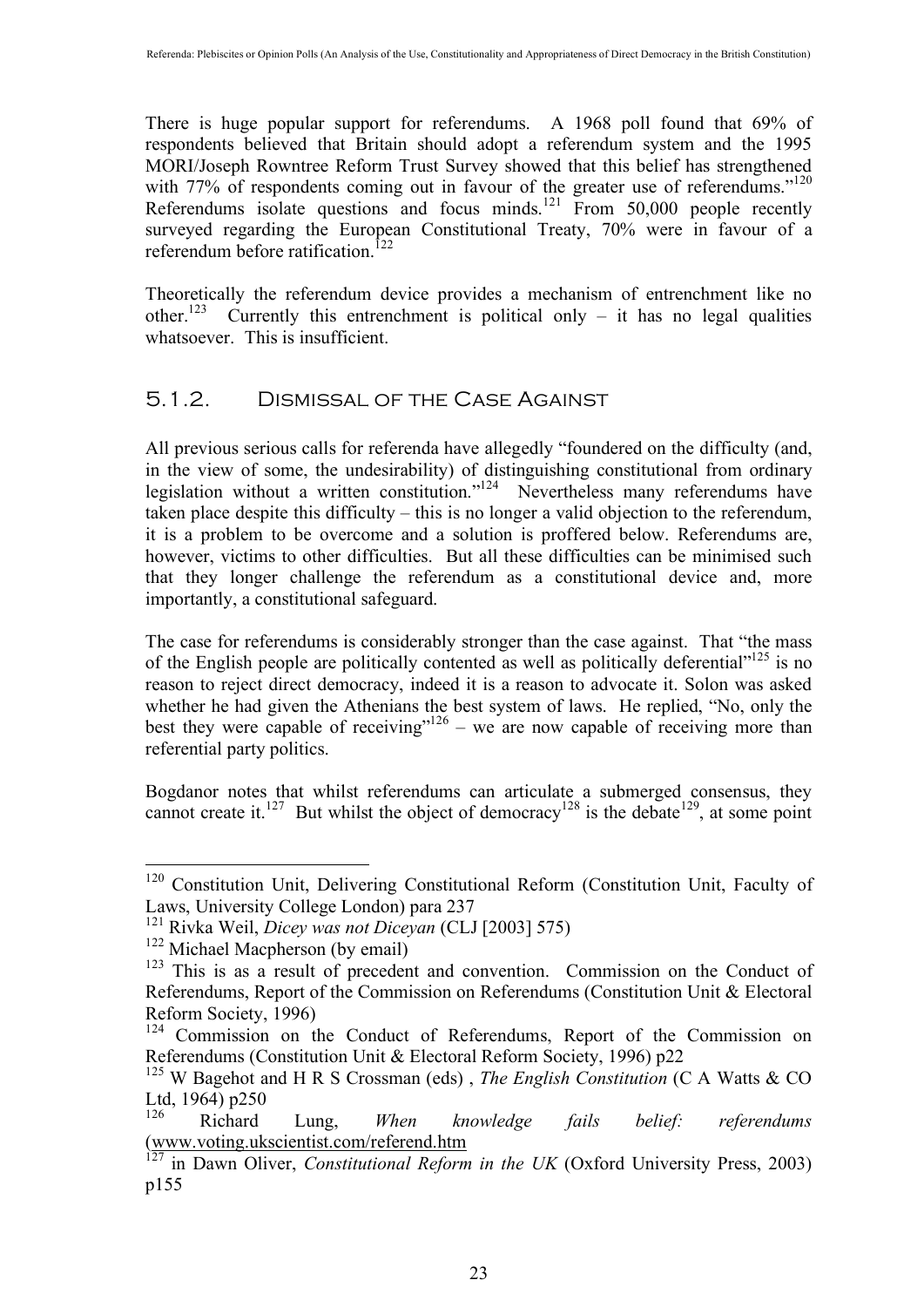crucial controversial and difficult decisions will have to be taken, and it is these situations in which the referendum shines. He notes that "acceptance of the referendum is but the logical consequence of accepting the democratic form of government $130$ Some commentators go further: The Economist claims that "most objections to direct democracy are, when you look closely, objections to democracy."131

We must remember, however, that the referendum is not perfect. Nothing is. The use of referendums as mechanisms of entrenchment is problematic insofar as the cost of protection from unwarranted innovation is a loss of flexibility. The benefits here far outweigh the costs.

Bogdanor writes, "where it is known that an unpopular government is committed to a particular outcome, voters may well wish to punish the government even at the cost of defeating a policy which they support."<sup>132</sup> The reverse is also true. Referendum results may reflect the popularity of the current government rather than the nation's opinion on the question put to them.<sup>133</sup> But referendums are preferable – general elections should not be decided simply on one issue, but on a whole range of criteria.

Some argue that direct democracy allows the majority to trample the rights of the minority: Citizens' Initiatives have targeted minority groups, for example, quarantining AIDS victims<sup>134</sup> and repealing rights granted to homosexuals in several American states.<sup>135</sup> Joseph Schumpeter gives examples of (near)-democracies which have Joseph Schumpeter gives examples of (near)-democracies which have persecuted Jews and burnt witches.<sup>136</sup> Representatives are seemingly more likely to

130 Vernon Bogdanor, *The People and the Party System. The Referendum and Elected reform in British Politics* (CUP, Cambridge, 1981) p93

131 As per The Economist in December 1996 in Mads Qvortrup, *A Comparative Study of Referendums – Government by the People* (Manchester University Press, Manchester, 2002)

132 Vernon Bogdanor, *Power and the People, A Guide of Constitutional Reform* (Victor Gollancz, 1997) p132

<sup>133</sup> Commission on the Conduct of Referendums, Report of the Commission on Referendums (Constitution Unit & Electoral Reform Society, 1996) p24

<sup>134</sup> David Magelby, *Taking the initiative: Direct Legislation and Direct Democracy in the 1980s'* Political Science and Politics, 21 3 Summer [1988] 608

135 Derrick Bell, *The Referendum* p19

136 Iaian McLean, *The Concise Dictionary of Politics* (OUP, Oxford, 1996)

<sup>&</sup>lt;sup>128</sup> Whilst this is not an investigation into the demerits of democracy, it is relevant to note that "Plato and Aristotle both deplored democracy, Plato on the grounds that it handed control of the government from experts in governing to populist demagogues and Aristotle on the grounds that government by the people was in practice government by the poor, who could be expected to expropriate the rich." Iaian McLean, *The Concise Dictionary of Politics* (OUP, Oxford, 1996)

<sup>&</sup>lt;sup>129</sup> For further information see Hla Koch, elaborating thomas Masaryk's theory in Mads Qvortrup, *A Comparative Study of Referendums – Government by the People* (Manchester University Press, Manchester, 2002) p7: "The essence of democracy…is not the vote but the discussion. The vote is assuredly an integral part of democratic decision-making. When the matter has been discussed, then a vote must be taken. For it is the vote which shows if the discussion has been fruitful. What is undemocratic is the fruitless debate where neither side listens with an open mind"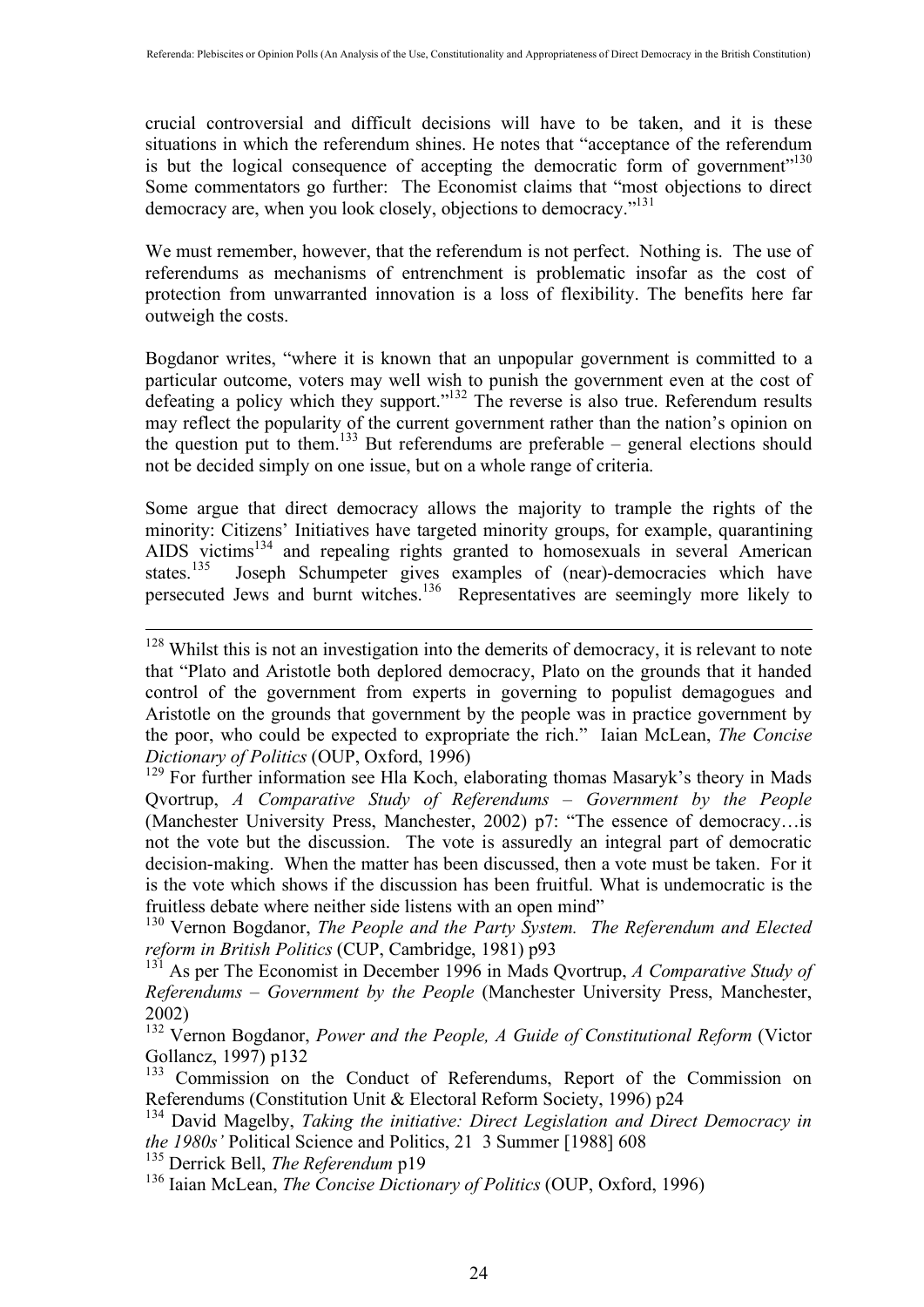protect minorities.<sup>137</sup> Referendums have also been criticised because they have been used by authoritarian rulers to justify and legitimise their policies.<sup>138</sup> Ovortrup writes "a balanced conclusion seems to be this: the referendum is neither better nor worse than representative democracy [at protecting minorities' rights]." 139 Both direct and representative institutions of democracy can be used to enact legislation that discriminates against minorities.<sup>140</sup> The Referendum cannot be criticised on this ground – it is the place of constitutional courts and Bills of Rights to protect vulnerable minorities who will always require special protection. To accept this criticism would be to accept that the people, as the sovereign, require protection from themselves.

It has been suggested that 'by providing a politically acceptable way in which elected representatives can evade difficult decisions by passing the buck to voters, referendums make it easy for representatives to shirk their responsibilities and evade the consequences of doing their jobs'<sup>141</sup>. Tristan (now Lord) Garel-Jones dubbed it "an abdication of responsibility."<sup>142</sup> Referendums do weaken the essential fabric of representative government<sup>143</sup> by reducing its prestige and honour<sup>144</sup> and "enabling a government to blame the voters if a policy that was submitted to a referendum turns out to be mistaken or unpopular."<sup>145</sup> But given the benefits outlined above, this is small price to pay. Furthermore referendums legitimate controversial policy decisions<sup>146</sup> and rarely upset party systems.<sup>147</sup> Indeed "the very concept of 'representative democracy' has been losing ground because the parties favour voting methods that reduce voters to party supporters. Rather than people, who might aspire to have wishes of their own to be represented."148

Butler and Ranney note that ordinary citizens have neither the analytical skills nor the information to make wise decisions, whilst elected officials can weigh the intensity of

 <sup>137</sup> Magleby, Direct Legislation, *Voting on Ballot Propositions in the United States* (The John Hopkins University Press, 1984)

<sup>&</sup>lt;sup>138</sup> Commission on the Conduct of Referendums, Report of the Commission on Referendums (Constitution Unit & Electoral Reform Society, 1996) p24

<sup>139</sup> Mads Qvortrup, *A Comparative Study of Referendums – Government by the People* (Manchester University Press, Manchester, 2002) p14

<sup>140</sup> Mads Qvortrup, *A Comparative Study of Referendums – Government by the People* (Manchester University Press, Manchester, 2002) p14

<sup>141</sup> David Butler & Austin Ranney (eds), *Referendums Around the World, The Growing use of Direct Democracy* (Macmillan, 1994) p18 p20

<sup>142</sup> Mads Qvortrup in an Introduction to Vote 2004, *Blair's referendums* www.vote-2004.com

<sup>143</sup> Cronin, *Direct Democracy, the Politics of Initiative, Referendum and Recall* (Harvard University Press, 1989) p183

<sup>144</sup> Magleby, Direct Legislation, *Voting on Ballot Propositions in the United States* (The John Hopkins University Press, 1984)

<sup>145</sup> Dawn Oliver, *Constitutional Reform in the UK* (Oxford University Press, 2003)

<sup>146</sup> Dawn Oliver, *Constitutional Reform in the UK* (Oxford University Press, 2003)

<sup>&</sup>lt;sup>147</sup> Commission on the Conduct of Referendums, Report of the Commission on Referendums (Constitution Unit & Electoral Reform Society, 1996) p18. the only evidence of an upset party system is in Norway.<br><sup>148</sup> Pichard Lung When knowle

<sup>148</sup> Richard Lung, *When knowledge fails belief: referendums* (www.voting.ukscientist.com/referend.htm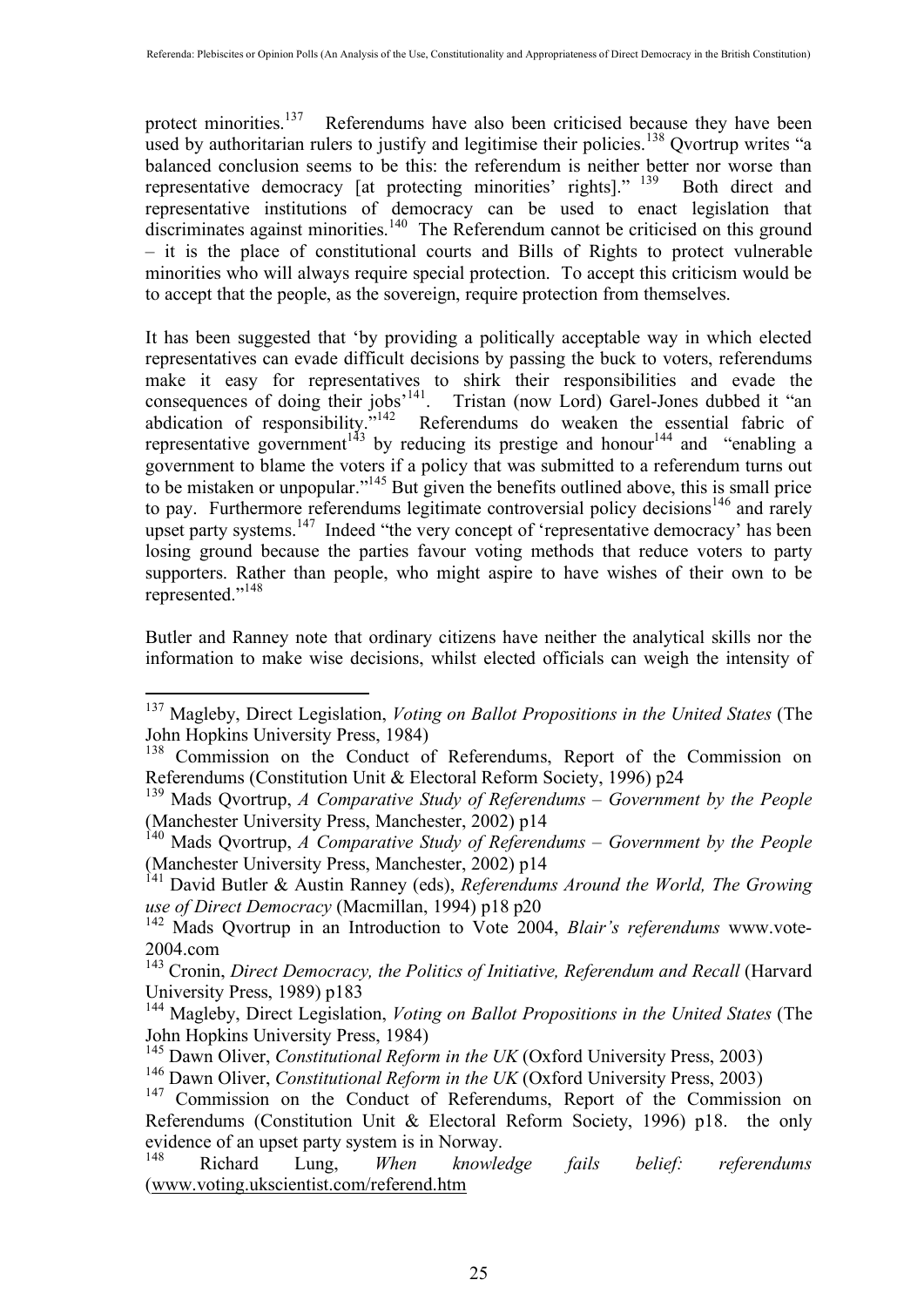opinions and reach compromises.149 Ian Budge claims that "Referendums sometimes stimulate a temporary influx of ill-informed and normally apathetic electors whose participation adds further unpredictability to the result and introduces greater inconsistency and incoherence to the process of decision making."<sup>150</sup> This analysis is pessimistic, voters are considerably better educated and reasoned at referendum polls than one might at first imagine; indeed it is environments with limited political participation that breed popular ignorance and political complacency.

Referendums do not prima-facie "allow for prudent compromise"<sup>151</sup>: it is the bill, the whole bill, and nothing but the bill. David Magelby asserts that "direct legislation serves to intensify conflict and lead to a politics of confrontation. In contrast, indirect democracy is generally structured to facilitate compromise, moderation and a degree of access of all segments of the community."<sup>152</sup> But the nation would not necessarily be divided and polarised if a referendum question was particularly complex or controversial.<sup>153</sup> Evidence shows that the 1975 referendum gave rise to meaningful intellectual discussion in the media and amongst the people that transcended party lines.<sup>154</sup> Moreover, a referendum device offering the opportunity to measure the intensity of opinion is available.<sup>155</sup> In short, the empirical evidence disproves claims that direct democracy is inimical to a system of government which facilitates compromises,<sup>156</sup> and clearly shows that the elite theorists' denunciations of referendums have been greatly premature.

## 5.2. The Feasibility of Referendums

Referendums are constitutional and desirable but will be inappropriate, unfeasible and illegitimate unless 'fair play' can be ensured.<sup>157</sup> The losing side must feel that the fight

<sup>&</sup>lt;sup>149</sup> Indeed it has been suggested that the essence of democracy is not the decision but the discussion that led to it.

<sup>150</sup> Ian Budge, *The New Challenge of Direct Democracy* (Blackwell, 1996) p89

<sup>&</sup>lt;sup>151</sup> Cronin, *Direct Democracy, the Politics of Initiative, Referendum and Recall* (Harvard University Press, 1989) p183

<sup>152</sup> David B Magelby, *Direct Legislation. Voting on Ballot propositions in the United*  States (Baltimore: John Hopkins University Press, 1984) in Mads Qvortrup, *A Comparative Study of Referendums – Government by the People* (Manchester University Press, Manchester, 2002)

<sup>&</sup>lt;sup>153</sup> Cronin, *Direct Democracy, the Politics of Initiative, Referendum and Recall* (Harvard University Press, 1989) p183

<sup>154</sup> See Vernon Bogdanor, *the people and the party system* p84

<sup>&</sup>lt;sup>155</sup> See later re 'The Question'

<sup>156</sup> Mads Qvortrup, *A Comparative Study of Referendums – Government by the People* (Manchester University Press, Manchester, 2002) 11

<sup>&</sup>lt;sup>157</sup> The Liberal Democrats' main concern before the 1975 referendum was that it should be decided on a 'level playing field' See Fifth Report of the Committee on Standards in Public Life, *Standards in Public Life; the funding of Political Parties in the United Kingdom* para 12.24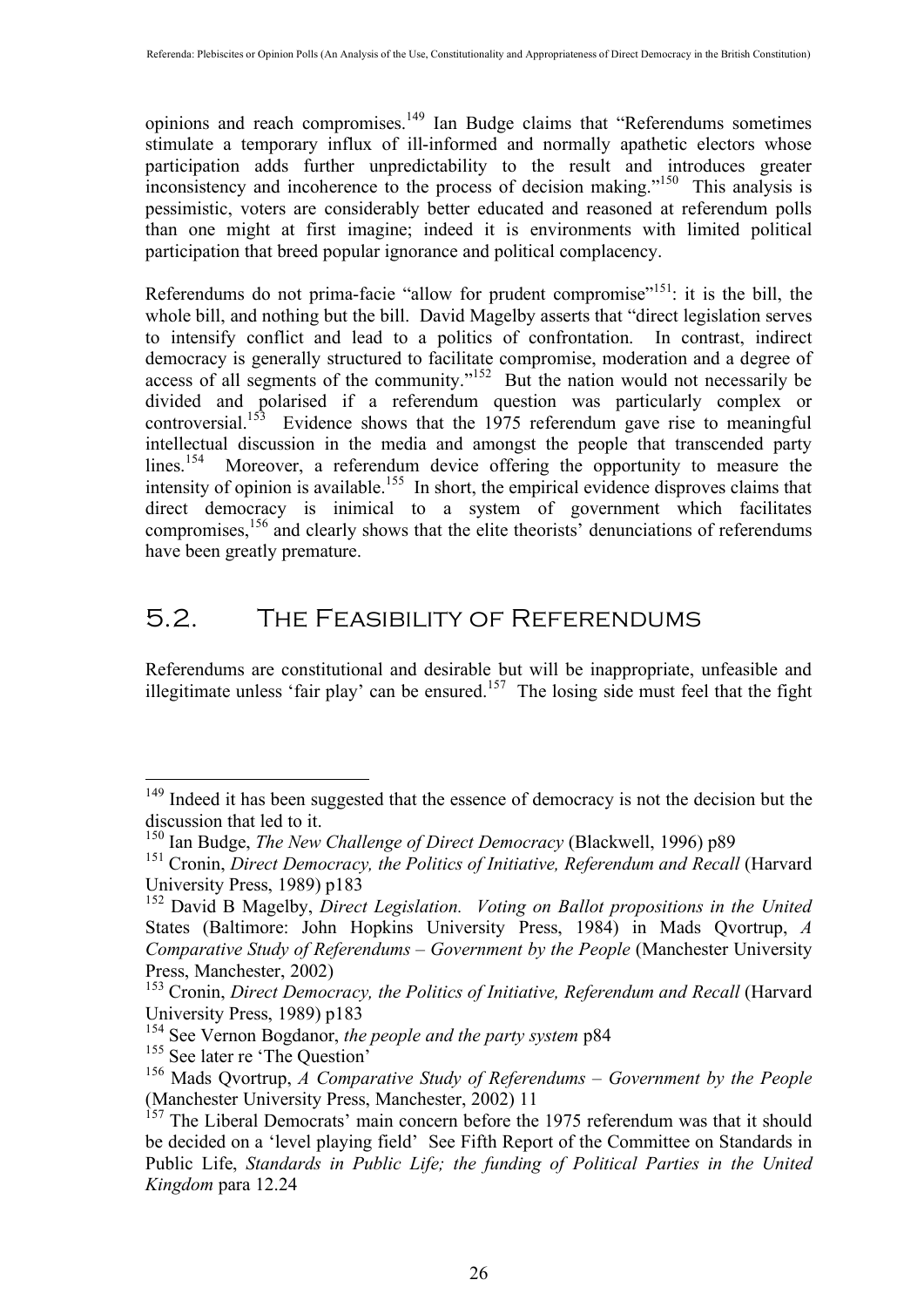was fairly conducted.<sup>158</sup> All democratic institutions should meet three criteria: equal participation, enlightened participation and minority protection. Until the referendum can meet this test, its authority will be questionable.

Most of the problems examined below are practical, and unlike the metaphysical constitutional problems above, these can be solved by applying a little common sense.

#### 5.2.1. Sovereign Subjects

Voters will almost undoubtedly take other matters into account.<sup>159</sup> But the human mind is not infallible and MPs must suffer the same frailties. There is evidence that voters view referendums as a general election on one issue<sup>160</sup> and may use the opportunity to punish the government "even at the cost of defeating a policy which they supported."<sup>161</sup> However according to Butler and Ranney, "referendum voters…seem nevertheless to be better informed and more sophisticated than voters in candidate elections."<sup>162</sup> Recent evidence points to voters being more conscientious than Dicey gave them credit for.<sup>163</sup> Voters' minds focus on the proposed change at General Elections,<sup>164</sup> where everyone realises the importance of the decision to be made. It is patronising to assume – after having accepted popular sovereignty – that the People are not capable of making important decisions for themselves.

In short, the arguments against entrusting important decisions to the voters are fallacious: the voters are sovereign – the decisions are theirs to take. Whilst decision-making may – and in many cases should – be delegated to a parliamentary body, that body must always remember the source of its authority and its responsibility to it.

#### 5.2.2. Voting Systems and Majorities

Democracy is Greek for 'rule of the People'.<sup>165</sup> Yet since the People are rarely unanimous a better translation would be rule by the majority.<sup>166</sup> The voting system and

<sup>&</sup>lt;sup>158</sup> Vernon Bogdanor in See Fifth Report of the Committee on Standards in Public Life, *Standards in Public Life; the funding of Political Parties in the United Kingdom* 12.4

<sup>&</sup>lt;sup>159</sup> Rodney Brazier, *Constitutional Reform* (2<sup>nd</sup> ed., Oxford 1998) p35

<sup>&</sup>lt;sup>160</sup> Such as Ireland on the Nice Treaty and Sweden's vote on the Single European **Currency** 

<sup>161</sup> Vernon Bogdanor, *Power and the People, a Guide to Constitutional Reform* (Victor Gollancz, 1997) p132

<sup>162</sup> David Butler & Austin Ranney (eds), *Referendums Around the World, The Growing use of Direct Democracy* (Macmillan, 1994) p18

<sup>&</sup>lt;sup>163</sup> Dicey claimed that 'In England the introduction of the referendum means...the transfer of political power from knowledge to ignorance", he went on to say that if referendums had been employed, the vaccination programme would have been stopped and steam engines might have been banned. A. V. Dicey, *Introduction to the Study of the Constitution* (http://www.constitution.org/cmt/avd/law\_con.htm)

<sup>164</sup> Rivka Weil, *Dicey was not Diceyan* (CLJ [2003] 575)

<sup>&</sup>lt;sup>165</sup> Athens called itself a democracy because all 'citizens' could take part in political decisions, but neither woman nor slaves were citizens – the quorum of this Athenian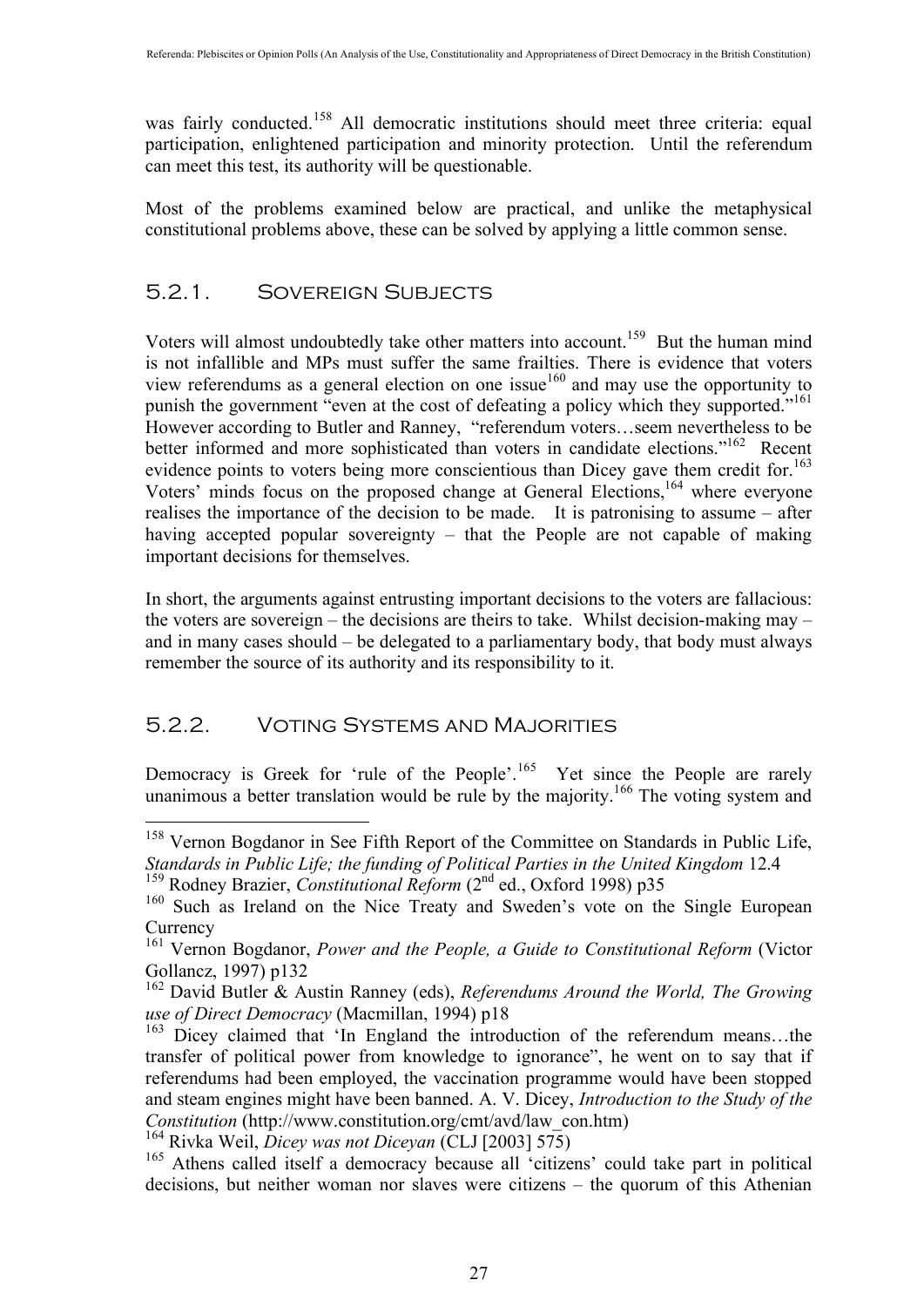the majority used are of paramount importance if a referendum's binding force is to be universally accepted. Currently "a simple majority of those who cast their votes carries a natural majority."<sup>167</sup> The Labour government insists this is sufficient for devolution.<sup>168</sup> And whilst Scottish advocates of devolution complained that they were cheated by the 40% rule in 1979, the result was accepted with little resentment.<sup>169</sup>

Brazier asks, what would happen if the MPs show a clear majority in one direction and the electorate show a clear majority in the other direction<sup>170</sup> – one must overrule the other but which is it to be? In this case, the decision of the People must carry more constitutional weight than the decision of their elected representatives, provided that the voting system demonstrates equal participation, enlightened participation and minority protection.

A qualified or double majority<sup>171</sup> would protect minority rights<sup>172</sup> and entrench legislation, but would be inflexible; whilst a simple majority would facilitate flexibility at the cost of not entrenching rights and rendering the constitution vulnerable to a passing majority. Despite this fact no country seems to have used a double threshold.<sup>173</sup> Vernon Bogdanor's and the Commission on the Conduct of Referendums' suggestion is to be preferred: "if a threshold is used, it should be a set percentage of the votes cast and not a percentage of the eligible electorate"<sup>174</sup> "because of possible disputes in calculating the total electorate after making deductions for transient voters and those unable to vote at any given moment."175

The voting system itself is also important, internationally majorities have taken various different forms. In Weimar Germany a yes vote from 50% of the population was essential for the referendum to pass – if someone abstained, they were counted as a 'no'.176 "There is no reason to suppose the single transferable vote isn't equally

democracy was less than half. Iaian McLean, *The Concise Dictionary of Politics* (OUP, Oxford, 1996)

166 Iaian McLean, *The Concise Dictionary of Politics* (OUP, Oxford, 1996)

167 Commission on the Conduct of Referendums, *Report of the Commission on Referendums* (Constitution Unit & Electoral Reform Society, 1996)

168 Vernon Bogdanor, *Power and the People, a Guide to Constitutional Reform* (Victor Gollancz, 1997) p135

169 Vernon Bogdanor, *Power and the People, a Guide to Constitutional Reform* (Victor Gollancz, 1997) p131

<sup>170</sup> Rodney Brazier, *Constitutional Reform* (2<sup>nd</sup> ed., Oxford 1998)

 $\overline{a}$ 

 $171$  A double majority combines a specific quorum and a specific majority – both have to be obtained before the result is valid.

172 Mads Qvortrup, *A Comparative Study of Referendums – Government by the People* (Manchester University Press, Manchester, 2002) p15

173 Commission on the Conduct of Referendums, Report of the Commission on Referendums (Constitution Unit & Electoral Reform Society, 1996) p42

<sup>174</sup> Commission on the Conduct of Referendums, Report of the Commission on Referendums (Constitution Unit & Electoral Reform Society, 1996) p43

<sup>175</sup> Vernon Bogdanor qualifies his suggestion with reference to evidence from Northern Ireland in Vernon Bogdanor, *Our New Constitution* [2004] LQR 120, 242

<sup>176</sup> Commission on the Conduct of Referendums, Report of the Commission on Referendums (Constitution Unit & Electoral Reform Society, 1996) p42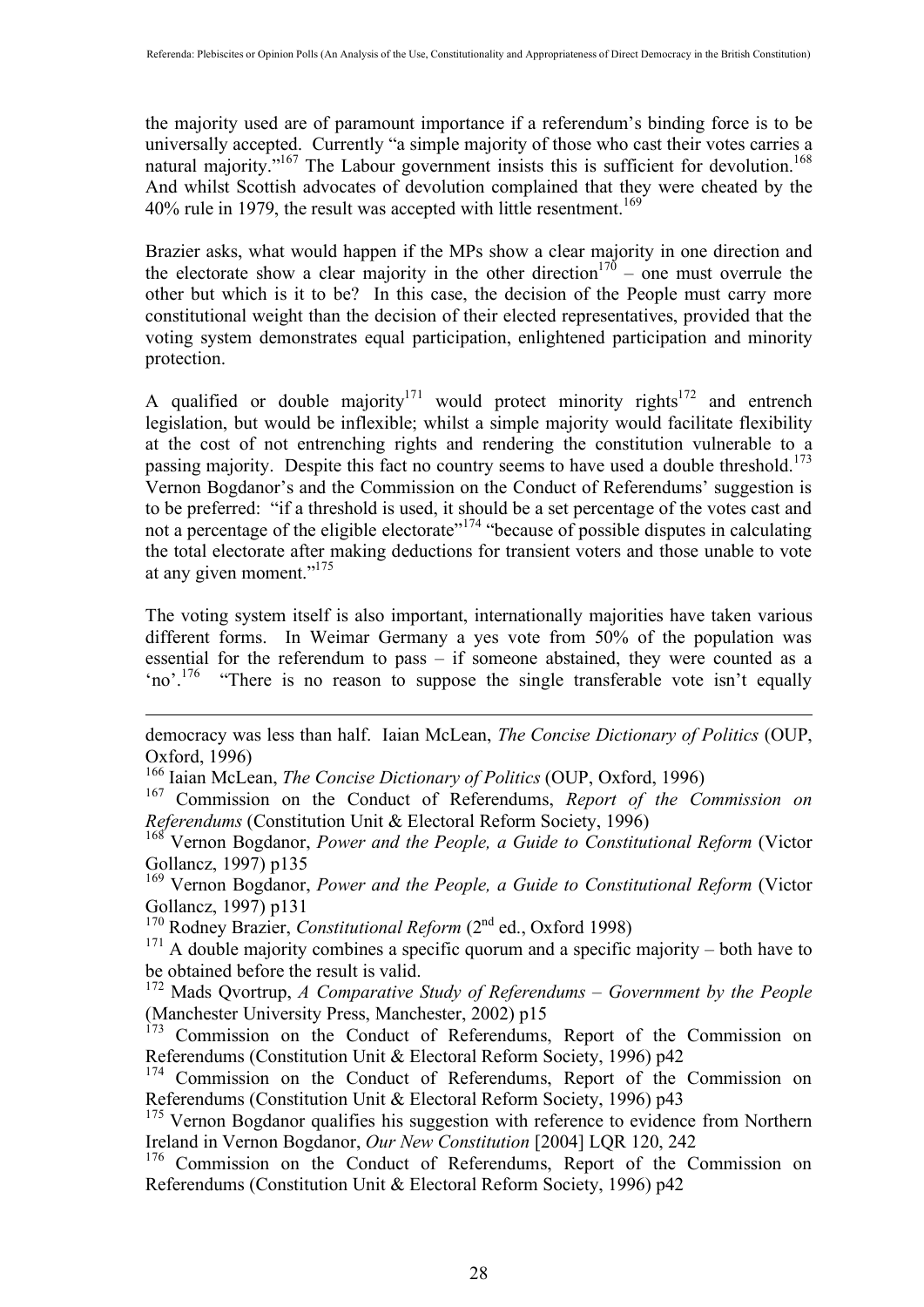applicable to referendums, as to representations...STV gives ordinary voters the power of the initiative simply by entering a polling booth, without all the extra constitutional machinery and collective action required for formal initiatives."<sup>177</sup> Whilst the setting of the majority and threshold is a political decision, STV allows the most comprehensive survey of public opinion. $178$ 

#### 5.2.3. The Timing of the Vote

When should the referendum be held? And who should decide? Referendums will not become well-respected constitutional safeguards while parliament still decides when and how they are held, as the device remains vulnerable to exploitation from the government.<sup>179</sup> A date should be set by consensus between political parties or, preferably, by an independent body. It is submitted, however, that where possible referendums are held at the same time as general elections,<sup>180</sup> this should allay fears of voter fatigue, prevent electors voting down a referendum proposal to punish the government and increase the turnout at the General Elections themselves.<sup>181</sup>

Where certainty or an extra degree of entrenchment is desirable, a two-stage process should be applied: the measure should be voted for in two referendums at different times.<sup>182</sup> This system is particularly suited to situations where the voters have to indicate a preference at the first ballot. On the second paper the voters could be asked whether they would like to preserve the status quo or whether they support the option put forward in the first referendum.

Furthermore, a referendum should not be rushed. Sufficient time should be allowed for the voters to educate themselves about the question at hand.

#### 5.2.4. The Question to be Put

Where, as in Northern Ireland, the protagonists disagree about the definition of the issue, let alone the question, an attempt to hold a referendum may well prove futile.

Cronin notes that "the greatest deficiency of the referendum is its tendency to force voters to chose between only two alternatives, they must ether approve or reject the

 <sup>177</sup> Richard Lung, *When knowledge fails belief: referendums* (www.voting.ukscientist.com/referend.htm

 $178$  See below on 'multi-choice' referendums in 'the question to be put' and Fn 185

<sup>&</sup>lt;sup>179</sup> Lijphart asserts that governments only hold referendums when they are certain that they will win Arend Lijphart, *Democracies. Patterns of Majoritarian and Consensus Government in Twenty-One Countruies* (Yale University Press, New Haven, 1984) p 203 <sup>180</sup> NB> The Electoral Commission has publicly disapproved of such a plan.

<sup>181</sup> in Joseph F. Zimmerman, *Participatory Democracy – Populism Revived* (Praeger Publishers, 1986)

<sup>&</sup>lt;sup>182</sup> New Zealand appointed this system in its referendums on the reform of the electoral system. Commission on the Conduct of Referendums, Report of the Commission on Referendums, (Constitution Unit & Electoral Reform Society, 1996) p48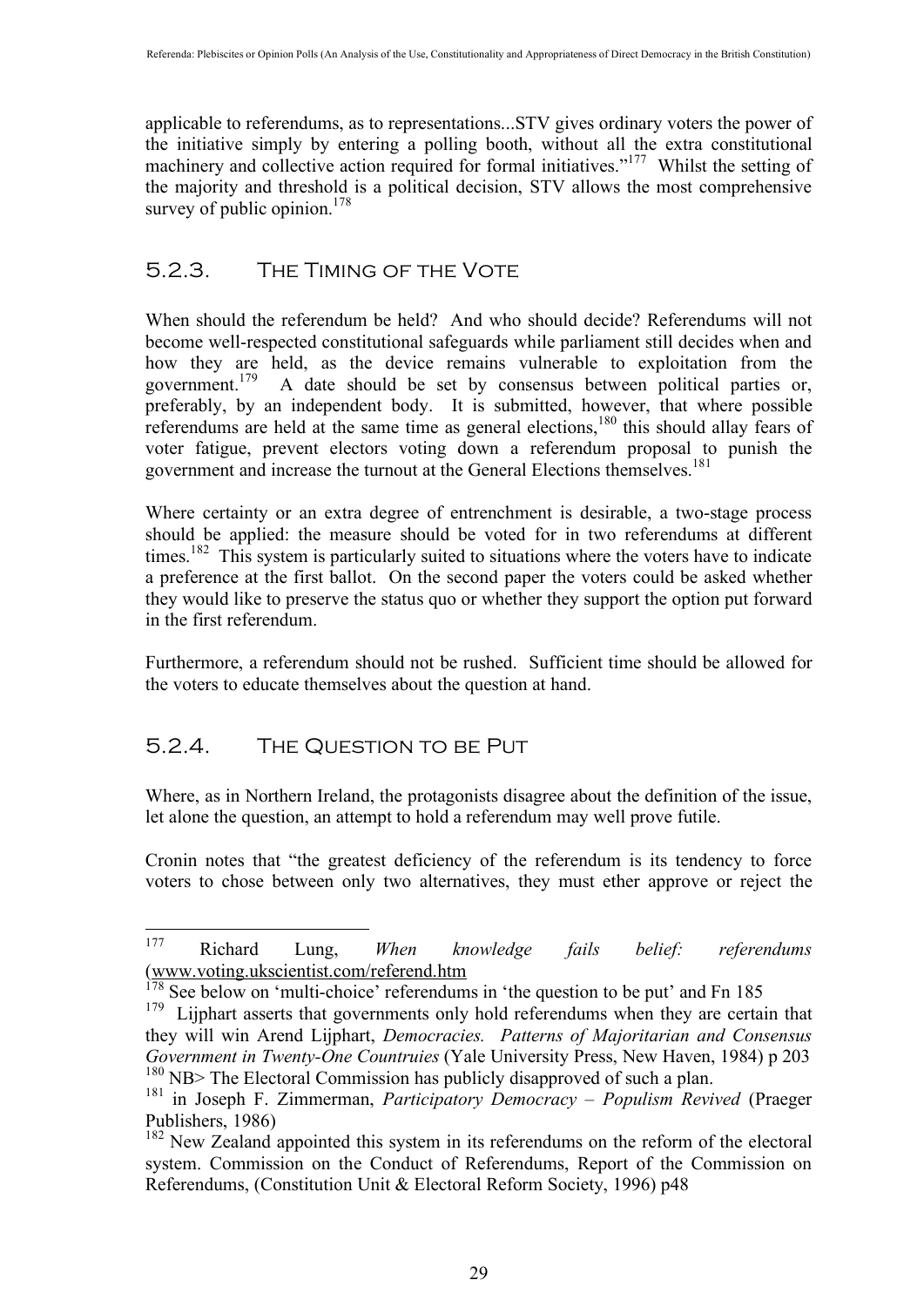measure referred."<sup>183</sup> Questions should allow citizens the opportunity to express the strength of their opinions.<sup>184</sup> The Commission on the Conduct of referendums The Commission on the Conduct of referendums recommended that this should "depend on the nature of the issue (or issues) to be put to the electorate."<sup>185</sup> The problem with multi-choice referendums<sup>186</sup> is that they often produce no clear 'winner' and evidence from Sweden shows that multi-choice referendums sometimes prolong the issue for much longer than a simple yes-no vote.<sup>187</sup> A system of preference voting would produce clear results and allow supporters of reform to indicate whether they would be prepared to accept their second, or even third, choice reform options over the status quo<sup>188</sup> and allow for prudent compromises.<sup>189</sup>

Dawn Oliver asks who should be responsible for writing the question?<sup>190</sup> Currently the Electoral Commission gives opinions on the intelligibility of questions<sup>191</sup> but does not write them. Magleby criticises some American states for placing detailed legislation in front of its voters and advocates questions worded in a general, simple and clear manner.<sup>192</sup> In any event, questions "should be short and simple and should not be open to either legal or political challenge after the result is known."<sup>193</sup> Questions should in fact be written by the commission to prevent bias and safeguards against tendentious questions should be implemented.<sup>194</sup> In terms of Britain voting to enter the euro, a simple 'in' or 'out' would serve the same purpose. Nonetheless, whilst the 1975 referendum shows how delicate the issue of wording can be, it also shows "how little difference it can make in the long run."<sup>195</sup>

<sup>&</sup>lt;sup>183</sup> Cronin, *Direct Democracy, the Politics of Initiative, Referendum and Recall* (Harvard University Press, 1989) p161

<sup>&</sup>lt;sup>184</sup> For example, citizens may be required to answer 'strongly agree', 'agree', 'indifferent', 'disagree' and 'strongly disagree' with respect to a statement.

<sup>&</sup>lt;sup>185</sup> Commission on the Conduct of Referendums, Report of the Commission on Referendums (Constitution Unit & Electoral Reform Society, 1996) Guidance 10

<sup>&</sup>lt;sup>186</sup> A Multi-choice referendum is a referendum where voters are asked to pick their preferred option from a selection but are not asked to rank the options in order of preference.

<sup>&</sup>lt;sup>187</sup> Commission on the Conduct of Referendums, Report of the Commission on Referendums (Constitution Unit & Electoral Reform Society, 1996) p51

<sup>&</sup>lt;sup>188</sup> Commission on the Conduct of Referendums, Report of the Commission on Referendums (Constitution Unit & Electoral Reform Society, 1996) p49

<sup>&</sup>lt;sup>189</sup> NB> Compromise and Discussion are widely considered to be some of the most important building-blocks of democracy.

 $^{190}$ Dawn Oliver, *Constitutional Reform in the UK* (Oxford University Press, 2003)

<sup>&</sup>lt;sup>191</sup> Dawn Oliver, *Constitutional Reform in the UK* (Oxford University Press, 2003)

<sup>192</sup> Magleby, Direct Legislation, *Voting on Ballot Propositions in the United States* (The John Hopkins University Press, 1984) p 98

<sup>&</sup>lt;sup>193</sup> Commission on the Conduct of Referendums, Report of the Commission on Referendums (Constitution Unit & Electoral Reform Society, 1996) guidance 9

<sup>&</sup>lt;sup>194</sup> Dawn Oliver, *Constitutional Reform in the UK* (Oxford University Press, 2003)

<sup>195</sup> Canadian Parliamentary Research Branch, *Referendums: the Canadian Experience in an International Context* (Law and Government Division, 1992) section C provides a detailed analysis of the effect of the actual question on referendum results.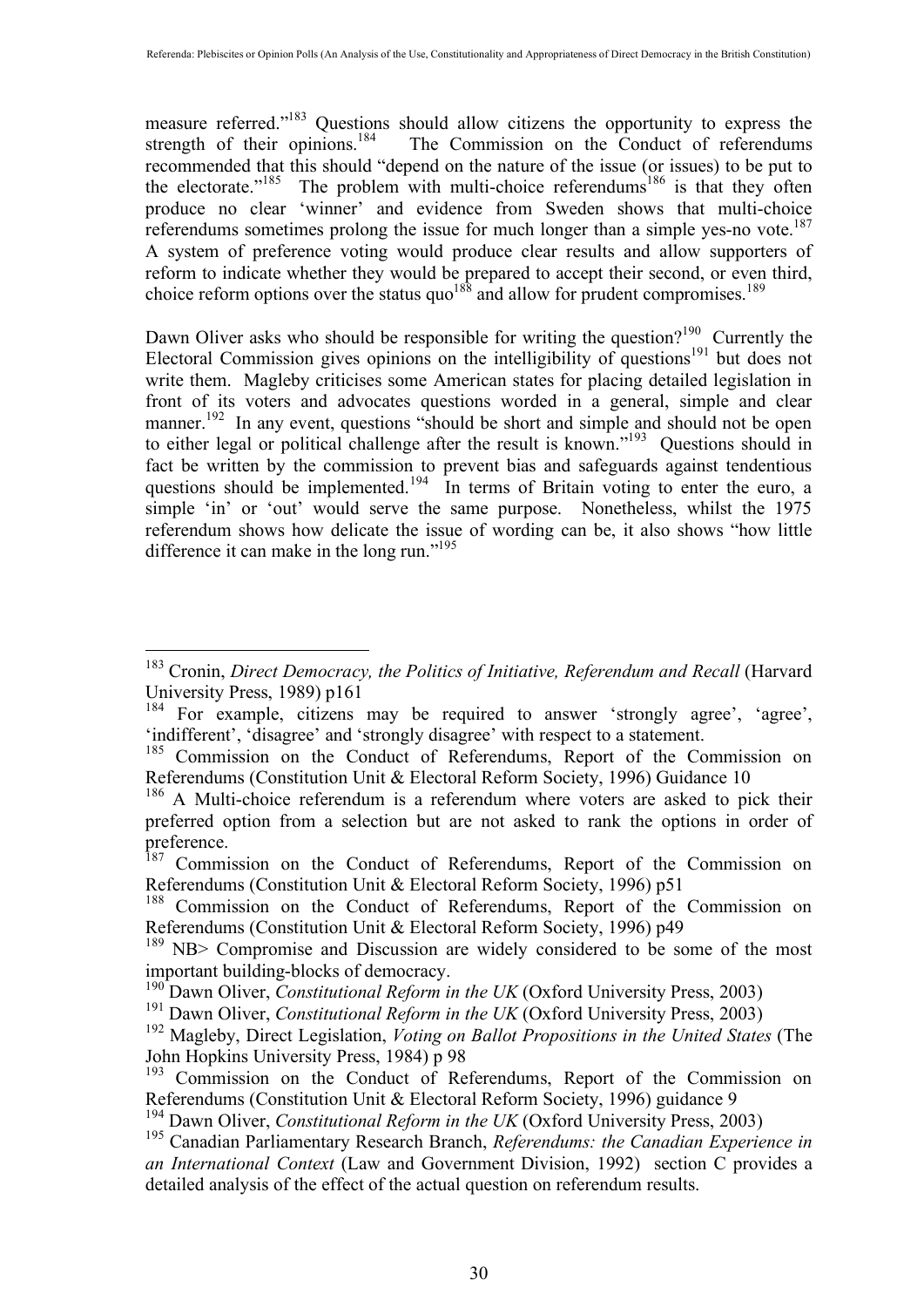#### 5.2.5. Money Matters

Cronin suggests that "money is, other things being equal, the single most important factor determining direct legislation outcomes<sup>"196</sup> yet the government remains concerned that in limiting the spending on referendal campaigns, it is inhibiting freedom of speech. But, in a society where money – quite literally – speaks, should those who can afford the biggest media campaigns be allowed to influence voting? Analysis of past referendums is not comforting. The committee on standards in public life was 'disturbed, in particular, by the evidence … that the referendum campaign in Wales in 1997 was very one-sided, with the last-minute 'No' organisation seriously under-funded and having to rely on financial support essentially on a single wealthy donor.<sup>197</sup> Thankfully the PPERA<sup>198</sup> imposed restrictions on campaign funding, with the government issuing 'core funding' to the main participants and limiting overall spending. That relief is short-lived. The legislation is flawed.

 In the Preface to the White Paper 'Referendum on United Kingdom Membership of the European Community<sup>199</sup> the then government was "convinced that any attempt to limit total expenditure by the two sides was impracticable, not least because it could apply only after legislation had received the Royal Assent, and that it would limit traditional freedom of speech"<sup>200</sup> The Committee on Standards in Public Life believed that "it would be futile and possibly also wrong to impose such [spending] limits in connection with referendums. Ordinary election campaigns bear resemblance to sporting contests, in the sense that they are fought by competing 'teams' in the form of political parties…By contrast, a referendum campaign is more like a free-for-all. Anyone can participate. Many do."<sup>201</sup> Under these circumstances they claimed that it would be impracticable to try to control campaign spending. The government did believe that it was in the public interest for information about money spent by major individuals and organisations (and the source of this money) to be disclosed after the event.<sup>202</sup> Why this is so is unclear, once the vote has been counted and the decision taken of what effect is this information if could not be used to prevent a rerun of the same situation in the event of another referendum on the same issue? {Ed.: sentence should be clarified.}

Sam Younger, the chairman of the Electional Commission warned in an interview with the times that "legislation governing campaign spending was 'flawed' and

<sup>&</sup>lt;sup>196</sup> Cronin, *Direct Democracy, the Politics of Initiative, Referendum and Recall* (Harvard University Press, 1989)

<sup>197</sup> Commission on the Conduct of Referendums, *Report of the Commission on Referendums* (Constitution Unit & Electoral Reform Society, 1996) para 12.32

 $198$  s.110 in particular which concerns assistance to protagonists in referendum campaigns

<sup>&</sup>lt;sup>199</sup> Referendum on United Kingdom Membership of the European Community, 26 February 1975, Cmnd 5925

<sup>200</sup> See Fifth Report of the Committee on Standards in Public Life, *Standards in Public*  Life; the funding of Political Parties in the United Kingdom 12.9

<sup>201</sup> See Fifth Report of the Committee on Standards in Public Life, *Standards in Public Life; the funding of Political Parties in the United Kingdom*

<sup>202</sup> See Fifth Report of the Committee on Standards in Public Life, *Standards in Public Life; the funding of Political Parties in the United Kingdom 12.10*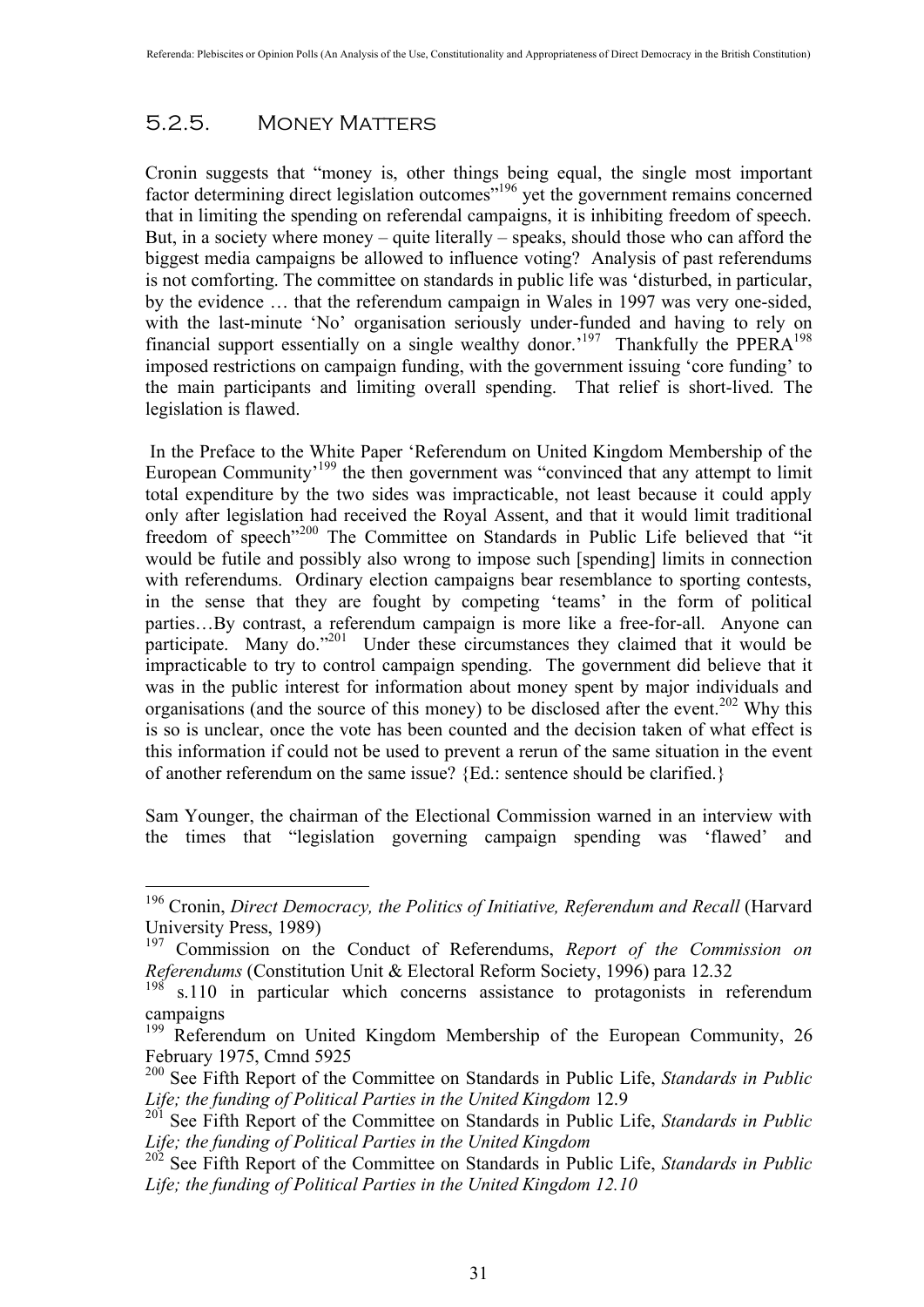'unworkable. $1203$  He claims that "wealthy organisations on both sides could exploit legal loopholes and hijack the campaign."<sup>204</sup> One of the major problems being that the amount spent can only be analysed after the event, once the result has already been declared. Neil O'Brien<sup>205</sup> plans to challenge the government in the courts regarding the funding rules. He claims that the PPERA gives the government "an unfair advantage"<sup>206</sup> since "the spending of the 'yes' and 'no' campaigns is limited by the PPERA for up to six months before a referendum, but the government's own spending is not limited until the last 28 days of a referendum campaign."<sup>207</sup> Furthermore one individual could create several different groups, each able to spend £500,000 and thus distort the whole campaign.

It appears to be the case is that any legislation, however altruistic its aims, which attempts to limit the spending of referendum campaign groups will be rendered ineffective because such spending will be impossible to police. Comfort can however be taken from that fact that of the 189 state referendums in the USA between 1976 and 1984 for which spending data is available,  $208$  "campaign spending can be judged the decisive factor in only 23 – one eighth of the total."<sup>209</sup>

#### 5.2.6. The influence of Mass Media

At election time broadcasters are obliged to be unbiased and neutral in their reporting and grant all parties the opportunity to air their views. It is submitted that political expedience reduces the amount voters are influenced by the media and the likelihood that (late deciding) participants will vote contrary to their ideological predispositions.<sup>210</sup> Political awareness also has a moderating effect; "it decreases the likelihood that partisans will be pulled by a campaign towards decisions deviating from their predispositions and not in like with the campaigns of 'their' elite. It also reduces the

 <sup>203</sup> Tom Baldwin and Rosemary Bennett, *Referendum law unworkable, says watchdog* (Times online April 24, 2004) www.timesonline.co.uk/printFriendly/0,,1-2-1085888- 2,00.html

<sup>204</sup> Tom Baldwin and Rosemary Bennett, *Referendum law unworkable, says watchdog* (Times online April 24, 2004) www.timesonline.co.uk/printFriendly/0,,1-2-1085888-  $\frac{2,00.html}{205}$  Neil

Neil O'Brien is the Campaign Director for the 'Vote No' campaign for the referendum on the European Constitution

<sup>206</sup> BBC News, *Euro Referendum gets Green Light*, BBC Online, http://news.bbc.co.uk/go/pr/fr/-/hi/uk\_politics/4034715.stm

<sup>207</sup> BBC News, *Euro Referendum gets Green Light*, BBC Online, http://news.bbc.co.uk/go/pr/fr/-/hi/uk\_politics/4034715.stm

This data is available for approximately  $\frac{3}{4}$  of the campaigns in this period.

<sup>209</sup> Schmidt, *Citizen Lawmakers* (Temple University Press, Philadelphia, 1989) p 35

<sup>210</sup> David M. Farrell & Rudiger Schnitt-Beck (eds), *Do Political Campaigns Matter? Campaign Effects in elections and referendums* (Routledge / ECPR Studies in European Political Sciences, 2002) p191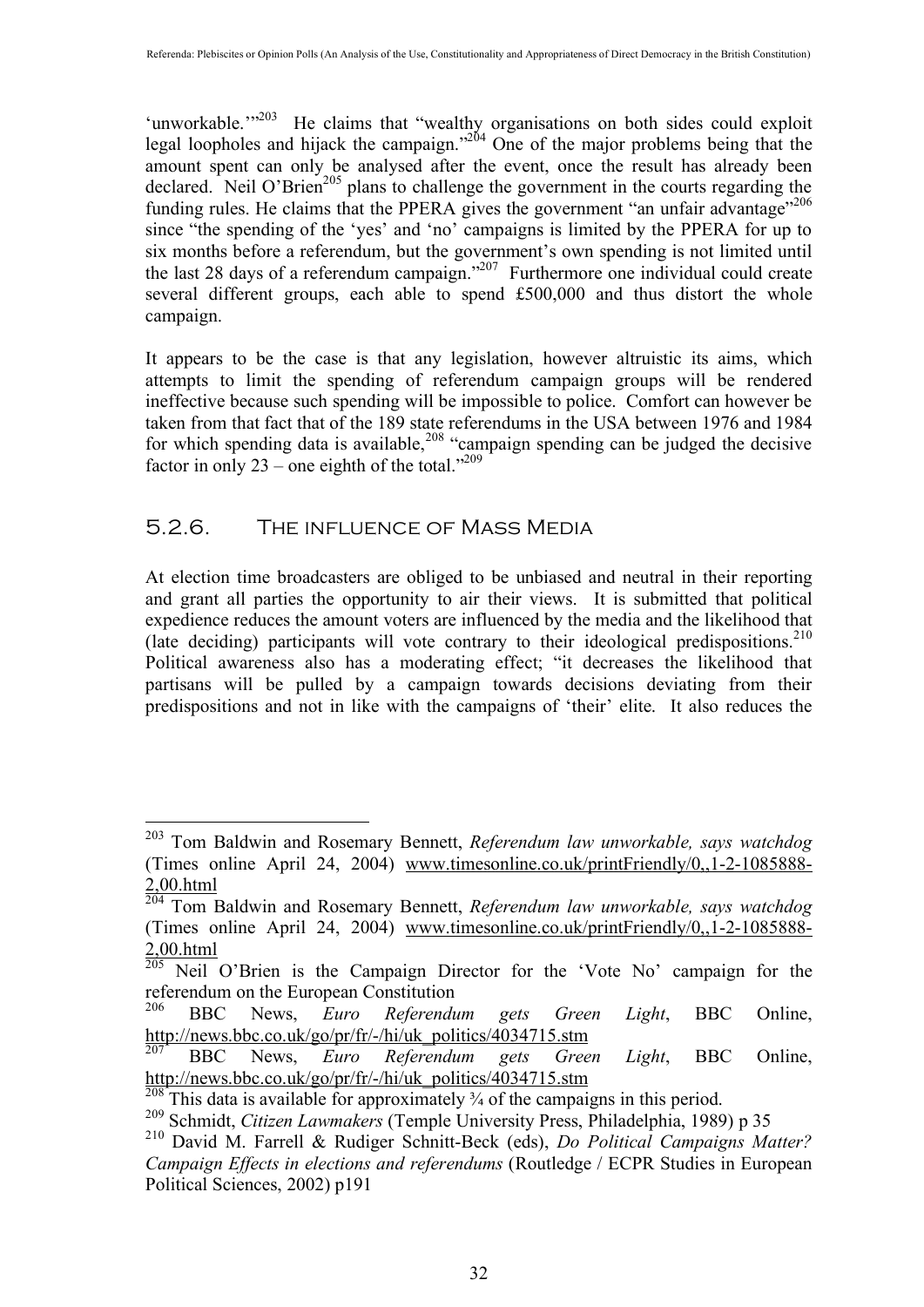likelihood that (late deciding) partisans will vote contrary to their ideological predispositions."<sup>211</sup>

Birch also cites numerous studies in the United States to conclude the mass media plays an insignificant part in changing opinions during campaigns, "people exposed themselves mainly to communications with which they were predisposed to agree and… they tended the remember the content only of those items with which they had agreed." $2^{12}$  It is when the issues are new that "predispositions may give voters little guidance, thus enabling campaigns to influence different types of voters more evenly."<sup>213</sup> In all situations, however a 'better safe than sorry' attitude is deemed preferable and such a position is reflected in the PPERA<sup>214</sup>. In any event, the influence of mass media is not to be exaggerated, studies suggest that while mass media may reinforce some people's opinions, it rarely changes them.215

#### 5.2.7. Political Influence

Before General Elections politicians are expected to campaign along party lines. But what is expected of them before a referendum when the major parties may not be competing against each other, and may not even stand united? $2^{216}$  If governments decide to hold referendums on questions on which they are themselves divided and formally suspend collective responsibility<sup>217</sup>, these divisions will manifest themselves in public speeches and campaigns.<sup>218</sup> The Committee on Standards in Public Life's recommendation is to be preferred: "the government of the day in future referendums should, as a government, remain neutral and should not distribute at public expense literature, even purportedly 'factual' literature, setting out or otherwise promoting its case $^{9219}$ 

 <sup>211</sup> David M Farrell and Rudiger Schmitt-Beck (eds) *Do Political Campaigns Matter? – campaign effects in elections and referendums* (Routledge, ECPR studies in Eeuropean Political Sciences, 2002) p191

<sup>212</sup> A. H. Birch, *Representative and Responsible Government* (George Allen and Unwin Ltd, 1964)

<sup>213</sup> David M. Farrell & Rudiger Schnitt-Beck (eds), *Do Political Campaigns Matter? Campaign Effects in elections and referendums* (Routledge / ECPR Studies in European Political Sciences, 2002) p191

 $214$  ss. 126-127 in particular.

<sup>&</sup>lt;sup>215</sup> A H Birch *Representative and responsible Government* (George Allen and Unwin Ltd, 1964)

<sup>216</sup> See Fifth Report of the Committee on Standards in Public Life, *Standards in Public Life; the funding of Political Parties in the United Kingdom* 12.12(1)

 $217$  In 1975 Harold Wilson agreed to suspend the convention of collective responsibility for the duration of the referendum campaign. Vernon Bogdanor, *Power and the People, a Guide to Constitutional Reform* (Victor Gollancz, 1997) p25, it is unclear whether Mr Blair will allow his ministers the same freedom.

<sup>218</sup> Ian Budge, *The New Challenge of Direct Democracy* (Blackwell, 1996) p88

<sup>219</sup> See Fifth Report of the Committee on Standards in Public Life, *Standards in Public Life; the funding of Political Parties in the United Kingdom* recommendation 89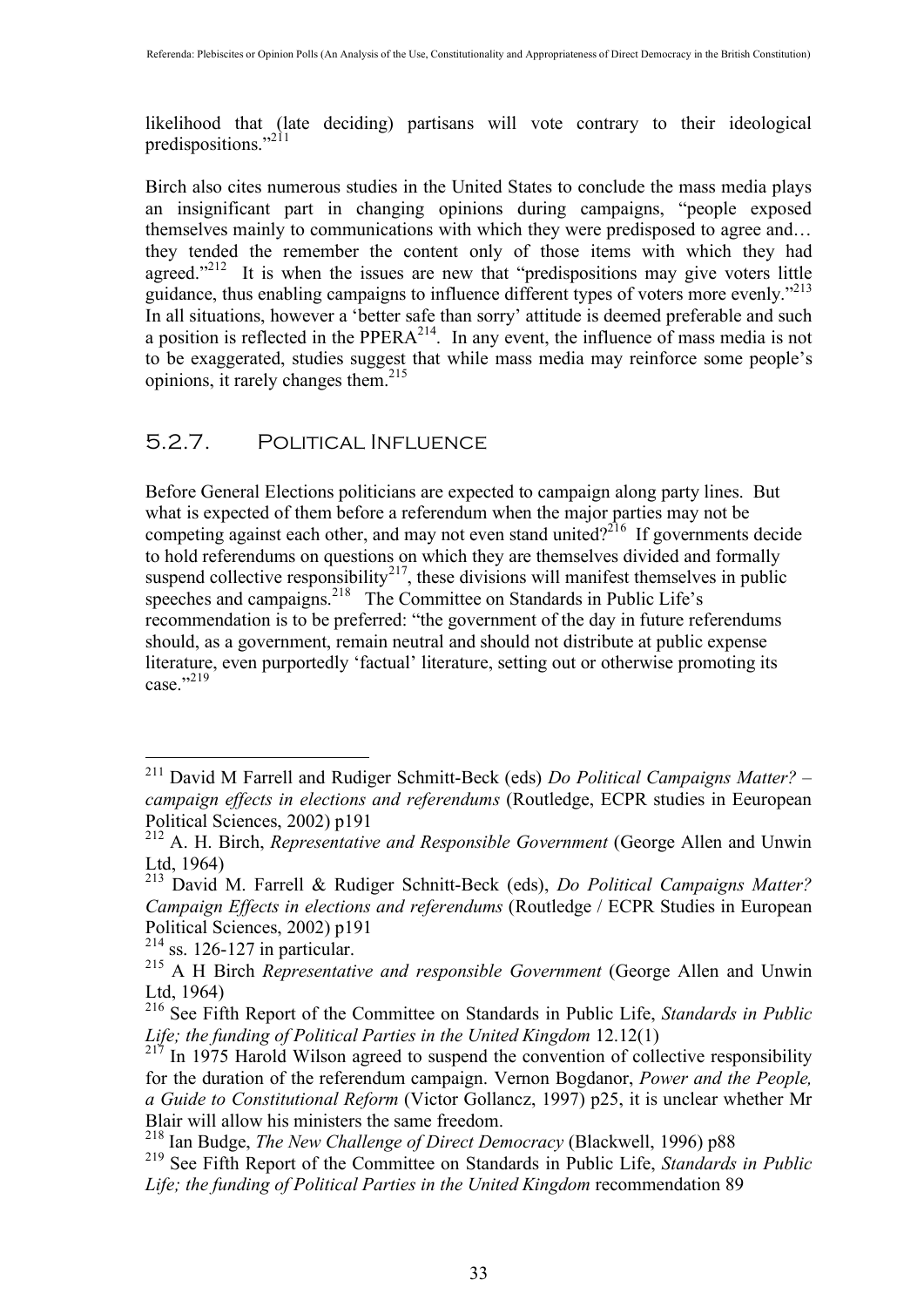## 5.3. Does Direct Democracy Always Lead to Good Decision-Making?

Referendums do not provide final solutions.<sup>220</sup> The referendums on the EC and devolution have not finally resolve the issues.<sup>221</sup> It has even been argued that referendums weaken representative government by discouraging energetic and innovative leaders from seeking election as legislators, and that the process of compromise and amendments to legislation that improves the quality of the law diminishes with the move towards popular sovereignty and direct democracy.

Referendums have not always led to good decision-making. The Swiss vetoed legislation on national health insurance against their own best interests allegedly under the influence of advertising paid for by the private insurance companies.<sup>222</sup> States such as Switzerland and California, which make extensive use of the referendum, do suffer difficulties. Their ability to persue coherent policies is weakened as political parties have a less important role; voters can get fatigued or find themselves unequipped to decide complicated issues and instead rely on their favourite politician or media source to guide them and referendums may be seen as a general election on the government generally.<sup>223</sup> Furthermore referendums can be used by political parties as publicity devices. Nevertheless, voters in these states value the referendum and are reluctant to discard it.<sup>224</sup> Whilst Cronin claims that there is an abundance of evidence that electors are restrained and arrive at the polls well reasoned, $225$  Butler notes that referendums can "confirm the worst fears of critics and opponents of direct democracy. Decisions would often be inconsistent with each other and ill considered. One alternative would be carried on a great wave of emotion at one point, only to be partially abrogated or contradicted in another measure months later."<sup>226</sup>

Despite the above criticisms, Zimmerman notes that "evidence is lacking that the mandatory referendum in general has resulted in poor-quality decisions or that the protest referendum has been abused by special interest groups"<sup>227</sup>. No system of government is prefect and all are open to abuse, a body of elected members in a representative government could very easy pass legislation to persecute minorities, and trample on fundamental human rights<sup>228</sup>. Direct democracy will provide a better system of government, it will not solve all the problems with democracy.

<sup>&</sup>lt;sup>220</sup> Indeed there are rumours that Tony Blair will continue to hold referendums on the Constitution for Europe until a 'yes' vote is secured.

<sup>221</sup> Vernon Bogdanor in Ch 3 p45, David Butler & Austin Ranney (eds), *Referendums Around the World, The Growing use of Direct Democracy* (Macmillan, 1994)

<sup>&</sup>lt;sup>222</sup> A M Green *On-line discussion concerning the legal basis for national referendums in Britain* www.iniref.org/natref1.html

<sup>223</sup> Iaian McLean, *The Concise Dictionary of Politics* (OUP, Oxford, 1996)

<sup>224</sup> Iaian McLean, *The Concise Dictionary of Politics* (OUP, Oxford, 1996)

<sup>&</sup>lt;sup>225</sup> Cronin, *Direct Democracy, the Politics of Initiative, Referendum and Recall* (Harvard University Press, 1989) p231

<sup>226</sup> Ian Budge, *The New Challenge of Direct Democracy* (Blackwell, 1996) p89

<sup>227</sup> Joseph F. Zimmerman, *Participatory Democracy – Populism Revived* (Praeger Publishers, 1986)

 $228$  See, for example, criticism of the terrorism acts.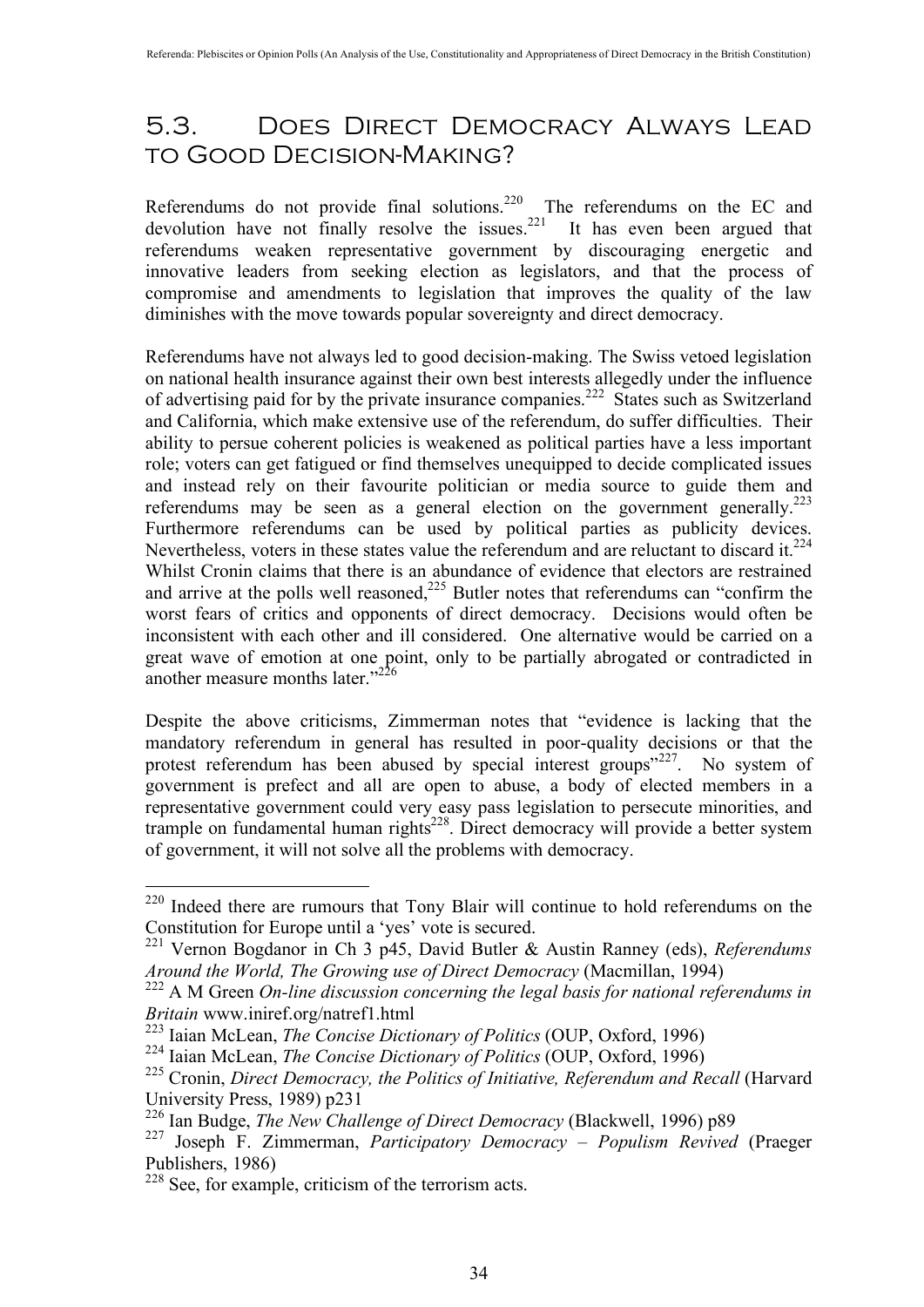## 5.4. Direct Democracy in its Most Suitable Form

Direct democracy has been proved to be constitutional, desirable and feasible for use in the United Kingdom. What form it should take is detailed below.

"Across the world", notes Ian Budge, "the nearest approach to direct democracy … is where legislative votes are supplemented by referendums or popular initiatives on particular issues, supported by a right of recall of legislation or of elected officials."<sup>229</sup>

Direct democracy should undoubtedly embrace the electronic age, $^{230}$  but whilst the most extreme believers in direct democracy advocate using "new electronic mass forums to by-pass self-serving legislatures<sup> $231$ </sup> it is submitted that the referendum is employed to complement and occasionally correct representative government rather than to replace  $it^{232}$ 

#### 5.4.1. The Most Appropriate Form of Referendum

It is important to recognise the limits on direct democracy. "The referendum cannot", as Bogdanor has noted, "do much to 'unite a fundamentally divided society."<sup>233</sup> The Referendum should not, for all its shortcomings, replace representative democracy.<sup>234</sup> Referenda should not be used for all decision-making. Highly complex decisions (for example regarding economic policy) are out of reach for most electors. Others are so mundane that to refer them to the people would be futile. Indeed Rodney Brazier suggests that there is no case for referendums on any issue other than constitutional change. Other methods of consultation exist to ensure that interested parties can comment on legislation. This is consistent with Bruce Ackerman's dualist constitutional system.<sup>235</sup> Furthermore the referendum should not be over-used so as to become stale and disrespected. If used sparingly, it "can be a tremendous symbolic and significant political tool."<sup>236</sup>

 <sup>229</sup> Ian Budge, *The New Challenge of Direct Democracy* (Blackwell, 1996) p4

<sup>230</sup> See Institute of Public Policy Research, *Is the Online Community a Policy Tool?*

<sup>231</sup> Richard Lung, *When knowledge fails belief: Referendums* (www.voting.ukscientist.com/referend.htm

<sup>232</sup> Markku Suski, *Bringing in the People, A Comparison of Constitutional Form and Practices of the Referendum* (Martinus Nijhoft Publishers, 1993)

<sup>233</sup> Vernon Bogdanor, *Referendums and Separatism II* in Ausitn Ranney (ed) *The Referendum Device* (Washington DC: American Enterprise Instutute, 1981) in Mads Qvortrup, *A Comparative Study of Referendums – Government by the People* (Manchester University Press, Manchester, 2002)

<sup>234</sup> Markku Suksi, *Bringing in the People, A comparison of Constitutional Forms and Practices of the Referendum* (Martinus Nijhoft publishers, 1993)

<sup>235</sup> Bruce Ackerman, *We the People: Foundations* (Belknap Press, Cambridge Mass. 1998)

<sup>236</sup> Quintin Oliver in Vote 2004, *Blair's referendums* www.vote-2004.com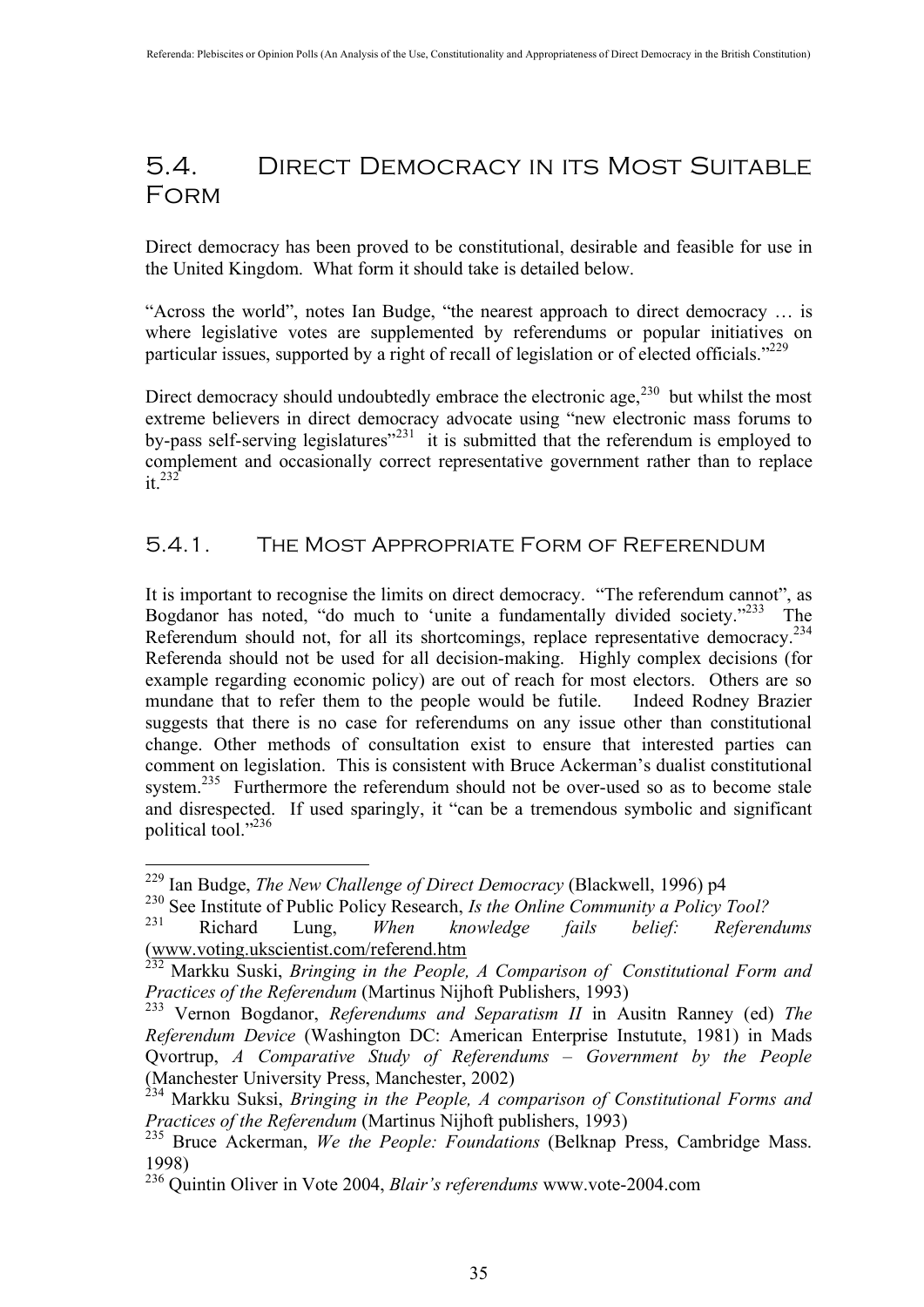Magelby's suggestion that "since Britain has an elastic constitution, so the use of the referendum must be elastic<sup>"237</sup> is to be rejected. The 'elastic' use of a referendum does not ensure that the constitution is entrenched, nor is it consistent with popular sovereignty. Referendums should be triggered by citizens' initiatives or automatically when significant constitutional change is proposed.<sup>238</sup> In all events the bar should be set sufficiently high so that the prestige of both parliament and the device itself stays intact. This could be achieved in a number of different ways.

A list of 'constitutional statutes<sup>, 239</sup> could be maintained and the referendal mechanism triggered if a Bill read in parliament impliedly or explicitly repealed any part of them. In such a case, the Bill's progress through the House would be paused until the people could ratify the change at a referendum. Whilst this would ensure the entrenchment of constitutional statues, several problems are envisaged. Firstly a constitutional statute is notoriously hard to define.<sup>240</sup> Any Act already referred to the people would no doubt qualify, but this would not include, for example, the Human Rights Act. A better option would be to entrust a commission to draw up a list of constitutional statutes to date to ensure the inclusion of all relevant statutes. But this would not solve the problem – there is simply no concrete definition of what is or is not constitutional. Secondly, to enact the 'enabling act' – that is the legislation to entrench the automatic process – would require parliament to bind itself as to the future. This is currently constitutionally impossible and would require the legal recognition of the people as the legal sovereign as advocated earlier.

An alternative would be to require the Constitutional Committee of the House of Lords or a new Constitutional Commission<sup>241</sup> to monitor acts in their passage through parliament and recommend a referendum as appropriate. Whilst this solves the problems of the earlier approach it does not provide an entrenched automatic referendum mechanism as the decision to hold one is still discretional and parliament is not bound for the future.

It is submitted that a broadly drafted written constitution that recognises the people's sovereignty in law is the only watertight solution. As the one immutable, irrefutable and supreme source of law, a referendum would be required before any changes could be made to it. Either the reading in parliament of a Bill proposing a constitutional amendment or a citizens' initiative would trigger such a referendum. There are, however, no plans for a written constitution in the UK.

Furthermore any automatic trigger scheme seems unlikely. Nick Raynsford, the UK Local Government Minister suggested that a fixed formula by which to trigger referenda

 <sup>237</sup> Magleby, Direct Legislation, *Voting on Ballot Propositions in the United States* (The John Hopkins University Press, 1984)

<sup>&</sup>lt;sup>238</sup> Such a power exists in France.

 $239$  Or of course a list of sections of statutes which are constitutional would serve the same ends.

 $240$  See above re : defining the constitution.

<sup>&</sup>lt;sup>241</sup> As advocated by Rodney Brazier and Tony Wright MP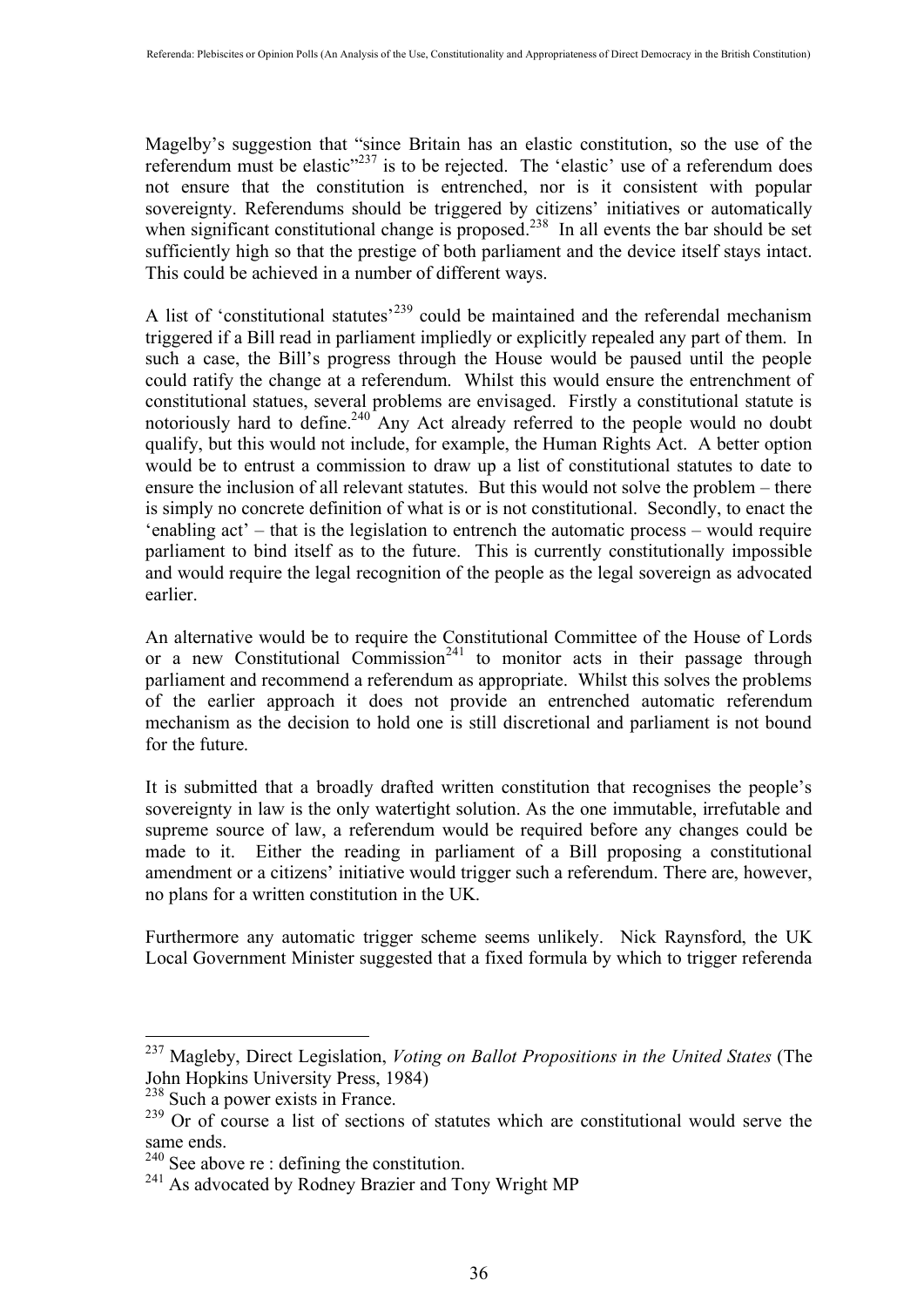would be "unrealistic"<sup>242</sup>. This is a disappointing statement and a setback for direct democracy campaigners in the UK.

#### 5.4.2. The Most Appropriate Form of Citizens' **INITIATIVE**

Bogdanor importantly notes, "although commonly seen as an instrument of popular sovereignty, the constitutional referendum gives the people only the power of veto. The electorate is confined to giving a verdict on a change that has already been endorsed."<sup>243</sup> Thus, limited use of the initiative should be also be employed, to allow the electorate to propose legislation or referendums directly.

The risk is that the citizens' initiatives will be abused by well-funded groups to advance their cause<sup>244</sup>. Indeed in California an industry has sprung up which is dedicated to finding funding for initiative campaigns. And ever since the Supreme Court struck down state legislation imposing caps on referendum spending the possibility that the referenda may be 'high jacked' by rich individuals or corporations has increased.<sup>245</sup> It is important that there is no such room for abuse in any British initiative process, and that the initiative is not used spuriously. It is submitted that the quorum required before the initiative be declared valid be set very high so as to discourage all but the most pressing issues $246$ 

The Citizens' Initiative and Referendum Campaign proposes a three-step procedure: (1) An initiative which can lead to the debate of the proposal by parliament. If the proposal is rejected by parliament, and a required number of endorsements are collected from citizens then: (2) People's referendum demand. (3) A referendum must be held on the topic. The decision of the referendum is legally binding.<sup>247</sup> They claim that this will create an "ideas greenhouse" where progressive policies will be cultivated by the people, yet the required number of endorsements should not be set so low as to render it

 <sup>242</sup> As per William Lawton, *On-line discussion concerning the legal basis for national referendums in Britain* www.iniref.org/natref1.html

<sup>243</sup> Bogdanor in Magleby, Direct Legislation, *Voting on Ballot Propositions in the United States* (The John Hopkins University Press, 1984) p 30

<sup>&</sup>lt;sup>244</sup> See Neville Lindsay at  $\frac{http://www.iniref.org/direct.or.indirect.html}{http://www.iniref.org/direct.or.indirect.html}$ : "The ballot initiative process in California was recently subverted to allow a tiny percentage of the population to dictate to the rest of us what meat we are allowed to eat, for heavens sake! With only a 28% turnout, an initiative to ban the sale of horse meat passed by 51%. That's less than 15% of the registered voters, or about 6% of the population, dictating to the rest of us what goes into our larders."

<sup>245</sup> Joseph F. Zimmerman, *Participatory Democracy – Populism Revived* (Praeger Publishers, 1986)

<sup>&</sup>lt;sup>246</sup> Unless this is done initiatives may be used for issues jovial issues. For example a recent petition in Hungary came very close to the required 100,000 signature needed to force the Parliament to debate the issue – a call for a ban on discrimination against blondes. Ananova News, *Blonde Jokes to be banned?*, http://www.ananova.com/news/story/sm\_1186481.html?menu=

<sup>247</sup> Citizens' Initative and Referendum, *Proposal for the Introduction of New Democratic procedures in Great Britain and Northern Ireland* http://www.iniref.org/steps.html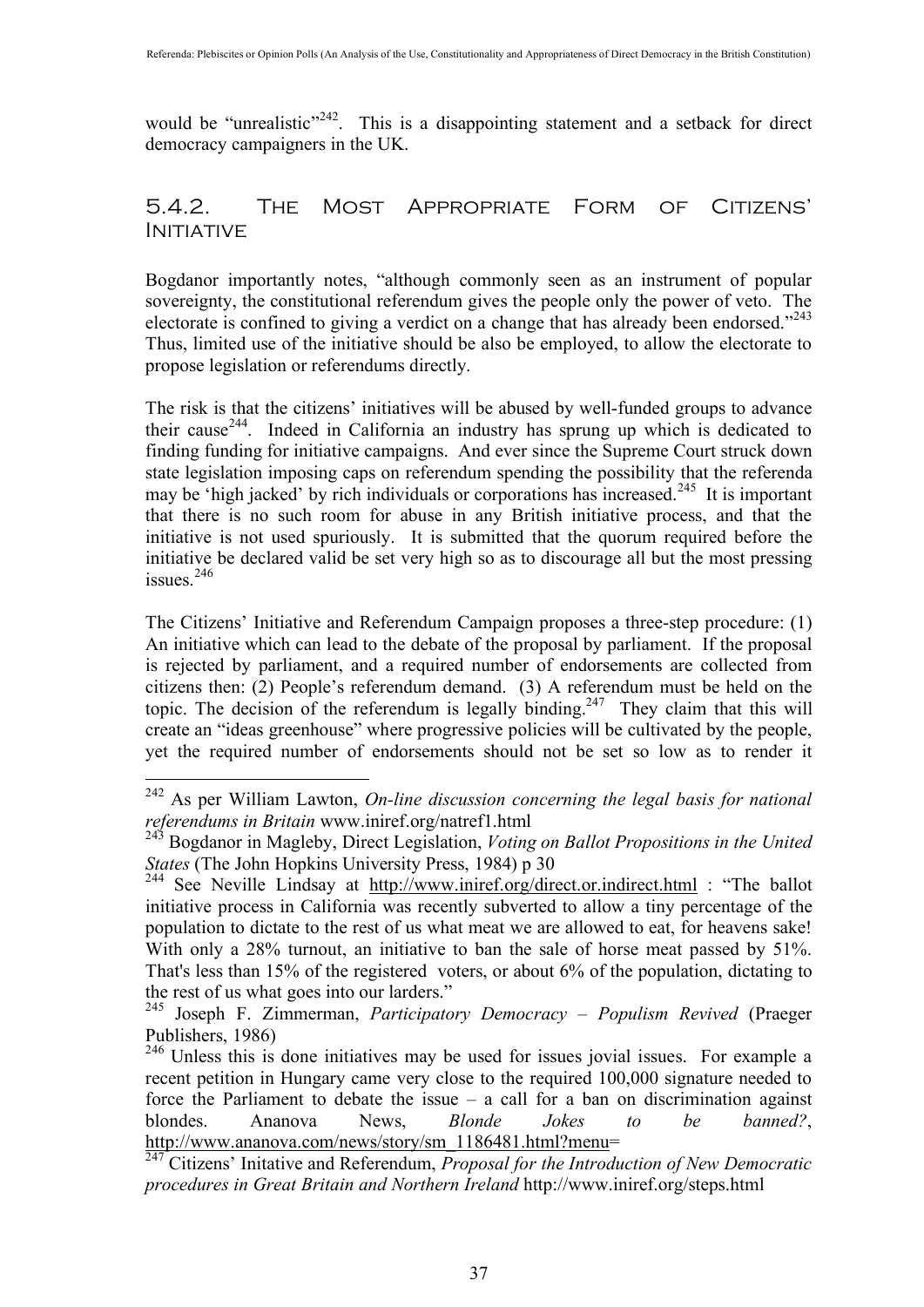frivolous. Furthermore the proposed system "integrates parliamentary and citizens' democracy. It brings citizens and MPs together to consider and debate issues of real concern to the electorate. Negotiation often occurs."

# 6. CONCLUSIONS

The referendum is more popular in the UK than ever before. "Consciously or unconsciously, through the use of referendums Tony Blair has completely changed the constitutional landscape in this country."<sup>248</sup> It is compatible with parliamentary sovereignty insofar as parliament may refer questions to the people and there is a strong case to suggest that a referendal convention has arisen. But this is insufficient.

At law the referendum lacks binding force, it remains an opinion poll. Furthermore, the People have no right to be consulted when constitutional amendments are made. There is no legal requirement for referendums to be held. It has been shown that if the people are accorded their proper position in law – that of the sovereign – then the referendum would become a key pillar of the constitution. Simply put, embracing the referendum will result in a better form of democracy.

Unfortunately the legal recognition of popular sovereignty would require the rejection of parliamentary sovereignty. This in itself is legally impossible as parliament is unable to bind itself to the future. In law the two are incompatible. A self-denying ordinance would only be valid insofar as it was not subjected to implied or explicit repeal. It would appear that there is no solution.

However Wade writes that "Dicey had no doubt that the abdication of sovereignty, whether total or partial, was consistent with his conception of parliamentary sovereignty. He argued that a sovereign power could divest itself of authority in two ways only, by outing an end to its own existence and leaving no means whereby a subsequent parliament could be legally summoned or by transferring sovereign power wholly or in part to a sovereign body."<sup>249</sup> A written constitution recognising popular sovereignty, approved by all electors at a referendum would have indisputable legal force. It need not

 <sup>248</sup> Nigel Smith in Vote 2004, *Blair's referendums* www.vote-2004.com

<sup>&</sup>lt;sup>249</sup> E C S Wade in Dicey *Introduction to the Study of the Law of the Constitution* (12<sup>th</sup> ed. Macmillan & Co. Ltd, London, 1959)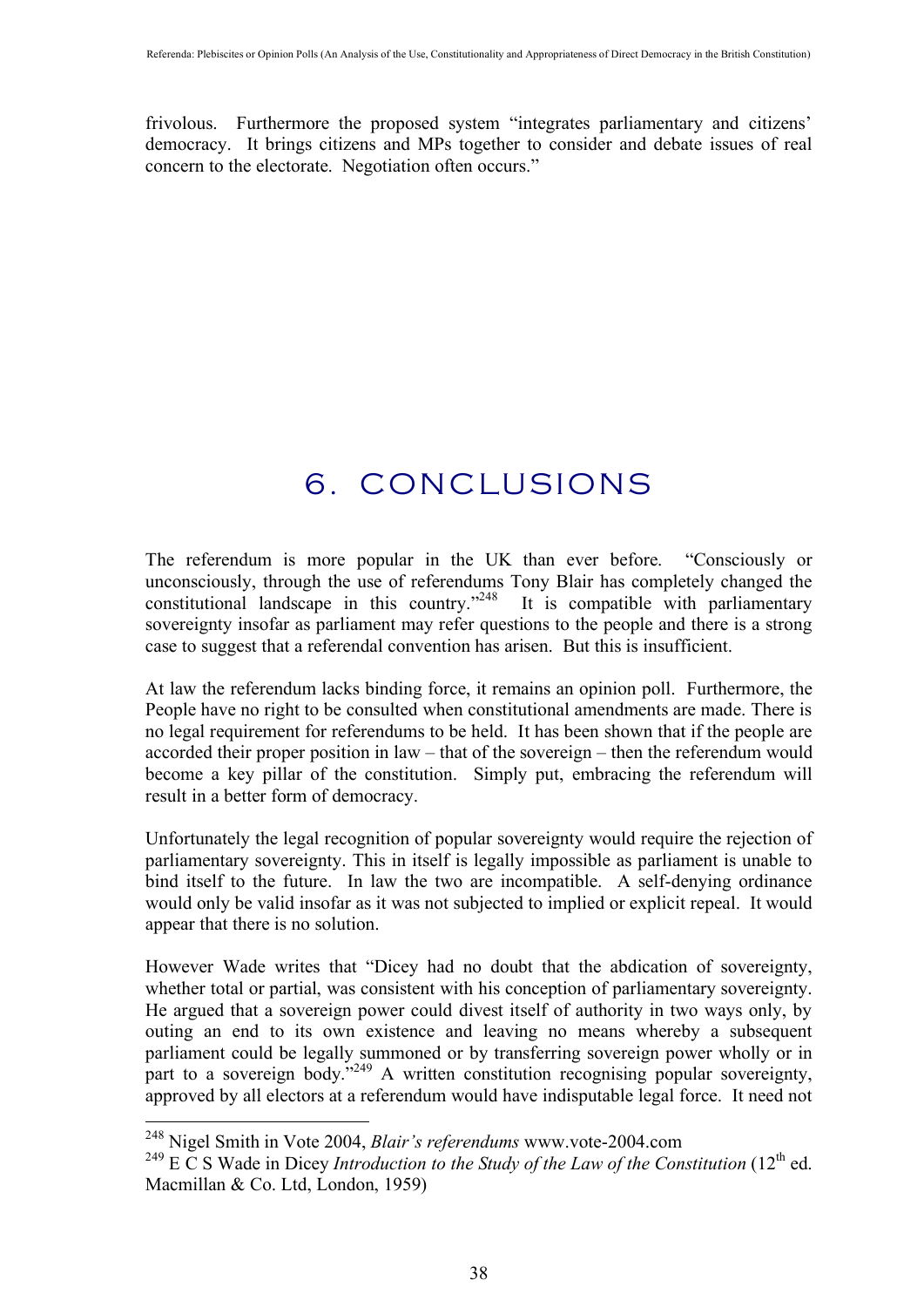even be a parliamentary self-denying ordinance, nor an 'ordinary' Bill requiring royal assent as Dicey implies. It should be considered a social contract between the people. This would entrench popular sovereignty in law, giving binding force to the referendum and maintain the House of Commons as the primary law-making body. "In the absence of a codified constitution, a referendum cannot ever be required as an instrument to ratify legislation."<sup>250</sup>

A written constitution would also solve a greater problem, namely: what is the constitution? We currently let the tail wag the  $\log - a$  statute's constitutional status is confirmed when it is submitted to the people at a referendum, it is not submitted because of its confirmed constitutional status.

Unfortunately there are no plans for a written constitution and a revolution is highly unlikely. Therefore one must, for the time being, advocate an intermediary solution and rely on the consciences of not only MPs, but their party leaders over whom we have diminishing control and in the fact that the House of Commons is subject to regular General Elections. A standing commission should be established and a list of constitutional statutes maintained as suggested above. Furthermore, provisions should be made to enable the citizens to propose legislation or referendums directly by means of a Citizens' Initiative regardless of their strict legal status.

Whilst there are solutions to the practical problems with such mechanisms, safeguards must be put in place to ensure that the process is fair and leads to good decision-making. The PPERA 2000 clearly requires amendment.

 <sup>250</sup> Bogdanor in Magleby, Direct Legislation, *Voting on Ballot Propositions in the United States* (The John Hopkins University Press, 1984) p33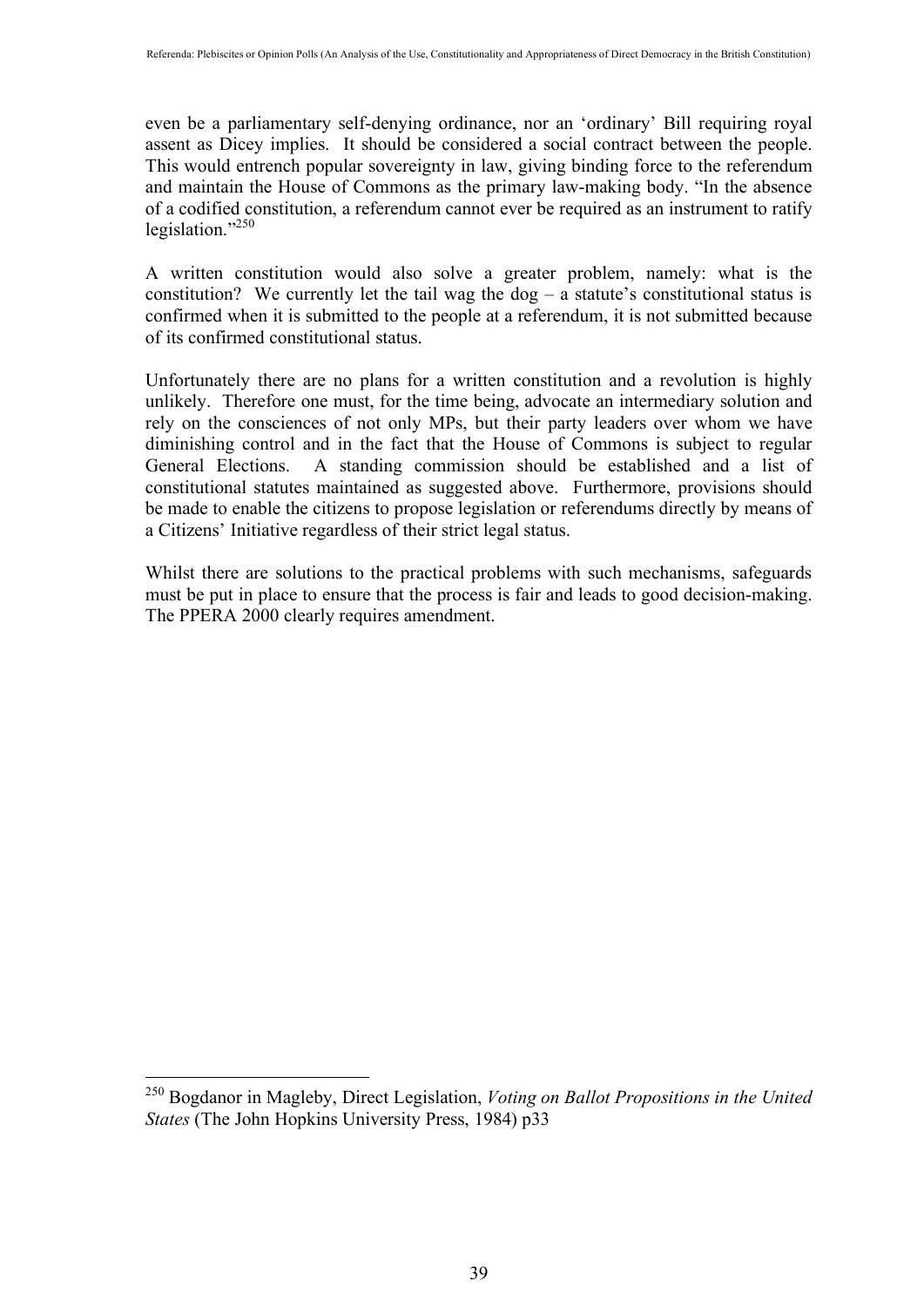# 7. APPENDICES

## 7.1. Table of Major Referendums in the UK

| <b>NAME</b>   | <b>DATE</b> | <b>QUESTION</b>                                                   | <b>RESULT</b>  |
|---------------|-------------|-------------------------------------------------------------------|----------------|
| Northern      | 1973        | On whether NI should remain part                                  | Yes            |
| Ireland       |             | of the UK                                                         |                |
| Referendum    |             |                                                                   |                |
| United        | 1975        | On whether the UK should remain                                   | <b>YES</b>     |
| Kingdom       |             | part of the European Community                                    |                |
| Referendum    |             |                                                                   |                |
| Scotland      | 1979        | On whether there should be<br>a                                   | N <sub>O</sub> |
| Referendum    |             | <b>Scottish Parliament</b>                                        |                |
| Wales         | 1979        | On whether there should be a welsh                                | N <sub>O</sub> |
| Referendum    |             | assembly                                                          |                |
| Scotland      | 1997        | Two questions:                                                    |                |
| Referendum    |             | 1) on whether there should be a                                   | <b>YES</b>     |
|               |             | <b>Scottish Parliament</b>                                        | <b>YES</b>     |
|               |             | whether<br>Scottish<br>$2)$ on<br>a<br>Parliament should have tax |                |
|               |             | varying powers                                                    |                |
| Wales         | 1997        | On whether there should be a                                      | <b>YES</b>     |
| Referendum    |             | Welsh Assembly                                                    |                |
| London        | 1998        | On whether there should be<br>a                                   | <b>YES</b>     |
| Referendum    |             | Mayor of London and Greater                                       |                |
|               |             | London Authority                                                  |                |
| Northern      | 1998        | On the Good Friday Agreement                                      | <b>YES</b>     |
| Ireland       |             |                                                                   |                |
| Referendum    |             |                                                                   |                |
| North East    | 2004        | On elected regional assembly                                      | N <sub>O</sub> |
| referendum    |             |                                                                   |                |
| North West    | [Tabled]    | On elected regional assembly                                      |                |
| referendum    |             |                                                                   |                |
| Yorkshire     | [Tabled]    | On elected regional assembly                                      |                |
| referendum    |             |                                                                   |                |
| UK            | Expected    | On the adoption/ratification of the                               |                |
| Referendum    | 2006        | EU constitution                                                   |                |
| on the EU     |             |                                                                   |                |
| constitution  |             |                                                                   |                |
| Euro          |             | On the adoption of the Euro                                       |                |
| Referendum    |             |                                                                   |                |
| Referendum    |             | chose a method of electing<br>To                                  |                |
| voting<br>on  |             | members of parliament                                             |                |
| system<br>for |             |                                                                   |                |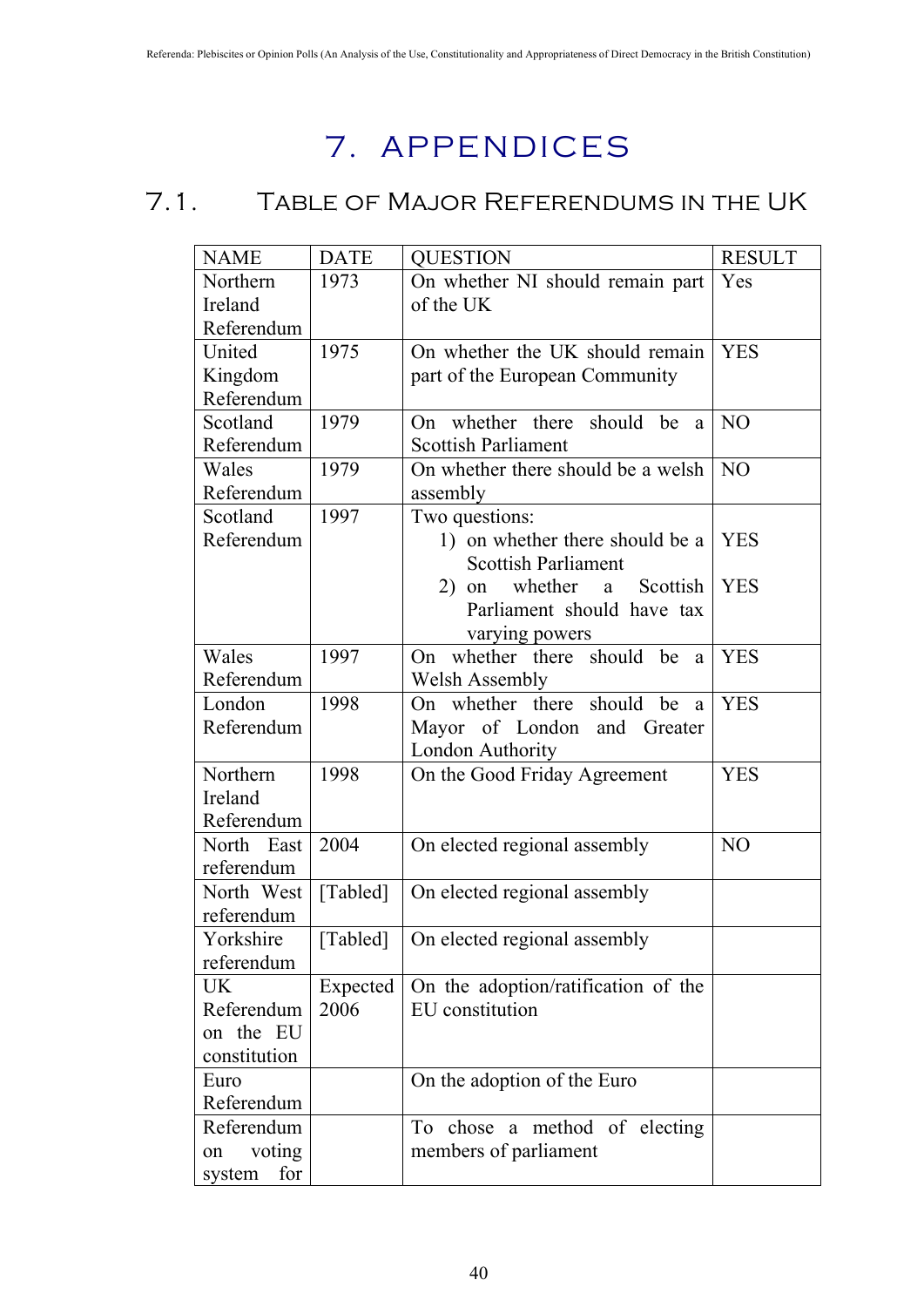|        | the<br>House<br>Οİ |  |       |
|--------|--------------------|--|-------|
|        | Commons            |  |       |
| Source |                    |  | Anon. |

http://www.thebestlinks.com/Referendums\_in\_the\_United\_Kingdom.html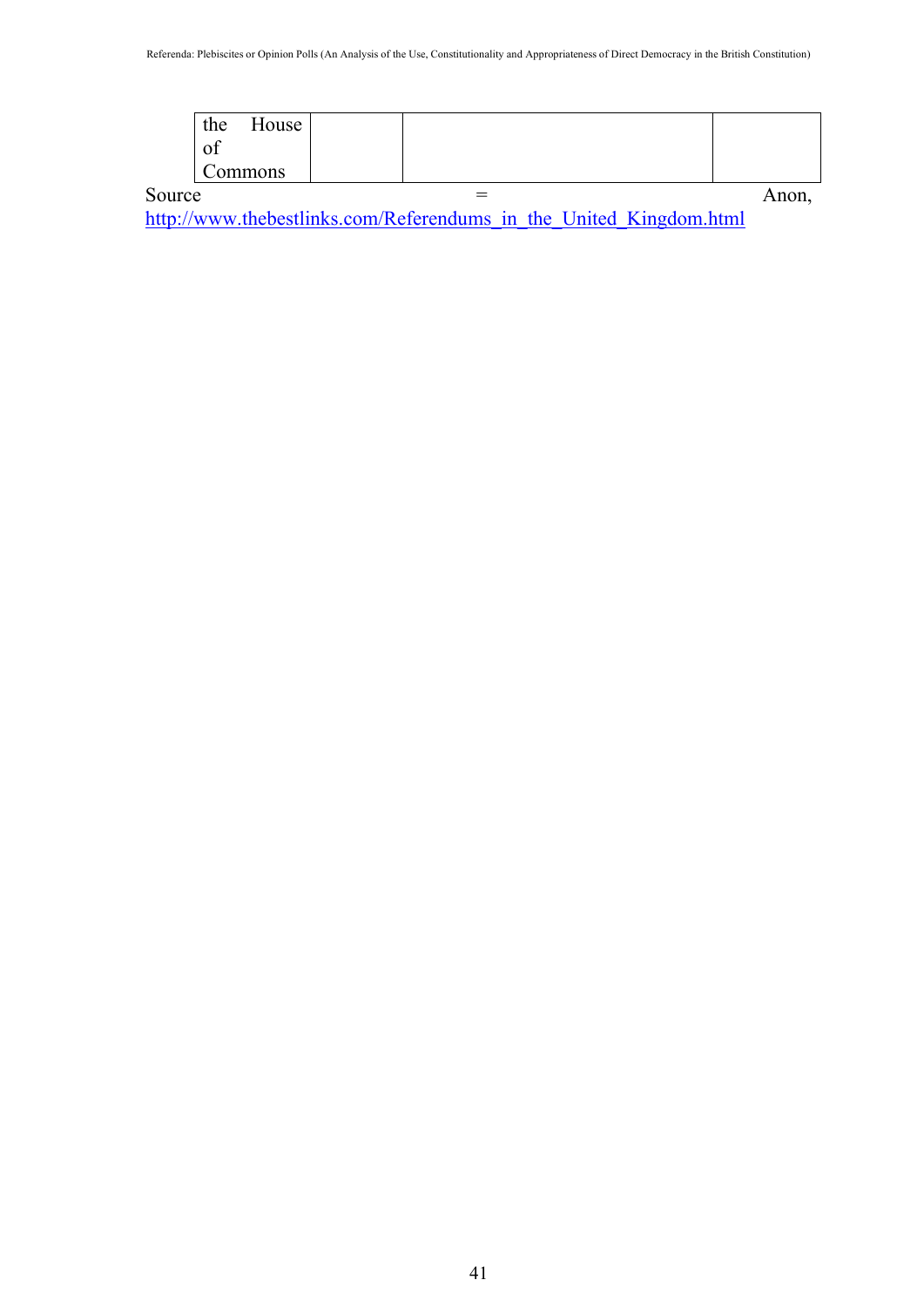# 8. BIBLIOGRAPHY

## 8.1. Books

- Akerman, Bruce *We the People: Transformations* (Cambridge, Mass. 1998) Vol II
- Bagehot, W and Crossman, H R S (eds) , *The English Constitution* (C A Watts & CO Ltd, 1964)
- Bagehot, W *The English Constitution*, (Fontana, London 1963)
- Birch, A H *Representative and responsible Government* (George Allen and Unwin Ltd, 1964)
- Blackstone, Sir William *Commentaries III 17*
- Bogdanor, Vernon *The People and the Party System. The Referendum and Elected reform in British Politics* (CUP, Cambridge, 1981)
- Bogdanor, Vernon *Power and the People, A Guide of Constitutional Reform*  (Victor Gollancz
- Bowler, Shaun, Donovan, Todd and Tolbert, Caroline J (eds) *Citizens as Legislators – Direct Democracy in the United States* (Ohio State University Press, Columbus, 1998)
- Brazier Rodney (ed), Stanley de Smith and Rodney Brazier, *Constitutional and Administrative Law* (8<sup>th</sup> ed, Penguin Books, London 1998)
- Brazier, Rodney *Constitutional Reform* (2nd ed., Oxford 1998)
- Budge, Ian *The New Challenge of Direct Democracy* (Blackwell, 1996)
- Butler, David and Ranney, Austin (eds) *Referendums Around the World The Growing Use of Direct Democracy* (Macmillan, London, 1994)
- Butler David and Ranney, Austin *Referendums. A Comparative Study of Practice and Theory* (American Enterprise Institute, Washington DC, 1978)
- Butler, David and Kitzinger, Uwe *The 1975 Referendum* (Macmillan Press, London, 1976)
- Charter 88, *Reinventing Voting holding a referendum of elections to the commons*, (Charter 88, London, 1996)
- Constitution Unit *Report of the Commission on Referendums* (Constitution Unit, Faculty of Laws, University College London, 1996)
- Cronin, *Direct Democracy, the Politics of Initiative, Referendum and Recall* (Harvard University Press, 1989)
- Dicey, A V Introduction to the Study of the Law of the Constitution (12<sup>th</sup> ed. Macmillan & Co. Ltd, London, 1959)
- Dicey, A V *Lectures on the Relation Between Law & Public Opinion in England during the nineteenth century* (2<sup>nd</sup> ed, Macmillan, London, 1930)
- Dicey, A V *Ought the Referendum to be Introduced into England* (Contemporary Review, 1890)
- Farrell, David M and Schmitt-Beck, Rudiger (eds) *Do Political Campaigns Matter? – campaign effects in elections and referendums* (Routledge, ECPR studies in European Political Sciences, 2002) p191
- Gibbon, Edward *The History of the Decline and Fall of the Roman Empire*
- Hardy, Thomas *The Hand of the Etherlberta* [1876]
- Harper, Ross J *Referendums are Dangerous* (Conservate Political Centre, London, 1997)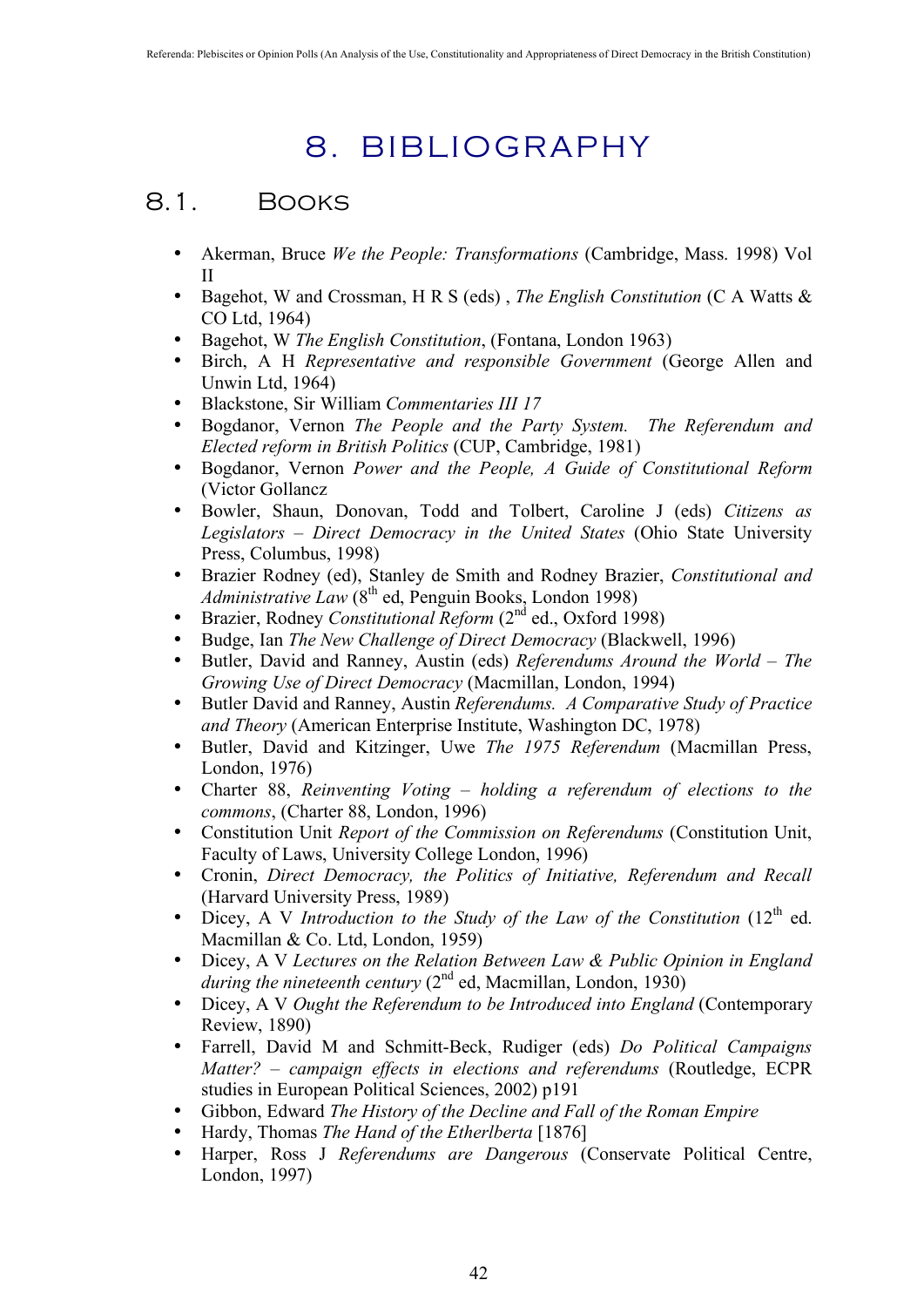- Haskell, John *Direct Democracy or Representative Government dispelling the populist Myth* (Westview Press, Oxford, 2001)
- Kaplan, Justin (ed) & Bartlett, John *Bartlett's Familiar Quotations* (17<sup>th</sup> ed, Boston, Little, Brown and Company)
- Killick, Anna and Puddephatt, Andrew *Reinventing voting Holding a referendum on elections to the Commons* (Charter 88, London, 1996)
- Lijphart, Arend *Democracies. Patterns of Majoritarian and Consensus Government in Twenty-One Countruies* (Yale University Press, New Haven, 1984) p 203
- Lock, John *Second Treatise of Government*
- Magelby, David B *Direct Legislation. Voting on Ballot propositions in the United* States (Baltimore: John Hopkins University Press, 1984)
- Mendelsohn, Matthew and Parkin, Andrew (eds) *Referendum Democracy – Citizens, Elites and Deliberation in Referendum Campaigns* (Palgrave, London, 2001)
- McLean, Iaian *The Concise Dictionary of Politics* (OUP, Oxford, 1996)
- Menicus, *Works III*
- Michels, Robert *Political Parties A Sociological study of the Oligarchical Tendencies of Modern Democracy* (The Free Press, New York, 1968)
- Oliver, Dawn *Constitutional Reform in the UK* (Oxford University Press, 2003)
- Plato, *Republic*
- Qvortrup, Mads *A Comparative Study of Referendums Government by the People* (Manchester University Press, Manchester, 2002)
- Ranney, Ausitn (ed) The Referendum Device (Washington DC: American Enterprise Instutute, 1981)
- Roche, Julian *No Referenda Please We're British* (The Bow Group, London, 1995)
- Schmidt, *Citizen Lawmakers* (Temple University Press, Philadelphia, 1989)
- Suksi, Markku *Bringing in the People, A comparison of Constitutional Forms and Practices of the Referendum* (Martinus Nijhoft publishers, 1993)
- Zimmerman, Joseph F *Participatory Democracy Populism Revived* (Praeger Publishers, 1986)

## 8.2. Articles

- Bogdanor, Vernon *Our New Constitution* [2004] LQR 120
- Brazier, *The Constitution of the UK* [1999] CLJ 96-128
- Frank, Hans *Volkischer Beobahter* [May 20, 1936]
- Hazel, Robert *Who is the Guardian of Legal values in the Legislative Process: Parliament or the Executive?* [2004] PL 495
- Magelby, David *Taking the initiative: Direct Legislation and Direct Democracy in the 1980s'* Political Science and Politics, 21 3 Summer [1988] 608
- Weil, Rivka *We the British People* [2004] PL 380
- Weil, Rivka *Dicey was not Diceyan* (CLJ [2003] 474)
- Wade, H W R *The Basis of Legal Sovereignty* [1955] CLJ 172
- The Times, *Councils to be pruned as ministers absorb lessons of referendums rebuff* (1/1/2005)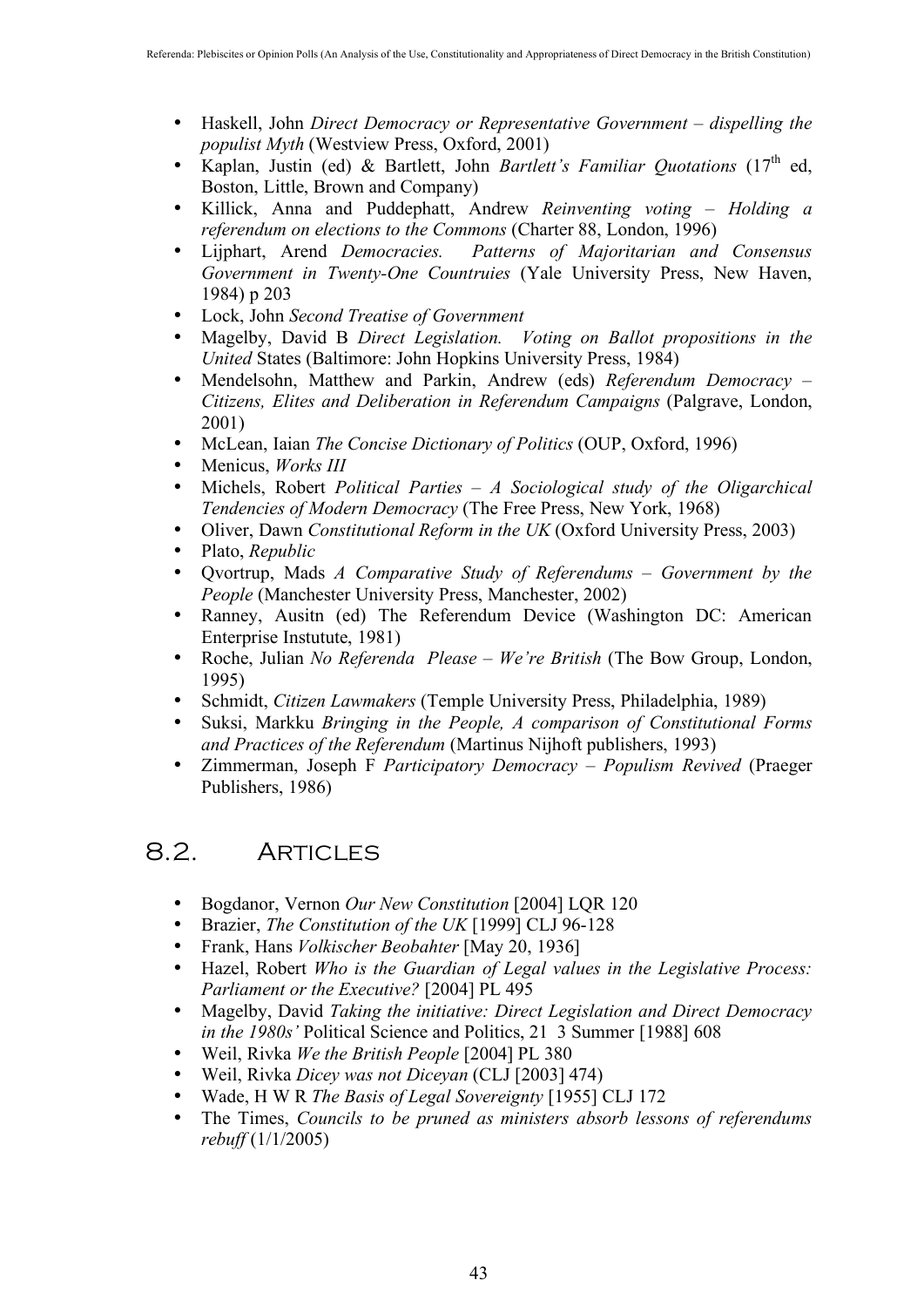## 8.3. Official Publications

- Commission on the Conduct of Referendums, Report of the Commission on Referendums (Constitution Unit & Electoral Reform Society, 1996)
- Committee on Standards in Public Life, Fifth Report *Standards in Public Life; the funding of Political Parties in the United Kingdom*
- Constitution Committee, *First Report, Reviewing the Constitution* (2001 02 HL 11)
- Constitution Unit, Delivering Constitutional Reform (Constitution Unit, Faculty of Laws, University College London)
- Local Government Association, *Local referendums and citizens' ballots* (Local Government Association, London, 2001)
- Taming the Prerogative: Strengthening Ministerial Accountability to Parliament (2003-04 HC 422)
- The 5th report of the Committee on Standards in Public Life, *The Funding of Political Parties* (Cm. 4057 (1998))
- The Institute of Welsh Affairs, *The Road to the Referendum Requirements for a Fair Debate* (Institute of Welsh Affairs, 1996)
- Referendum on United Kingdom Membership of the European Community, 26 February 1975, Cmnd 5925
- Canadian Parliamentary Research Branch, *Referendums: the Canadian Experience in an International Context* (Law and Government Division, 1992)

## 8.4. Electronic Resources

- Aroney, Nicholas *On-line discussion concerning the legal basis for national referendums in Britain* www.iniref.org/natref1.html
- Ashton, Chris *On-line discussion concerning the legal basis for national referendums in Britain* www.iniref.org/natref1.html
- Ananova News, *Blonde Jokes to be banned?*, http@//www.ananova.com/news/story/sm\_1186481.html?menu=
- Anon, http://www.thebestlinks.com/Referendums\_in\_the\_United\_Kingdom.html
- Baldwin, Tom and Bennett, Rosemary *Referendum law unworkable, says watchdog* (Times online April 24, www.timesonline.co.uk/printFriendly/0,,1-2-1085888-2,00.html
- Bampton, Kevin *On-line discussion concerning the legal basis for national referendums in Britain* www.iniref.org/natref1.html
- BBC News, *Tracking Blair's EU comments*, BBC Online http://news.bbc.co.uk/go/pr/fr/-/1/hi/uk\_politics/3638491.stm
- BBC News, *Europe Vote 'early 2006' Straw*, BBC Online http://news.bbc.co.uk/go/pr/fr/-/1/hi/uk\_politics/3964211.stm
- BBC News, *North East votes 'no' to assembly*, http://news.bbc.co.uk/go/pr/fr/- /1/hi/uk\_politics/3984387.stm
- BBC News, *Regional assembly votes postponed*, http://news.bbc.co.uk/go/pr/fr/- /1/hi/uk\_politics/3915869.stm
- BBC News, *Euro Referendum gets Green Light*, BBC Online, http://news.bbc.co.uk/go/pr/fr/-/hi/uk\_politics/4034715.stm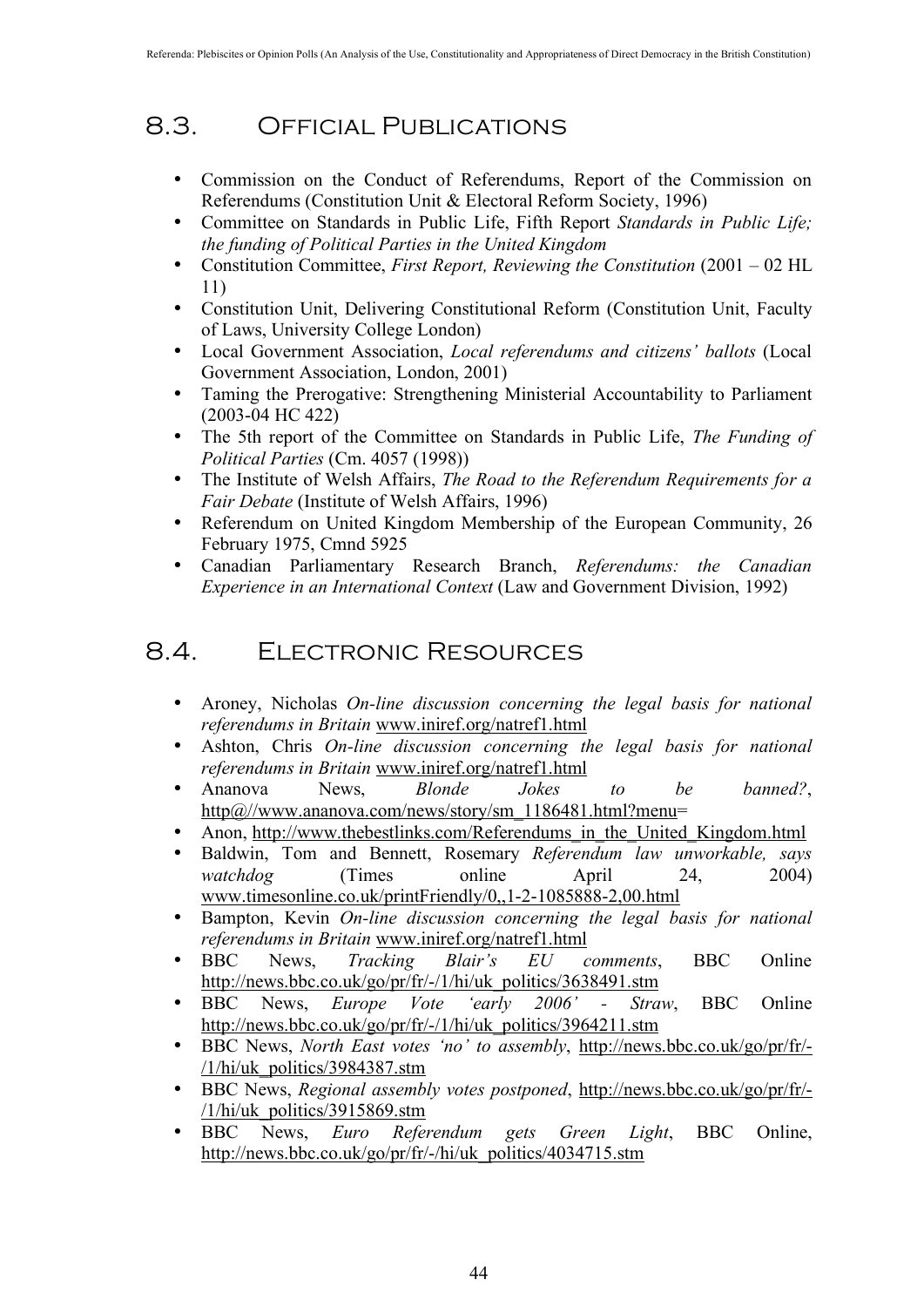- BBC News, *Full text of 2004 Queen's Speech* http://news.bbc.co.uk/go/pr/fr/- /1/hi/uk\_politics/4034947.stm
- BBC, O*n this day: 6 June 1975* (BBC online)
- LAW-PUBLIC@JISCMAIL.AC.UK (achieves) http://www.jiscmail.ac.uk/cgibin/webadmin?A0=law-public&D=0&F=&H=0&I=-1&O=T&S=&T=0
- BBC News, *doubts cloud e-government sites*¸ http://news.bbc.co.uk/go/pr/fr/- /hi/hechnology/3747021.stm
- Citizens' Imitative and Referendum, *Proposal for the Introduction of New Democratic procedures in Great Britain and Northern Ireland* http://www.iniref.org/steps.html
- Green, A M *On-line discussion concerning the legal basis for national referendums in Britain* www.iniref.org/natref1.html
- Institute of Public Policy Research, *Is the Online Community a Policy Tool? http://www.ippr.org.uk/research/files/team34/project214/seminar%20summary\_o nline%20community.pdf*
- Lindsay, Neville http://www.iniref.org/direct.or.indirect.html
- Lung, Richard *When knowledge fails belief: referendums* (www.voting.ukscientist.com/referend.htm
- Moss, Richard *North Poll*, (BBC Online) http://www0.bbc.co.uk/northpoll/northeast/vote\_postscript.shtml
- Oliver, Quintin *Blair's Referendums* www.vote-2004.com
- Qvortrup, Mads *Is the Referendum a Constitutional Safeguard? http://www.iandrinstitute.org/New%20IRI%20Website%20Info/I&R%20Researc h%20and%20History/I&R%20Studies/Qvortrup%20- %20Is%20the%20Referendum%20a%20Constitutional%20Safeguard%20IRI.pdf*
- Referendums: The Canadian Experience in an International Context http://www.parl.gc.ca/information/library/PRBpubs/bp271-e.pdf
- Stone-Lee, Ollie *The UK and referendums* (BBC Online) http://news.bbc.co.uk/go/pr/fr/-/i/uk\_politics/1714318
- Talbot, Colin *On-line discussion concerning the legal basis for national referendums in Britain* www.iniref.org/natref1.html
- TheBestLinks.com, *Referendums in the United Kingdom* http://www.thebestlinks.com/Referendums\_in\_the\_United\_Kingdom.html
- The Conservative Party, *Public must decide future of the Welsh Assembly* (30/11/2004)
	- http://www.conservatives.com/tile.do?def=news.story.page&obj\_id=117763
- The Daily Mail Online: http://www.dailymail.co.uk/pages/live/articles/news/news.html?in\_article\_id=19 9505&in page id=1770
- The Electoral Commission: www.electoralcommisson.org.uk/referendums.index.cfm
- The Labour Party, *The 1997 Labour Party Manifesto* http://www.labourparty.org.uk/manifests/1997/1997-labour-manifesto.shtml
- The Times online: http://www.timesonline.co.uk
- Various Authors, *On-line discussion concerning the legal basis for national referendums in Britain* www.iniref.org/natref1.html
- Vote 2004, *Blair's referendums* www.vote-2004.com
- William, Lawton *On-line discussion concerning the legal basis for national referendums in Britain* www.iniref.org/natref1.html